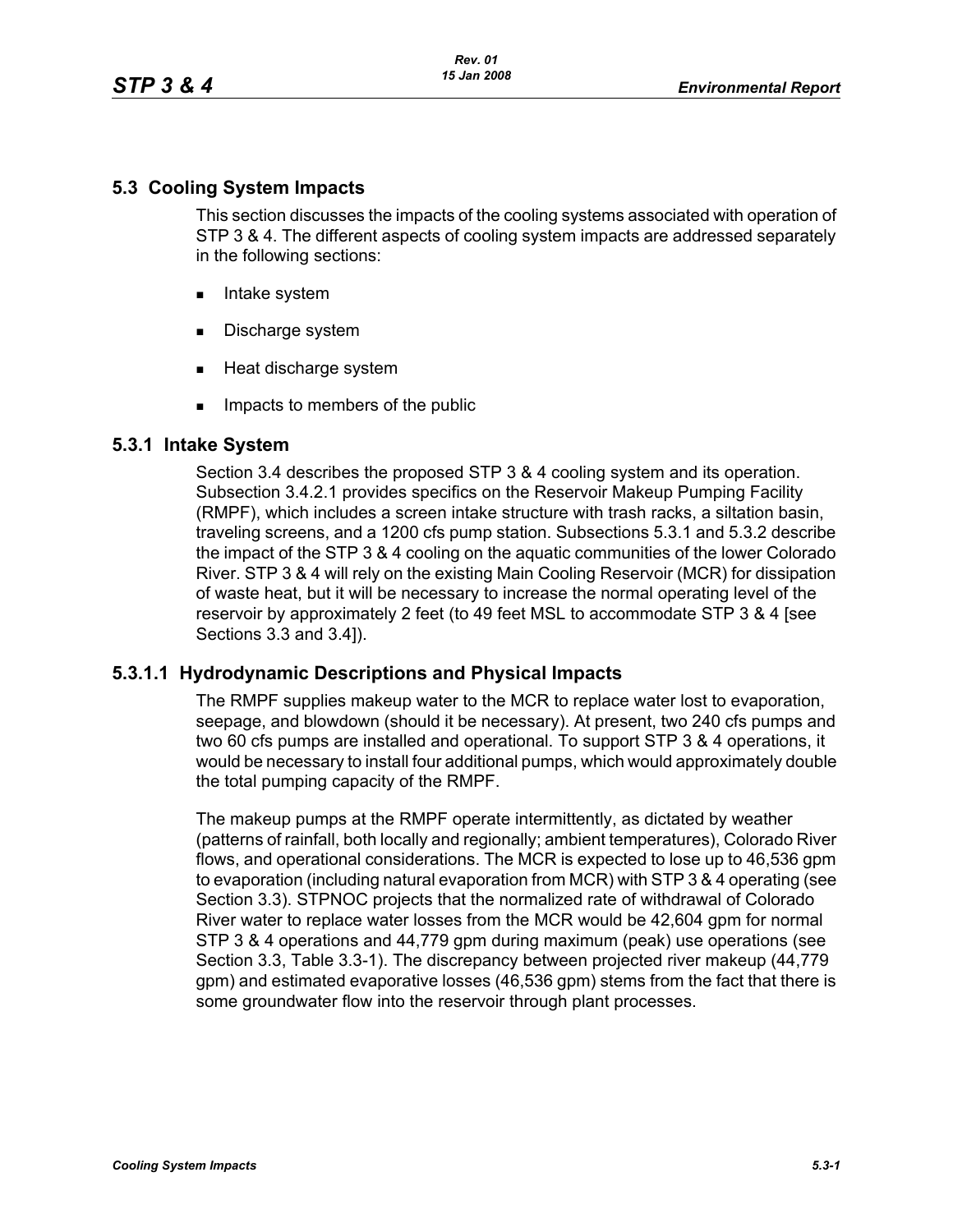# **5.3.1.2 Aquatic Ecosystems**

The species assemblage at the RMPF at a given time is influenced primarily by river flow, salinity, season, and population dynamics of the individual species. Although it is theoretically possible to predict the presence of a particular species using correlations of abundance with any one of these variables, more often than not these, as well as other, factors interact in complex ways to determine the assemblage of species and life stages at the RMPF.

# **5.3.1.2.1 Factors Affecting Entrapment, Entrainment, and Impingement**

Aquatic organisms can become entrapped, entrained, or impinged when water is drawn into the intakes at a flow greater than what they can escape.

Entrapment can take the form of attracting organisms to a relatively restricted area, such as a long, narrow intake channel, from which they have difficulty escaping due to behavioral responses to environmental cues. If the animals congregate in a channel, and environmental conditions (such as concentration of dissolved oxygen) deteriorate suddenly, the animals may die.

Impingement, in which the organism is physically pressed against the screens, or entrainment, in which smaller organisms travel in the water column through the screens, may also lead to destruction of the organism, depending on other factors. The extent of impingement and entrainment of aquatic organisms at a power plant intake structure depends on several variables, including the (1) species assemblage and densities of organisms at the intake at the time of pumping, (2) velocity of flow into the intake, (3) volume of water withdrawn, and (4) specific design features of the intake structure and pumps.

The seasonal distribution and abundance of various life stages of important aquatic species in the lower Colorado River was discussed in Subsection 2.4.2. By and large, the assemblage of species and densities of organisms found in the vicinity of the RMPF is under the influence of regional climatic events (in particular, patterns of rainfall) that are beyond human control. The other three variables are, to one degree or another, under the control of STPNOC.

## **Design Features**

The location, design, and capacity of power plant intake structures are regulated by EPA under 40 CFR 401.14 and are required to reflect the Best Technology Available (BTA) to minimize adverse environmental impacts. The operation of intake structures at power plants in Texas is permitted and regulated by the Texas Commission on Environmental Quality (TCEQ), which was delegated authority to administer the Texas Pollutant Discharge Elimination System (TPDES) by EPA in 1998 (Reference 5.3-1). STPNOC adhered to principles of best technology available BTA in siting and designing the existing RMPF. Entrapment was precluded by the physical location and design of the intake; the STP plant has no intake canal or similar structure that would hold fish. As described in the operation Final Environmental Statement (FES), the intake structure has been installed "flush" to the river bank with no projecting structures that create eddies and countercurrents that would cause entrapment (Reference

 $\blacksquare$ 

 $\mathbf{I}$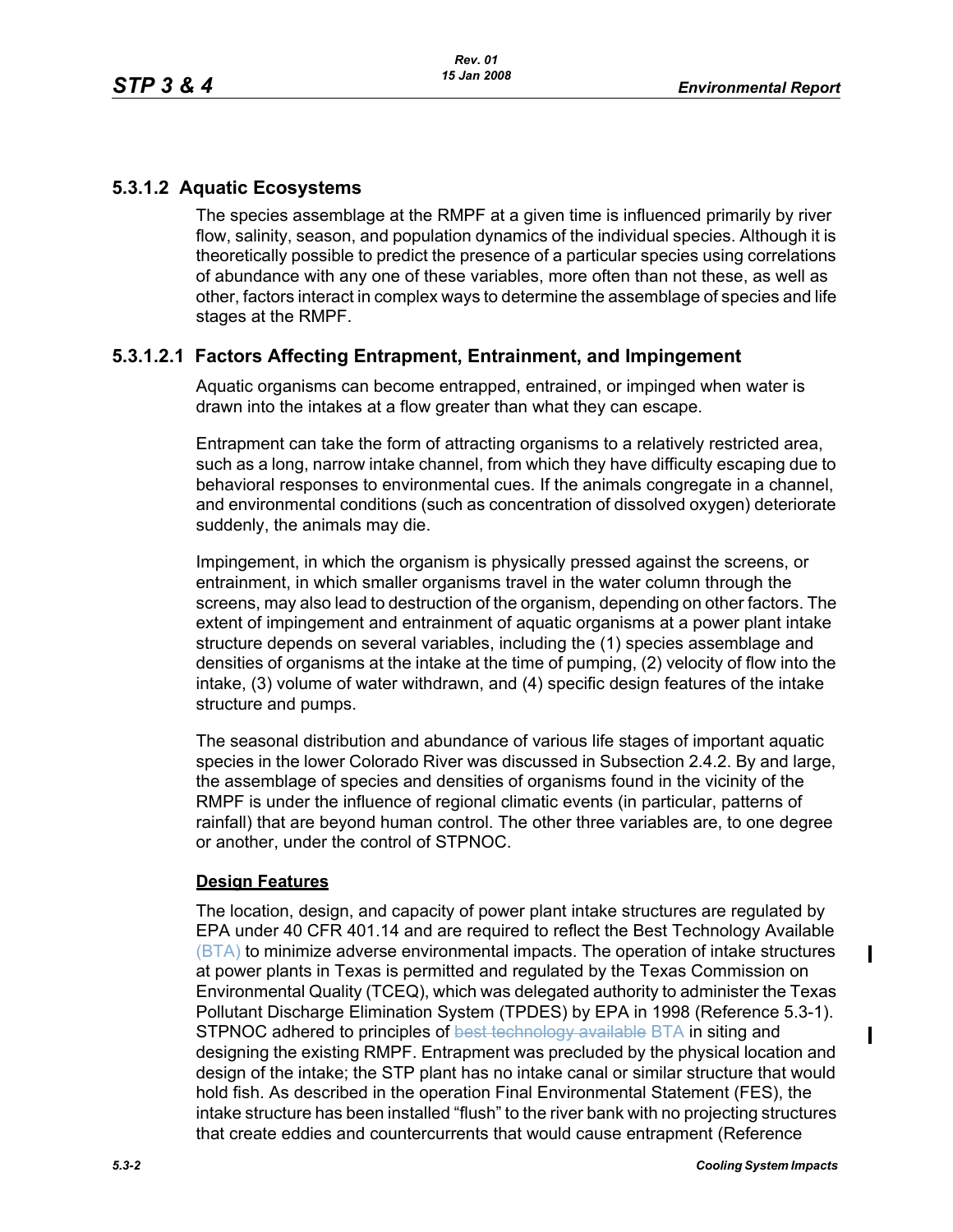5.3-2). Furthermore, the intake area is equipped with an "escape route" that allows fish to swim back to the river.

Impingement and entrainment were minimized by other design features: (1) the intake was oriented in such a way as to reduce attractant flows, (2) the approach velocity at the traveling screens was designed to be 0.5 fps or less, and (3) the RMPF was equipped with a fish "handling and bypass" system. The EPA evaluated the location, design, and operation of the plant and issued an NPDES National Pollutant Discharge Elimination System (NPDES) permit in 1985 that explicitly approved the design of the intake structure, characterizing it as Best Technology Available BTA (see Part III, number 10 of NPDES Permit No. TX0064947, issued October 18, 1985). As discussed earlier, the RMPF was intended to provide makeup to the MCR for four nuclear units. Thus, the intake for STP 3 & 4 was an integral part of the original design.

The RMPF has a maximum design approach velocity at the traveling screens of 0.5 fps based on a maximum pumping rate of approximately 538,000 gpm, and at the time of construction, this represented the Best Technology Available BTA (Reference 5.3-3). It should be noted that in their Final Environmental Statement for Construction of STP 1 & 2, the NRC calculated a slightly higher maximum approach velocity, 0.55 fps (Reference 5.3-4). The pump station was designed to house eight pumps, with a total pumping capacity of 1200 cfs (538,596 gpm) (Reference 5.3-5). However, the site is able to maintain water levels in the MCR using half of the full complement of pumps (two 107,719-gpm pumps and two 26,930-gpm pumps). The current maximum pumping rate, based on Annual Water Use Reports for 2001 through 2006 submitted by STPNOC to the TCEQ, is 600 cfs, (269,298 gpm) (References 5.3-6, 5.3-7, 5.3-8, 5.3-9, 5.3-10, and 5.3-11). To supply sufficient water to the MCR for four operating units, it would be necessary to complete the pump installation with adequately sized pumps, restoring the original design pumping capacity of 1200 cfs (538,596 gpm). The design approach velocity of 0.50 fps was based on this pumping rate and is not expected to change appreciably with four units in operation.

Water will be pumped through a shoreline intake system, passed through trash racks, and through traveling screens with a 3/8-inch (9.5 mm) mesh. The traveling screens will operate intermittently to coincide with the intermittent withdrawal of river water. Fish and debris washed from the traveling screens are carried along a sluice which runs the length of the intake structure. Fish collected on the screens can be returned to the river via the sluice and a fish bypass pipe (Reference 5.3-5). The point of return is at the downstream end of the intake structure, approximately 0.6 meter (2 feet) below normal water elevation, as described in Section 3.4 (Reference 5.3-2).

## **Operational Features**

TPDES Permit No. WQ0001908000 for STP 1 & 2, issued by TCEQ in July 2005, contains no limits on Colorado River water withdrawals. Withdrawal limits are found in Certificate of Adjudication 14-5437, which was issued by the Texas Water Commission (a predecessor agency to the  $TCEQ$ ) on June 28, 1989, based on water rights granted in 1974. The Certificate of Adjudication authorized Houston Lighting & Power (HL&P) to divert and use up to 102,000 acre-feet of water annually from the Colorado River for industrial purposes (power plant cooling) at a maximum withdrawal rate of 1200 cfs

П

 $\mathbf I$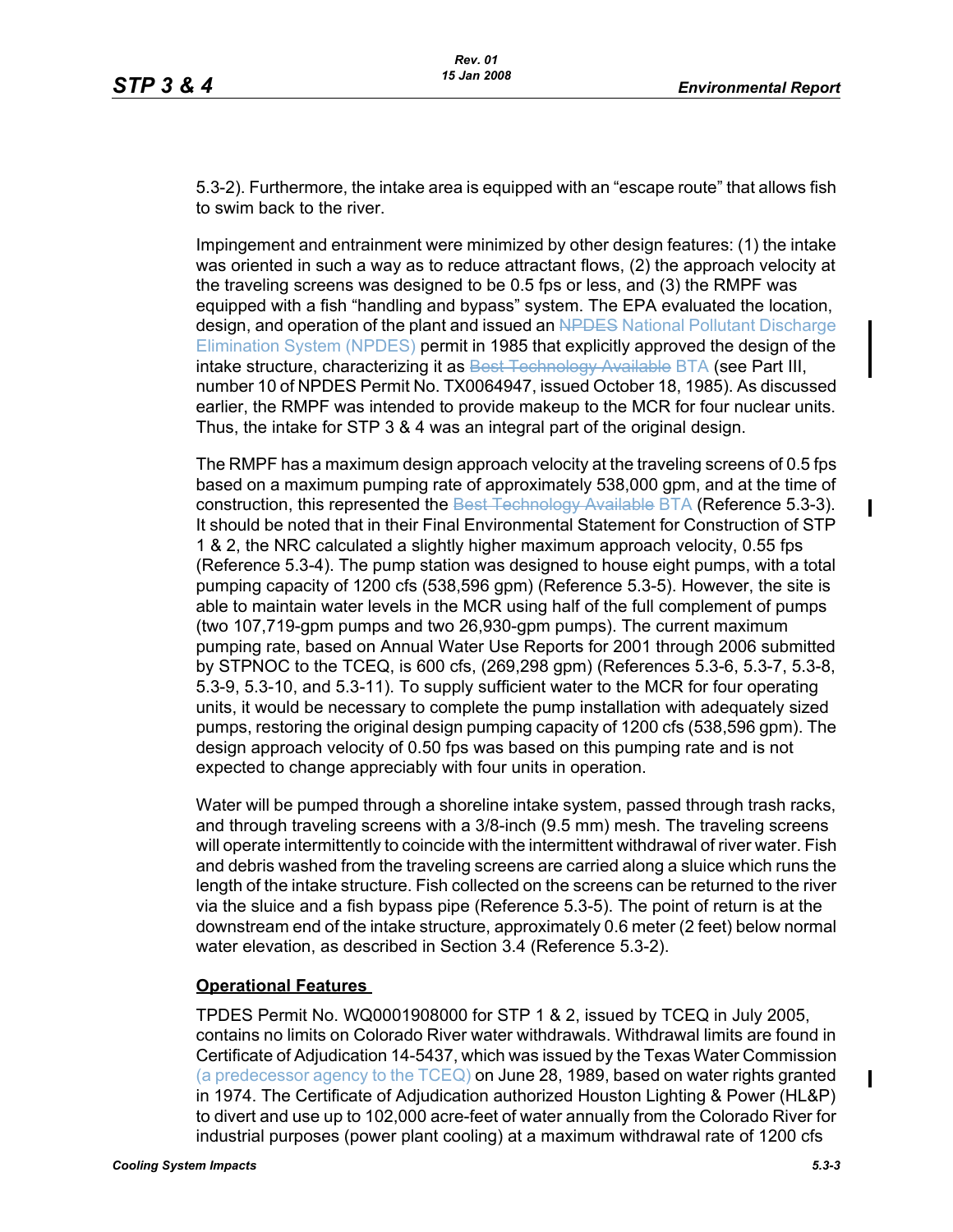(approximately 540,000 gpm). To the extent feasible, STPNOC has followed internal procedures to withdraw water at times of high river flow, which has the effect of reducing impingement and entrainment of important estuarine and marine species, because high flows push these species downstream. Because evaporative losses and power demand are highest in late summer, some pumping at these times is unavoidable. July, August, and September have historically been periods of low flow in the lower Colorado River, although interannual variability in flow precludes characterizing any given month as "low" or "high" flow with certainty (Reference 5.3- 12). The Certificate of Adjudication contains the following Special Condition, which the state of Texas imposed to ensure minimum instream flows in the lower Colorado during periods of low flow:

"This certificate of adjudication is issued subject to the condition that diversions from the Colorado River shall be limited to 55% of the flows of the Colorado River in excess of 300 cfs at the authorized diversion point on the Colorado River."

In 1986, the NRC predicted the average annual withdrawal from the river for STP 1 & 2 would be 1.03  $\times$  E8 m<sup>3</sup> (83,900 acre-feet) (Reference 5.3-2). In recent years (2001– 2006), the annual withdrawal for STP 1 & 2 has averaged approximately 44,423,122  $\text{m}^3$  (37,000 acre-feet), which is approximately 44% of the 83,900 acre-feet the NRC predicted in the FES and 36% of the permitted maximum of 102,000 acre-feet (References 5.3-6, 5.3-7, 5.3-8, 5.3-9, 5.3-10, and 5.3-11). It appears likely that makeup for two additional units will be accommodated by the existing RMPF with all pumps installed, and there would be no need for STPNOC to seek an increase in the current allocation limit of 102,000 acre-feet/year from the Lower Colorado River Authority (LCRA).

The withdrawal of 83,900 acre-feet/year of water for STP 1 & 2 was determined to have minor impacts on aquatic resources (Reference 5.3-12). The withdrawal of up to 102,000 acre-feet/year to maintain levels in the MCR for four units would produce impingement and entrainment rates approximately 22% higher than those evaluated by NRC in the operation FES and deemed less than significant (Reference 5.3-2). However, withdrawal volumes would be substantially lower than 102,000 acre-feet in high rainfall years, and would never be higher, as the withdrawal limit of 102,000 is a condition of the Certificate of Adjudication. In any case, entrapment, impingement, and entrainment impacts would be mitigated by the factors discussed previously in this section and others listed below (from Reference 5.3-2):

- Screens mounted flush with the shoreline to prevent entrapment and lessen the impact of eddy currents on the downstream end of the intake structure
- **Free passage of fish between outer trash racks and traveling screens allows fish** that enter outer trash racks to swim downstream and exit the intake structure
- Maximizing makeup pumping during periods of high river flow when densities of important estuarine/marine species are low in the intake area

 $\mathbf I$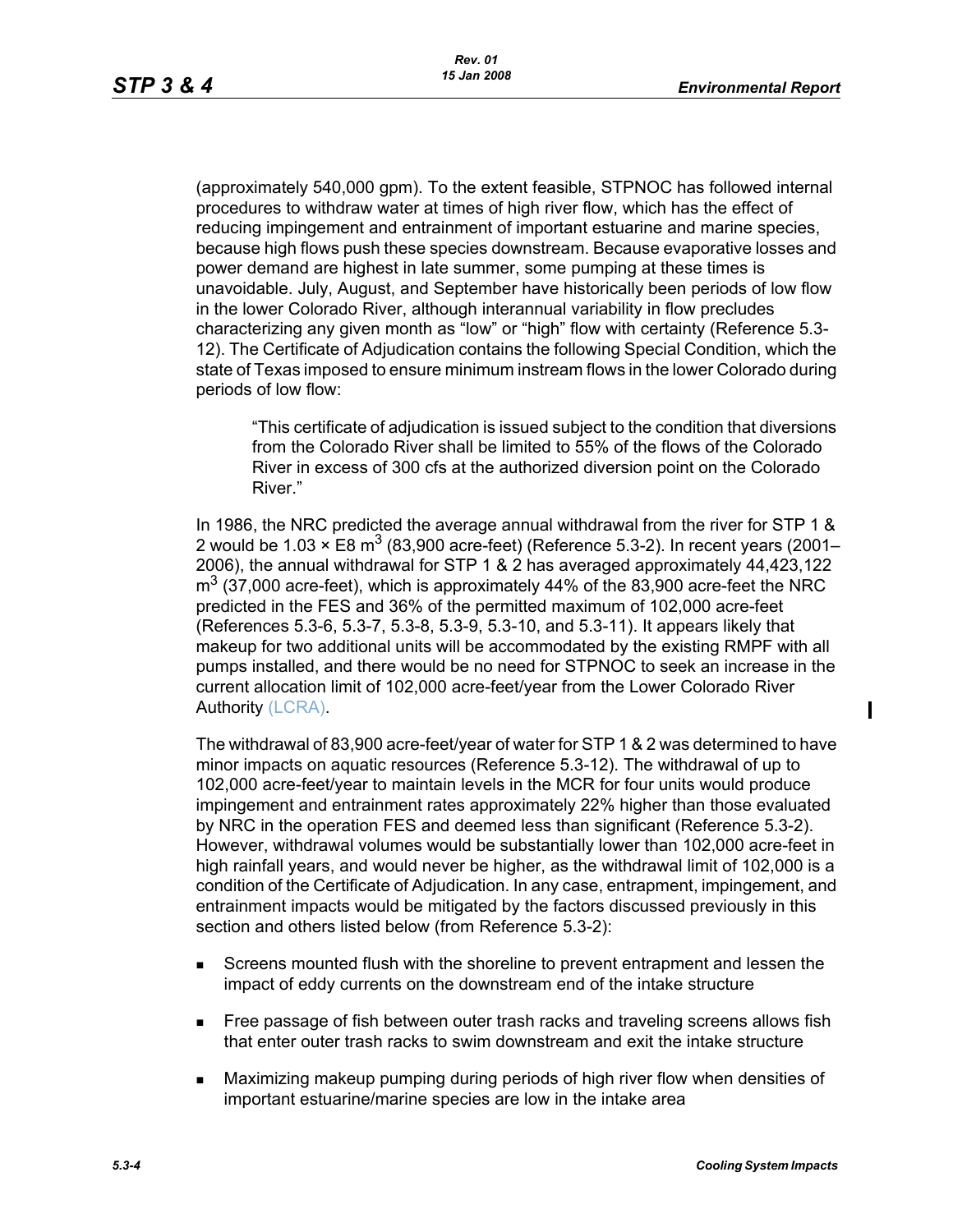**Generally low densities of fish in the vicinity of the site intake areas compared to** downstream areas

#### **Previous Conclusions on Design and Operation Features**

Because the design of the RMPF is fixed and operation of the pumps would be bounded by the limits in the permit, impacts of their operation would depend on distribution and abundance of fish and shellfish in the vicinity of the RMPF. The remainder of this section discusses fish and shellfish species that could be affected by operation of STP 3 & 4, emphasizing trends in abundance of important marine/estuarine species over the 1985–2003 period. These species were the focus because they are commercially and recreationally important. During periods of high flow, impingement and entrainment would affect freshwater species such as bluegill, blue catfish, channel catfish, and common carp that are not as highly esteemed by commercial and recreational fishermen and are common-to-ubiquitous in large rivers, ponds, and reservoirs in Texas. The FES for operation of STP 1 & 2 assessed impacts of RMPF operation on marine and estuarine species exclusively (Reference 5.3-2).

# **5.3.1.2.2 Aquatic Resources Potentially Present at the Makeup Water Intake**

Two relevant sources of information on species assemblages near the STP site are available: (1) government data on fish and shellfish abundance in Matagorda Bay collected for general management purposes, and (2) data collected specifically for the construction FES to address potential impacts of STP 1 & 2 on aquatic resources in the lower Colorado River. Each of these is discussed below.

#### **Fish and Shellfish Abundance in Matagorda Bay**

The National Oceanographic and Atmospheric Administration's (NOAA's) Estuarine Living Marine Resources (ELMR) program was developed to provide a consistent database of the distribution, abundance, and life history characteristics of important fish and invertebrates in U.S. estuaries (Reference 5.3-13). Four criteria were used to select the 44 species included in the Gulf of Mexico database: (1) commercial value, (2) recreational value, (3) indicator of environmental stress, and (4) ecological value (References 5.3-13, 5.3-14 and 5.3-15). These criteria are similar to those used to identify "important species" in the Environmental Standard Review Plan (NUREG-1555) (Reference 5.3-16).

Various surveys and programs in Texas have focused on different subsets of the species considered important in Reference 5.3-14 and Reference 5.3-15, as shown in Table 5.3-1. Texas Parks and Wildlife Department (TPWD) identified principal fisheries species in Matagorda Bay (Reference 5.3-17). In a recent summary of recreationally important fish, Green and Campbell of TPWD found that three species stand out as prime targets of anglers, as shown in Table 5.3-2 (Reference 5.3-18). The NRC names important species as well (References 5.3-2 and 5.3-4). For this ER, professional judgment based on independently collected data served as the basis for selecting important species potentially affected by plant operations, specifically the RMPF and the discharge from the MCR.

 $\mathbf I$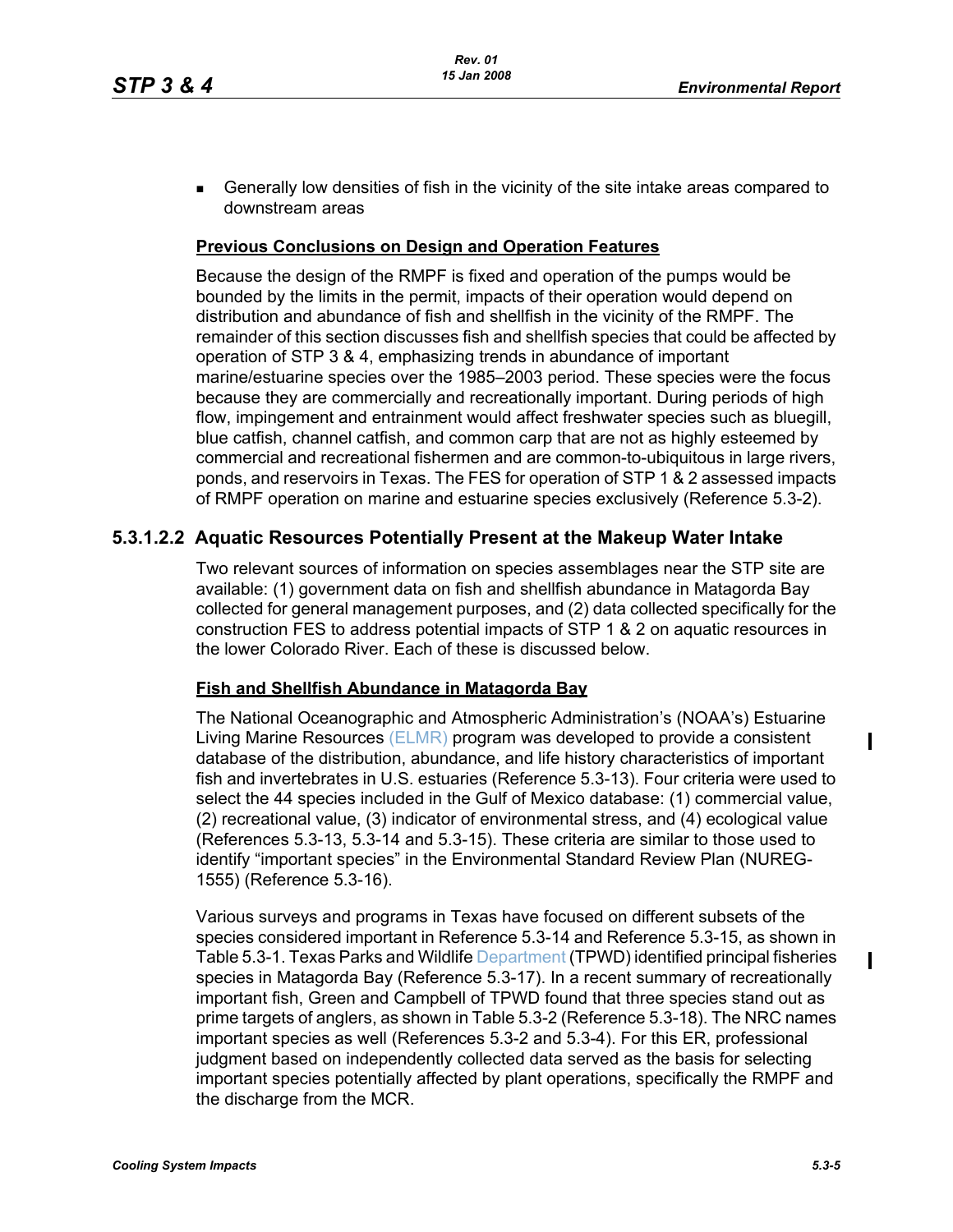An Estuarine Living Marine Resources ELMR report by NOAA presented data on the salinity preferences of various life stages of important fish and shellfish in Matagorda Bay and associated tidal rivers, including the Lower Colorado River (Reference 5.3- 14). Salinity is a major factor influencing distribution and abundance of estuarine species, particularly during spawning and early life stages. With the exception of sessile organisms such as oysters, most adult fish and shellfish (nekton) do not stay in Matagorda Bay, but move throughout the estuary in response to salinity gradients. One such example is the movement of estuarine or marine fish upriver during low flow periods when a saltwater wedge penetrates well into the Colorado River. During such time, the salinity differential at the bottom and top of the river can be substantial (Reference 5.3-19, Table 3). Along with the saline wedge come the planktonic larvae of fish and shellfish, which are generally carried passively along in the water column. The result of these hydrodynamic movements is that while the location in space cannot always be predicted for estuarine organisms, the location with respect to salinity gradient is better known (Reference 5.3-14).

The relative abundance of important fish and shellfish in various salinity zones in the Matagorda Bay estuary is summarized in Table 5.3.1.2-2 (Reference 5.3-14). The importance of this profile is that the salinity of the water at the intake of the STP pumps will determine to a large extent the composition and life stages of species present in the area. Regardless of which species or life stages are in the estuary at a given time, high freshwater flows tend to keep many of them from moving up the river as far as the STP site. Conversely, low river flows, and the concomitant saltwater intrusion, allow greater movement of estuarine and marine species upriver, where they may come under the influence of the intake pumps during pumping operations (Reference 5.3- 20). Both estuarine and freshwater species are present at the RMPF (Reference 5.3- 19).

## **Previous Studies in Lower Colorado River near STP 1 & 2**

Additional information on species that may be affected by plant operations, including freshwater species from upriver, was drawn from References 5.3-2 through 5.3-5, and 5.3-19 through 5.3-21.

#### **HL&P ER 1974: Predictive**

In preparing the original ER, HL&P collected phytoplankton, zooplankton, ichthyoplankton, and nekton in the Colorado River near the intake to support estimates of entrainment and impingement.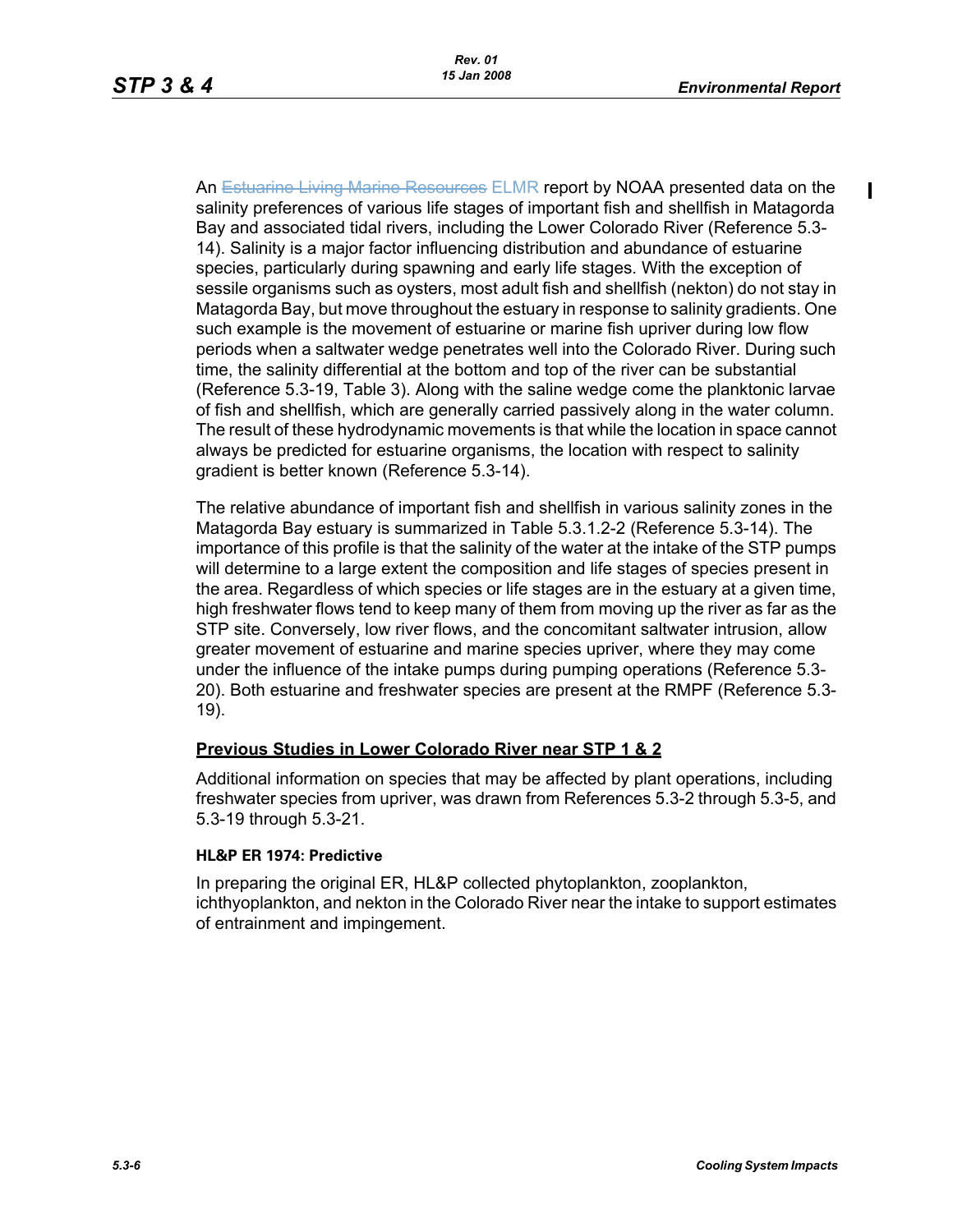### **Salinity and Flow**

Although estuarine conditions often prevail at the RMPF, salinities at the intake have at times been essentially zero. In 1973, it was reported that the water was fresh at the bottom as well as at the surface, ranging from 0.2 parts per thousand (ppt) in July to 0.4 ppt in October (Reference 5.3-3).

### **Entrainment of Phytoplankton and Zooplankton**

Phytoplankton and zooplankton are easily entrained due to their small size and inability to swim against the intake flow. The phytoplankton community at the intake was dominated by diatoms and green algae during the preoperational sampling (Reference 5.3-3). It was estimated that 7 x 1013 individual zooplankton would be entrained each year. Studies at a similar plant showed that about 12% of those entrained would die of mechanical damage and the number lost due to intolerance of conditions in the MCR was not estimated. All phytoplankton and zooplankton entrained were assumed lost to the Colorado River (Reference 5.3-3).

#### **Entrainment of Ichthyoplankton**

Based on the design of the intake structure in 1974, HL&P concluded that all ichthyoplankton less than 4 inches total length are entrainable (Reference 5.3-3). Larval menhaden and croaker were identified as most likely to be entrained; cyprinids and gobies were considered secondary. Few eggs were collected near the intake, which is consistent with the observation that little spawning occurs in that reach of the river. In 1974, HL&P estimated that 2.6 million fish eggs and larvae may be entrained each year, a number too small to cause any population level effects (Reference 5.3-3).

#### **Impingement**

Impingement of organisms on the RMPF traveling screens is directly influenced by the velocity of water moving through the screens. The design of the RMPF at STP 3 & 4 is for a ≤0.5 fps approach velocity at the traveling screens. Estimates of impingement presented in the 1974 construction-phase ER for STP 1 & 2 were based on the assumption that fish and crustaceans were equally distributed in number and weight throughout the water column near the intake (Reference 5.3-3).

HL&P estimated in the construction-phase ER that 6.25 million fish and crustaceans (16,100 pounds) would be impinged per year, representing less than 0.03% of the annual poundage caught in the lower Colorado River and Matagorda Bay. Most of the species that HL&P predicted would be impinged are commercial or forage species: white shrimp, river shrimp, menhaden, anchovy, and croaker. Commercial species impinged accounted for less than 0.1% by weight of landings of fish and shellfish in Texas (Reference 5.3-3). Based on the 1974 ER, the NRC concluded that impingement would not have a significant effect on populations of important species in the lower Colorado River (Reference 5.3-4).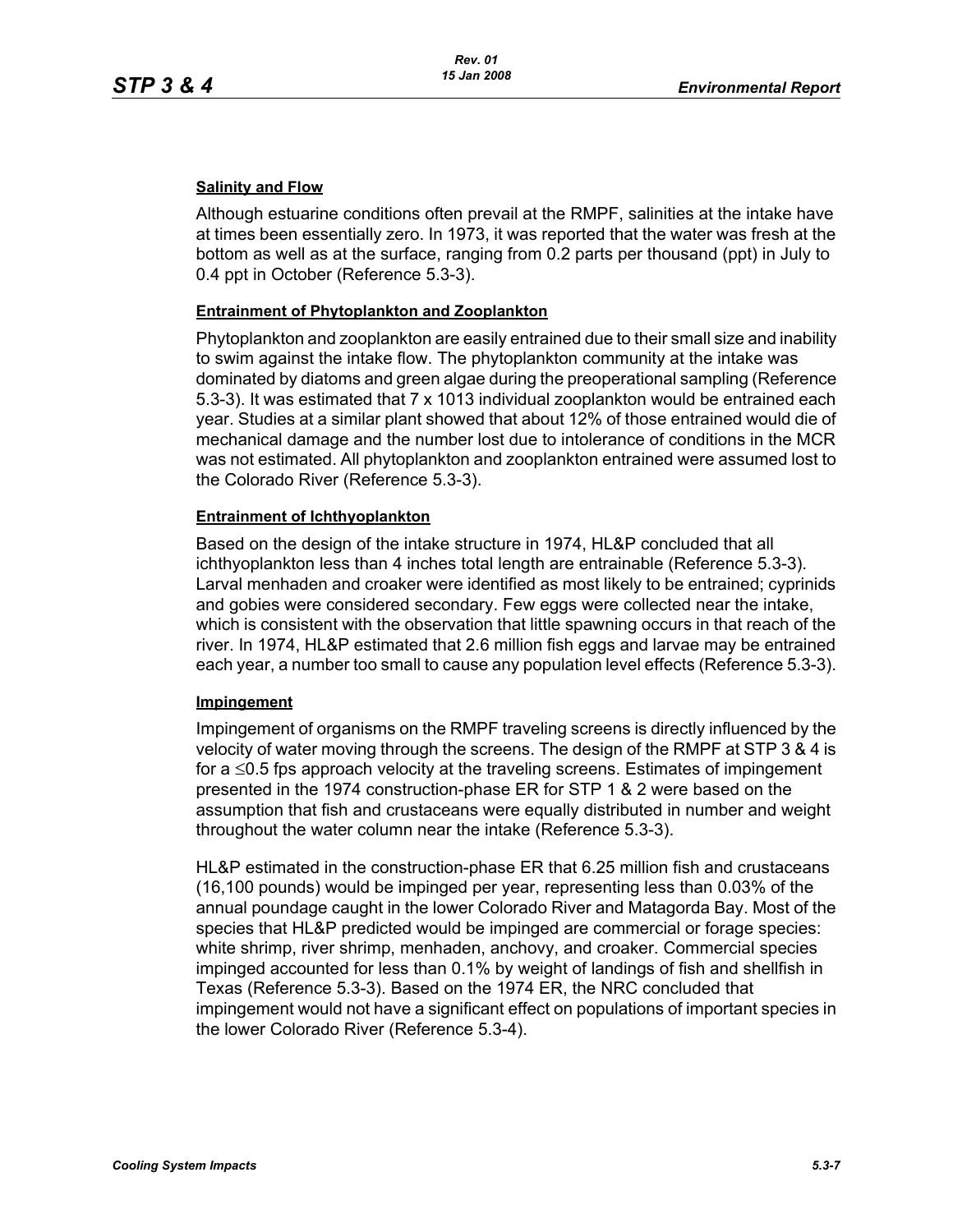### **NUS 1976: Year-Long Field Monitoring**

In 1975, STPNOC implemented a two-phase monitoring program to identify species that may be entrained by or impinged on the intake system (Reference 5.3-20). Phase 1 (April 75-April 76) included 26 sampling dates and several locations upstream and downstream of the intake, spaced at roughly 14-day intervals. Entrainment predictions based on direct measures of distribution and abundance of important organisms near the RMPF are considered representative of low flow conditions in the lower Colorado River. The NUS monitoring study is summarized in the NRC Operation FES (Reference 5.3-2).

Based on the physical characteristics of the river and the RMPF, NUS concluded that the makeup operation would affect an area of the Colorado River represented by the mid-channel, mid-depth (up to 10 feet) samples and the west bank samples (Reference 5.3-20). Mean densities of plankton and juvenile organisms were used to estimate entrainment. Estimates assumed that populations of organisms were relatively constant for a period of time (unspecified) around the sampling event, and that organisms were continually replenished at the sampling points by tidal and freshwater flow. The number of organisms entrained was calculated by multiplying the standing crop (individuals per cubic foot of river water) by the intake volume for a given time interval. Other assumptions and parameters of the calculations are given in Reference 5.3-20. The entrainment predictions were limited to plant operations during a particular set of low-flow conditions, which prevailed at STP 1 & 2 from August 1975 through March 1976.

## **Salinity and Flow**

The Phase 1 monitoring study was conducted during an unusually dry year when Colorado River flows were low and estuarine conditions extended up to the STP site. All but two of the samples (May 6 and August 5) were collected when salinities at the intake represented estuarine conditions. Throughout the year-long monitoring period, bottom salinity remained high at the RMPF, ranging from 20.9 ppt in November 1975 to 31.0 ppt in August 1975. Surface salinity at the RMPF reached a maximum of 6.3 ppt on October 1, 1975, and by October 24, surface salinity reached an annual low of 0.8 ppt.

#### **Nekton in the Colorado River (Post-larval, Juvenile, and Adult Invertebrates and Fish)**

During Phase 1, post-larval, juvenile, or adult white shrimp, menhaden, anchovy, croaker, and mullet were most abundant in samples collected from the Colorado River. These commercially important species were most numerous at stations downriver from STP. All of these species except menhaden decreased in abundance upriver. Brown shrimp and blue crabs were sometimes abundant in samples upriver from the STP site (Reference 5.3-20).

To estimate entrainment at the RMPF, plankton tows were made at various stations upriver and downriver from the STP site to estimate the standing crop of entrainable organisms. Estimates of macroplankton and ichthyoplankton are given below.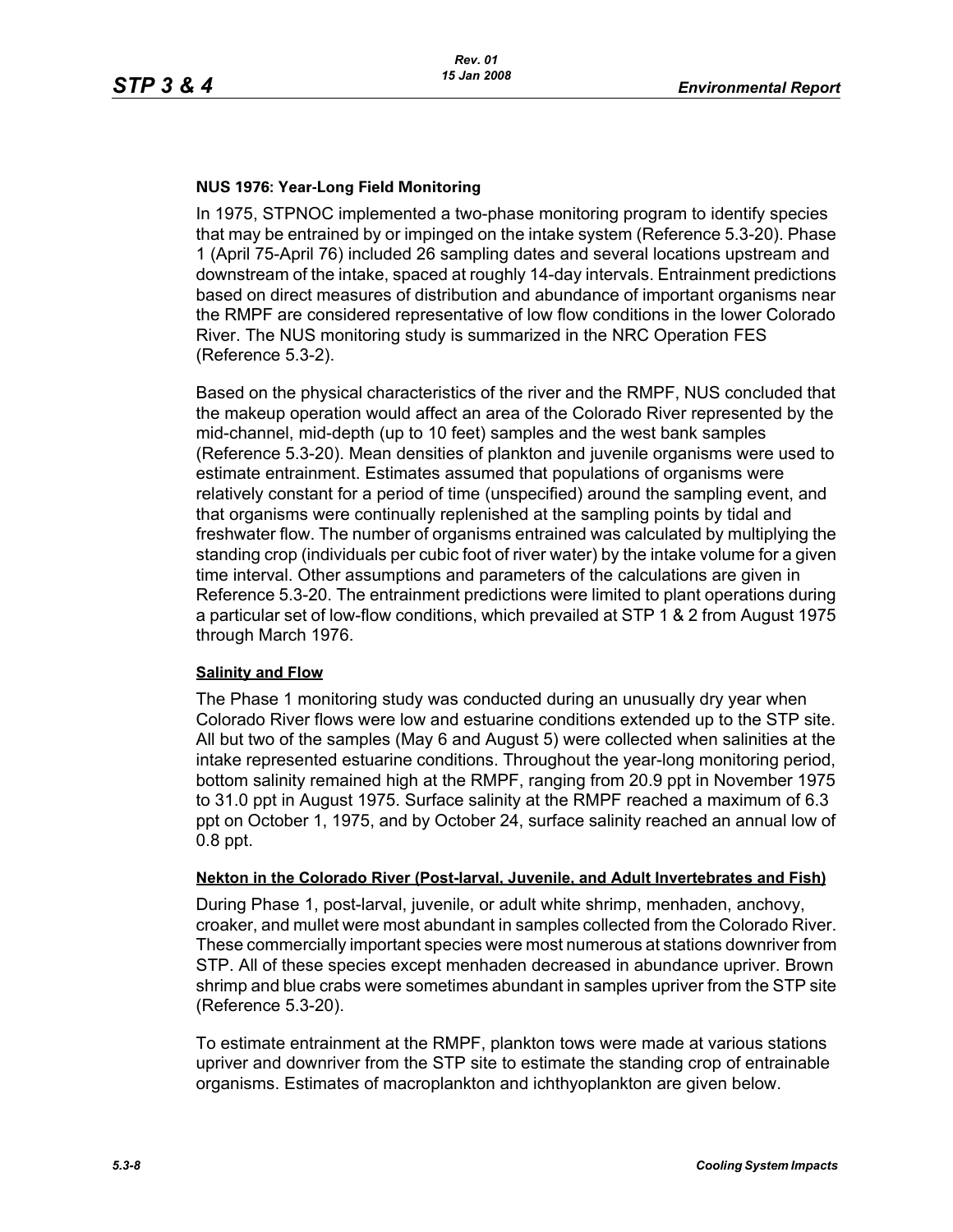#### **Entrainment of Macroplankton**

During Phase 1, the most important species in the macroplankton samples were decapod crustaceans, namely blue crab, white shrimp, and brown shrimp. Estimates of entrainment were based on densities of megalops of the commercially valuable blue crab and its congener, the pygmy blue crab, which cannot be distinguished at that stage, as well as first crab and juvenile stages of the blue crab. Estimates of entrainment of the shrimps were based on standing crops of post-larval white and brown shrimp.

Predictions of entrainment during the 8-month low flow period were as follows:

- Blue crab: 1.32  $\times$  10<sup>6</sup>
- White Shrimp:  $6.4 \times 10^3$
- Brown Shrimp:  $4.5 \times 10^3$

NUS estimated that in an 8-month period of low river flow, about one million blue and pygmy blue crab megalops, and about a quarter million blue crab individuals at the first crab and juvenile stage would be entrained (Reference 5.3-20). Of these, more than 83% would be entrained during August. Entrainment of white shrimp was predicted to occur exclusively in August, and of brown shrimp, only in March. NUS concluded that expected losses to entrainment were negligible compared with the millions of pounds of these species harvested annually in Texas, and the widespread distribution of the blue crab, white shrimp, and brown shrimp across Gulf of Mexico estuaries (Reference 5.3-20).

#### **Entrainment of Ichthyoplankton**

The total estimate of entrainment of ichthyoplankton during the 8-month period was 13,236,233 individuals; more than half of these were expected to be entrained during August 1975 due to an unseasonably high flow period that resulted in greater than normal pumping for that month. Normally, river flows are so low in August that little or no pumping would occur.

The highest densities of ichthyoplankton in samples representing the area of influence of the RMPF were reported in May–October 1975 and March–April 1976. The most abundant ichthyoplankton consistently (for more than 3 of the 8 months) in the area were Gulf menhaden, Atlantic croaker, bay anchovy, and naked goby (*Gobiosoma bosci*, which is the most common goby on oyster reefs [Reference 5.3-22]). On August 5, 1975, high river flows and low salinity prevailed at the RMPF, and freshwater drum and several cyprinids (*Family Cyprinidae*) occurred in the ichthyoplankton in large numbers. Freshwater drum larvae were so plentiful on that day that they made up 48% of the 8-month total of approximately 13 million individuals expected to be entrained. NUS emphasizes that these results reflect anomalous conditions due to extremely high August flows and should not be interpreted as typical entrainment scenarios (Reference 5.3-20).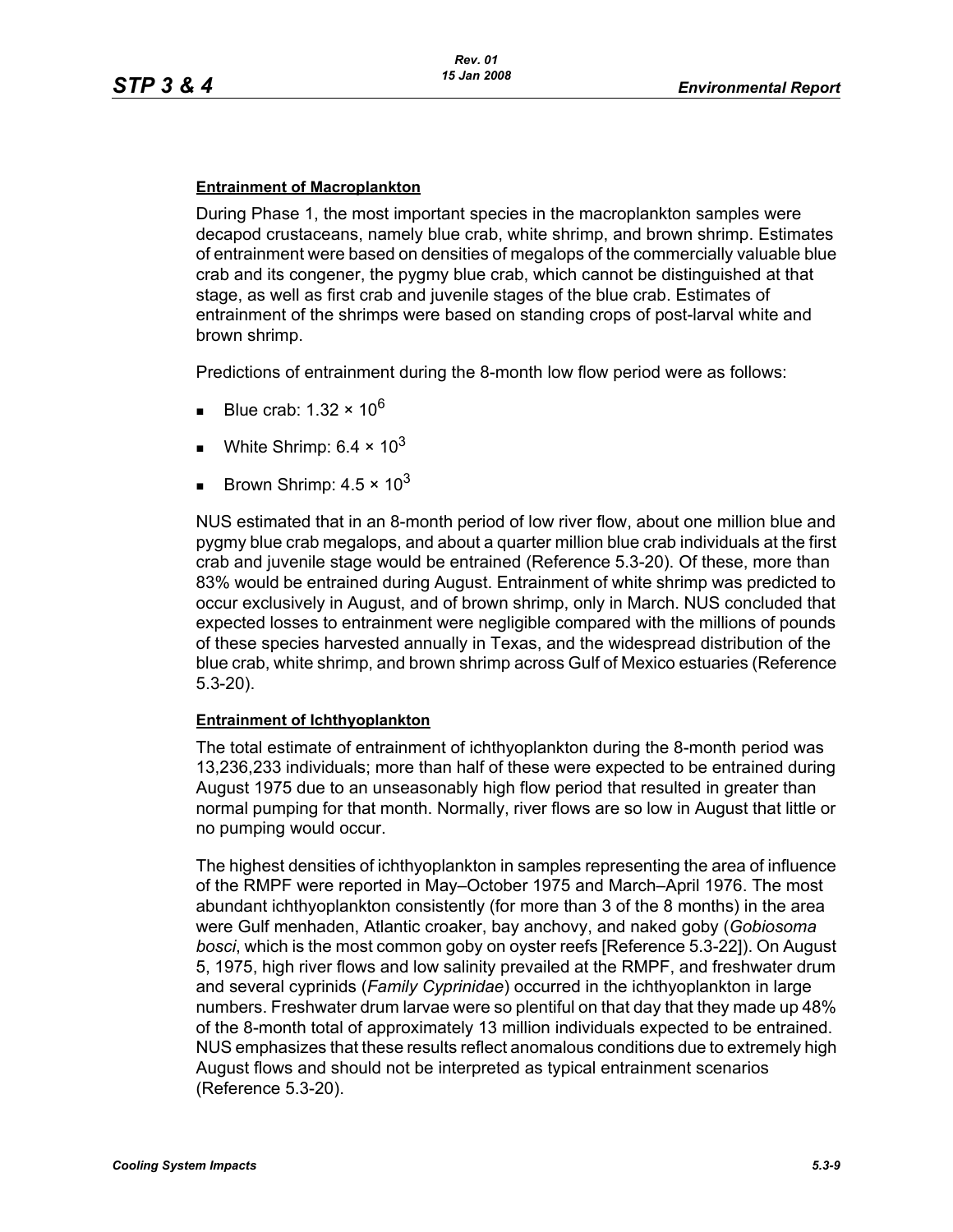The Phase 1 entrainment study for STP 1 & 2 estimated that in an 8-month period of low river flow, the following entrainment of important ichthyoplankton would occur:

- Croaker: 3.37  $\times$  10<sup>6</sup> (more than 90% in December and January)
- Menhaden:  $1.35 \times 10^6$  (86% in September)
- Anchovy:  $5.44 \times 10^5$  (70% in March)
- Naked goby:  $3.2 \times 10^5$  (all months except January and February)

Other infrequently collected ichthyoplankton were reported to be subject to entrainment at low levels, as follows:

- Pinfish (*Lagodon rhomboides*): 4.04 × 10<sup>4</sup> (February and March)
- Sand sea trout: 1.26  $\times$  10<sup>4</sup> (February and March)
- Striped anchovy (*Anchoa hepsetus*): 9.78 × 10<sup>4</sup> (March only)
- Gizzard shad:  $3.53 \times 10^4$  (March only)
- Black drum:  $3.86 \times 10^3$  (March only)
- Star drum (*Stellifer lanceolatus*): 9.6 × 10<sup>3</sup> (August only)

The entrainment estimates made by NUS during low flow months were about 2.5 times those predicted in the HL&P ER, largely because lower flow and higher salinity conditions in the river lead to increases in the density of organisms subject to entrainment at the RMPF (References 5.3-20 and 5.3-3). Estimated losses of crustaceans and fish to entrainment reported in NUS were deemed insignificant by NRC in light of the overall abundance and high reproductive potential of these species in the Gulf of Mexico (References 5.3-20 and 5.3-2).

## **McAden et al. (1984 and 1985): Phase 2 -Focused Study of Intake Area**

The Phase 2 monitoring (July 1983–December 1984) collected both impingement and entrainment samples. Impingement samples were taken at the traveling screens during filling of the MCR from July to September 1983, and again the following September. Each week during the sampling period, samples were taken at two screens for three 30-minute periods over a 24-hour period (roughly every 8 hours).

To document entrainment of organisms, ichthyoplankton samples were collected in the Colorado River in the immediate vicinity of the RMPF (at sampling station 2, established during Phase 1). Samples were collected at three depths using a 0.5 mm mesh conical plankton net, and both stationary sets and oblique tows were used. Methods were the same as used during Phase 1 sampling (References 5.3-19 and 5.3- 21). Mid-depth samples from mid-channel locations were used to estimate entrainment, consistent with methods developed during Phase 1 (Reference 5.3-20).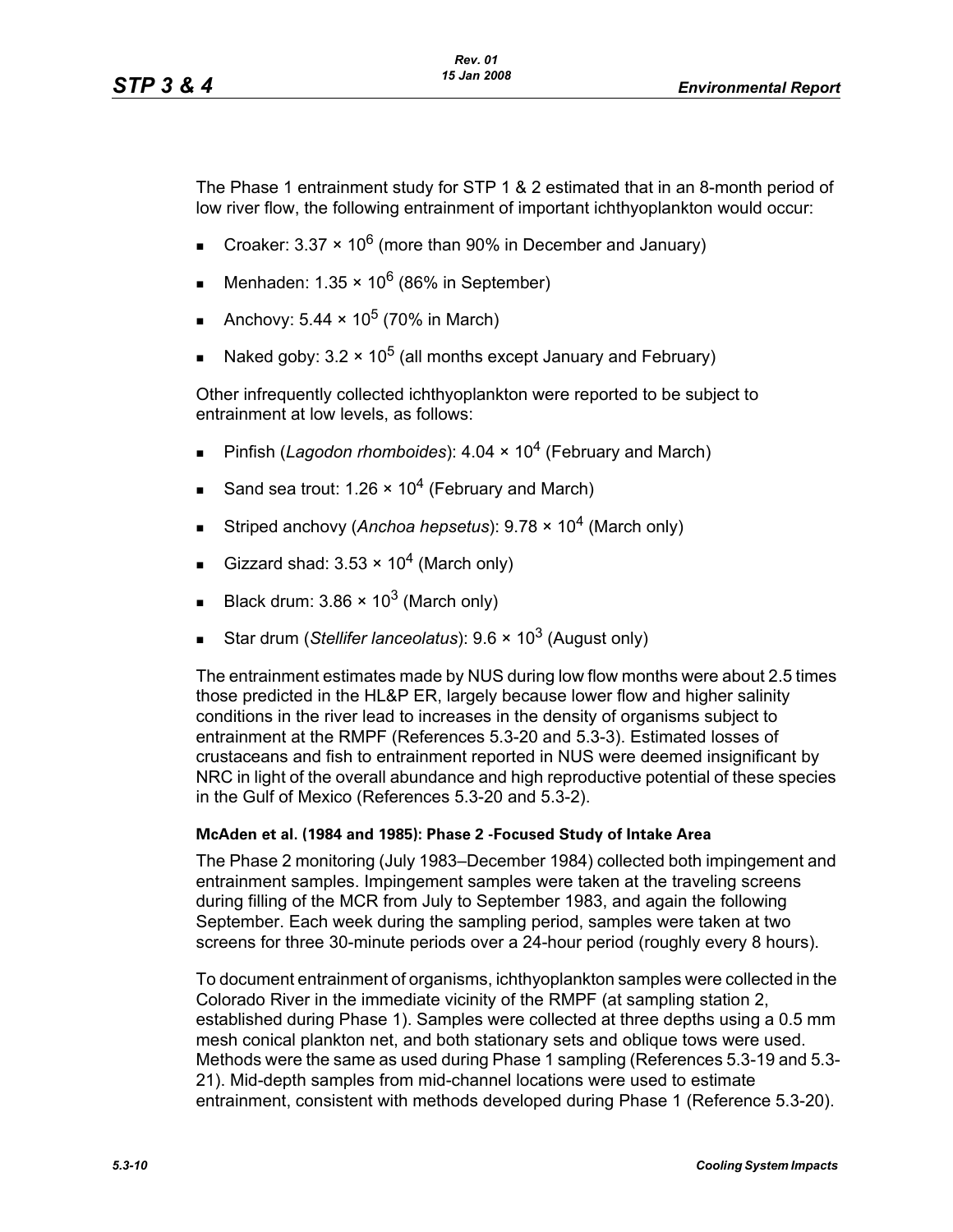Ichthyoplankton samples were also collected from the sedimentation basin. However, sampling difficulties prevented any collections from mid-depth locations, making comparisons of little value. Sedimentation basin samples are not discussed here.

#### **Salinity and Flow**

During the 3-month sampling period, salinity at the mid-depth (about 10 feet) sampling location in the Colorado River ranged from 0.3 ppt in late July to 20.7 ppt in early August. Average Colorado River flow ranged from 492 cfs on July 13, 1983 to 2076 cfs on August 10, 1983.

#### **Nekton (Post-larval, Juvenile, and Adult Invertebrates and Fish)**

During the first year of Phase 2 sampling (July 1983 to June 1984), six shrimp species, two crab species, and a crayfish species were collected in seine and trawl samples at Station 2, in the vicinity of the STP RMPF (Reference 5.3-19). During the single sampling event in September 1984, one additional shrimp (*Palaemonetes pugio*) was collected by seine, and another (*Penaeus duorarum*) was collected on the revolving screens of the RMPF, but not by seine or trawl (Reference 5.3-21).

During the first year of Phase 2 sampling (July 1983 to June 1984), 30 species of fish were collected near the RMPF by trawl or seine; the large majority was estuarine or marine. Only four of the 30 fish were freshwater species (Reference 5.3-19). During the single sampling event in September, 1984, no fish or crustaceans were collected by trawl because dissolved oxygen concentrations at the bottom were thought to be too low to support these species. Seine collections yielded 20 species of fish, but only one (*Lepisosteus occulatus*, the spotted gar) lives in freshwater. Seine collections included eight estuarine/marine fish not collected in the previous year.

#### **Entrainment of Macroplankton and Ichthyoplankton**

During the Phase 2 study of ichthyoplankton abundance and entrainment, standing stocks of macroplankton and ichthyoplankton were measured using plankton tows, as described in Reference 5.3-14. To maintain consistency with Phase 1 data, entrainment estimates were based on mid-channel, mid-depth samples collected at station 2, near the RMPF. The number of individuals (per 100 cubic meters of Colorado River water) collected over a 24-hour period was multiplied by the volume of water pumped over the same period (Table 5.3-3). The number of macroplankton entrained over 24 hours ranged from about 1 million individuals in late July 1983 to more than 54 million individuals in mid-September 1983. More than 50 species of macroplankton were collected; most common were zoeae of *Callianassa* (ghost shrimp) and *Rhithropanopeus harrisii*. Jellyfish medusae were abundant in some samples and completely absent in others (References 5.3-19 and 5.3-21).

Estimates of ichthyoplankton entrainment also varied across the sampling periods, with a low of about 13,000 in September 1984 and a high of 553,000 in July 1983 (Table 5.3-3). In fact, the same sampling period yielded the lowest estimate of macroplankton entrainment and the highest estimate of ichthyoplankton entrainment (Table 5.3-3). The authors attributed the elevated ichthyoplankton entrainment levels to high densities of the bay anchovy. Bay anchovies were particularly abundant in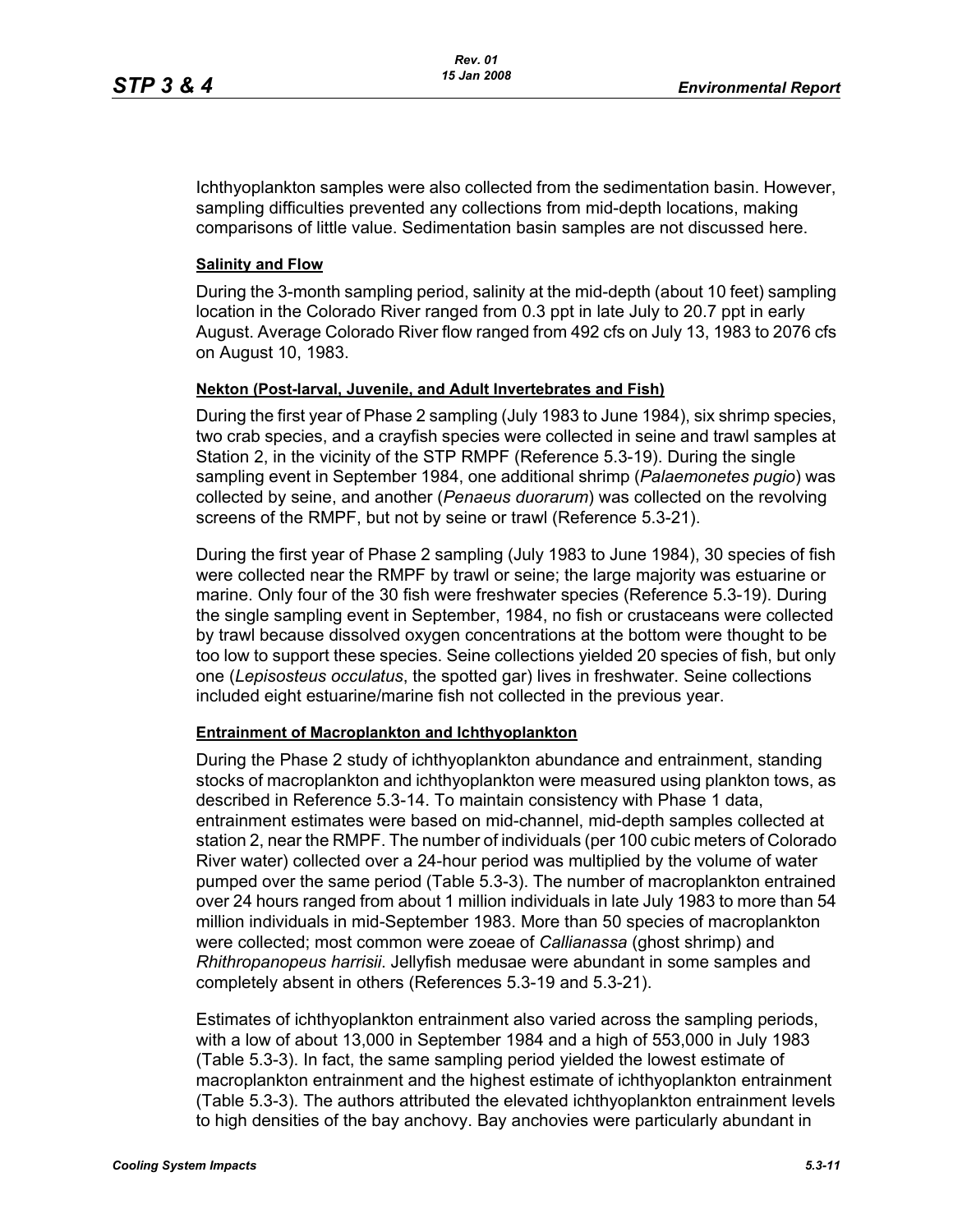samples in July 1983, when low salinities were observed from the surface to bottom of the river (Reference 5.3-19). Low salinity (as low as 0.2 ppt) apparently stressed the bay anchovies, making them more vulnerable to capture, and inflated abundance estimates for this species (References 5.3-19 and 5.3-2). Other ichthyoplankton that occurred frequently in the samples were several species of goby (*Gobionellus boleosoma*, *G. hastatus*, and *Gobiosoma bosci*). *Caranx hippos*, *Gobiosoma robustum*, and an unidentified centrarchid occurred in one sample each (References 5.3-19 and 5.3-21).

#### **Impingement of Crustaceans and Fish**

Impingement of macroinvertebrates and fish was monitored in 1983–84 during the filling of the MCR and again on a single date in September 1984 (References 5.3-19 and 5.3-21). Impingement was greatest in mid-July, when an estimated 14,976 crustaceans and fish were impinged over a 24-hour period (Table 5.3-4). The September 1984 estimate was the lowest (2880 individuals over a 24-hour period).

The most commonly impinged macroinvertebrate was the blue crab, which was collected during all impingement sampling events (Table 5.3-4). In addition, six shrimp, including four palaemonids and two penaeids, were impinged. Of these, the Ohio shrimp was the most often impinged.

A total of three individual fish were collected in impingement samples during the 1983– 1984 monitoring studies. Two were estuarine fish (inland silverside and crevalle jack) and one was a freshwater fish (green sunfish). The September 1984 impingement sampling yielded no fish.

#### **Conclusions of Monitoring**

The NRC concluded that losses of important aquatic species due to entrainment at the RMPF for STP 1 & 2 would be "insignificant" for the following reasons:

- Only a small portion of the lower Colorado River population of a species would occur near the intake, and only 10% of those present at the intake would be actually entrained
- **The Lower Colorado River tidal reach does not provide unique habitat or services** to estuarine or marine organisms, it is one of many similar tidal rivers on the Gulf Coast
- The commonly entrained organisms (anchovy, menhaden, croaker, blue crab) are ubiquitous and abundant along the Gulf of Mexico
- **Due to water allocation permit conditions, most withdrawals would occur during** high river flows when the assemblage is mostly freshwater (Reference 5.3-2)

The NRC concluded that effects of impingement on lower Colorado River fish and shellfish would be "minor," based on the following rationale: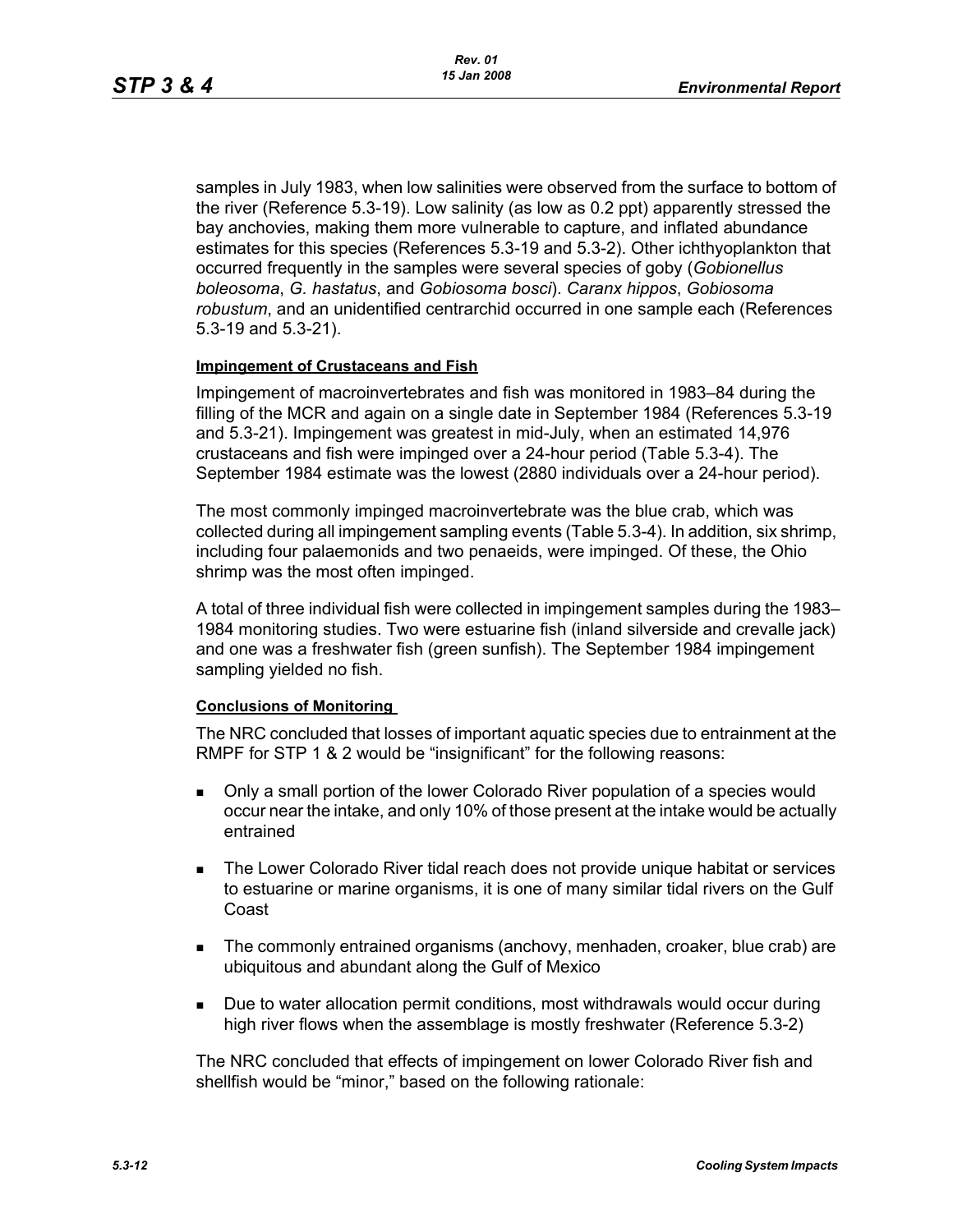- Because absolute densities of organisms are low at the intake, low absolute numbers would be impinged
- **The intake design limits impingement, the timing of the pumps would limit** impingement of young of the year (assuming low withdrawals from July to September, when young are present), and use of upper strata river water would limit impingement of estuarine organisms in the salt wedge
- **The Lower Colorado River is not a unique nursery habitat for any species**
- Menhaden, croaker, anchovy, and mullet are ubiquitous and abundant (Reference 5.3-2)

#### **Main Cooling Reservoir**

Records of fish caught in the MCR provide a partial list of species that have survived entrainment and are tolerant of the temperature and salinity regimes in the reservoir. In a September 1994 catch and release fishing tournament for employees, the most commonly caught species were redfish (red drum) and catfish (presumably blue catfish, but tournament records did not differentiate among catfish species); other species landed included black drum, common carp, and largemouth bass. One specimen each of gar, croaker, and Southern flounder was reported.

STPNOC is currently undertaking a study to characterize the relative abundance of fish species in the MCR (see Section 6.5). Although intended primarily to gather information on the distribution and abundance of juvenile and adult fish in the reservoir, this study is also expected to yield useful information on survival of fish entrained at the RMPF. The study will not provide a comprehensive list of species entrained, because most estuarine species that are entrained will not survive in the MCR. Some species that could survive in the MCR may be entrained in such low numbers that they are not detected during the survey. However, the presence of a species in the MCR could provide additional insights on differential vulnerability of fish species to entrainment at the RMPF.

#### **Relevance of Previous Entrainment and Impingement Studies to STP 3 & 4**

Impacts to aquatic biological resources from STP 1 & 2 were judged to be SMALL and acceptable (Reference 5.3-2). Because no threatened or endangered aquatic species occur in the vicinity, none would be impacted by plant operations (Reference 5.3-2). The RMPF was designed originally to serve four units, so no additional design modifications are required for this project. The intake bays, fish screens, trash racks, and bypass system are already operational for STP 1 & 2. The refurbishment of the RMPF to accommodate STP 3 & 4 will consist primarily of installing new pumps and traveling screens in existing pump bays. Impacts to aquatic species from the operation of STP 3 & 4 will be SMALL.

The RMPF proposed for the new units at STP 3 & 4 will presumably be in compliance with Section 316(b) of the Clean Water Act by virtue of the fact that it has "reduced flow commensurate with (a) closed-cycle re-circulating system" (69 FR 131, July 9, 2004, page 41592). This is one of the "compliance alternatives" a facility may select to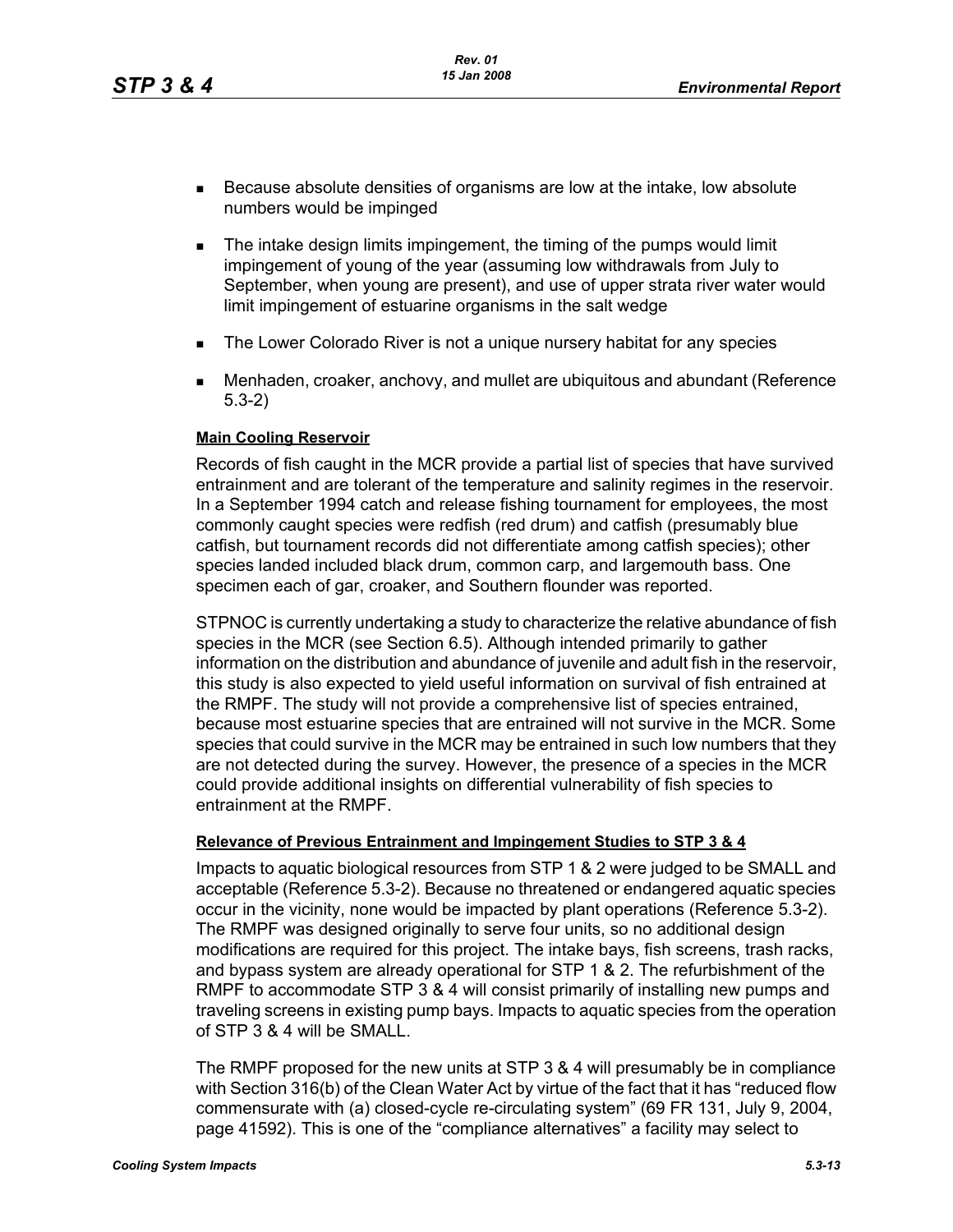$\mathbf I$ 

demonstrate that it has installed the best technology available BTA for minimizing adverse impacts of CWIS (69 FR 131, July 9, 2004). However, the EPA's determination of Best Available Technology BTA is one of the provisions of the Phase II regulation that is being challenged in court, which led the EPA to suspend the regulation in March 2007 (Reference 5.3-23). Regardless of the outcome of the legal challenge to the EPA rule, the STP intake system is expected to be in compliance with Section 316(b) because of its closed-cycle design. As stated in the rule, "any facility that reduces its flow to a level commensurate with a closed-cycle, recirculating cooling system meets the performance standards in today's rule because such a reduction in flow is deemed to satisfy any applicable impingement mortality and entrainment performance standards for all water bodies" (69 FR 131, July 9, 2004, page 41601).

In a June 27, 2007 letter, TCEQ stated, "…we have reviewed the information you submitted and based on our best professional judgment, we consider your facility to be a closed-cycle recirculating system (Reference 5.3-45). We also concur that the Main Cooling Reservoir (MCR) at your facility does not meet the definition of water in the state."

# **5.3.1.2.3 Long-Term Regional Evidence of No Significant Impact**

Virtually all available data on fish and invertebrate abundance in Matagorda Bay illustrates that most species show significant variability from year to year, as is typical in estuaries nationwide (Reference 5.3-24). In a complex analysis of the effect of the diversion of the lower Colorado River on epifauna in Matagorda Bay, Wilbur and Bass concluded that "the background level of interannual variability is so great for most species that a substantial and sustained change in abundance would have had to occur to suggest that it resulted from the diversion" (Reference 5.3-17). Variability in species assemblages and abundance is influenced by significant regional conditions such as a major flood in 1992 and a severe drought in 1996 (Reference 5.3-24).

To predict the impact of pumping associated with STP 3 & 4, it is useful to look retrospectively at effects on fish and shellfish populations that may be attributed to pumping for STP 1 & 2. No population data is routinely collected on fish in the lower Colorado River. However, long-term catch data in Matagorda Bay shows that populations of most commercial, recreational, and forage species have either remained stable or increased over the past two decades since STP 1 & 2 became operational. Selected analytical studies are referred to in References 5.3-17, 5.3-24, and 5.3-25.

The U.S. Army Corps of Engineers (USACE) diverted the lower Colorado River into the eastern arm of Matagorda Bay in 1991 to create habitat, increase nutrients, and moderate salinity. The overall goal was to improve fisheries productivity. Wilbur and Bass evaluated several long-term data sets that included fisheries abundance in various parts of the bay before and after the diversion (Reference 5.3-17). The expectation was that the diversion would be shown to have had a significant positive effect on at least some important species, such as white shrimp, brown shrimp, blue crab, croaker, anchovy, or menhaden. However, none of the data sets indicated significant shifts in species abundance, despite substantial habitat changes, such as

 $\blacksquare$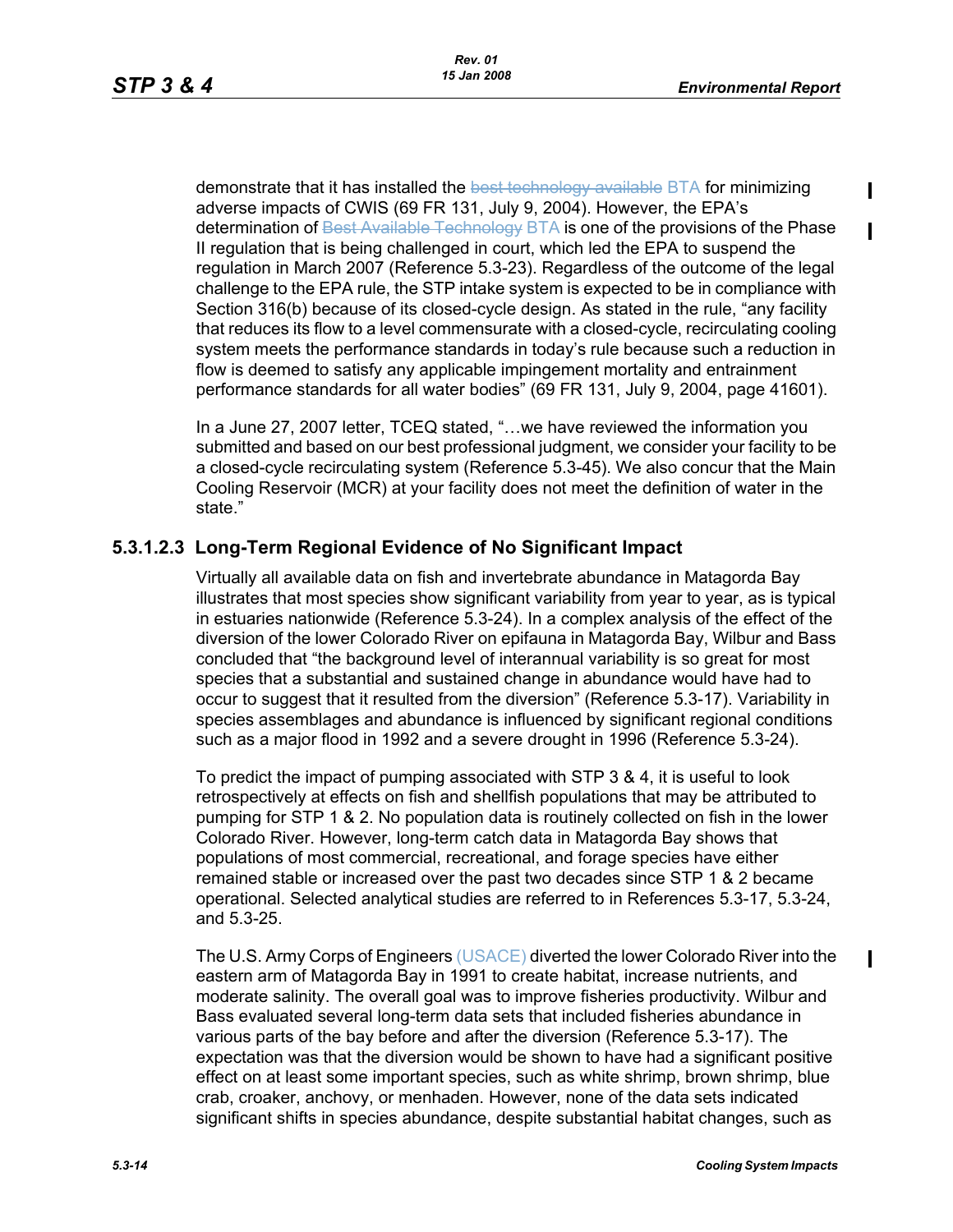$\mathbf I$ 

the growth of a deltaic marsh at the end of the diversion cut. This study points out that, relative to other Gulf of Mexico estuaries, the Colorado River has a small average discharge (76.5 m3/s) compared with the size of Matagorda Bay (1070 km2). In fact, when the flow is less than 14 m3/s (500 cfs), as measured at the Wharton gauge station located upstream of STP, there is no discharge from the Colorado River. The authors noted that there were no diversion-related differences in abundance for any important species monitored by TPWD, and that blue crab and shrimp landings "did not exhibit any unusual deviations from historical interannual variability" (Reference 5.3- 17).

If a major diversion and habitat creation project did not elicit a population-level response from key species, it is unlikely that the relatively minor withdrawals of makeup water at the STP site will negatively impact these species.

Texas Parks and Wildlife The TPWD Coastal Fisheries Division samples the nine major bay systems in Texas to monitor the relative abundance of fish and shellfish. Their samples are independent of fisheries pressures, which can skew data away from representing ecologically relevant abundances. Trends in relative abundance of important species in East Matagorda Bay, Matagorda Bay, and the entire Texas coast are presented in Table 5.3-5 for several sample types: (1) gill nets in spring, (2) gill nets in fall, (3) bag seines, and (4) trawls (Reference 5.3 25).

The data clearly shows that populations of fish and shellfish in the Matagorda Bay estuary, and, by extension, the tidal reaches of the lower Colorado River, have either remained stable or increased since 1985 (Reference 5.3-25). This pattern holds even for species that have experienced a decline statewide, such as blue crab and white shrimp. The NRC prediction that the amount of entrainment and impingement that would occur at the STP 1 & 2 intake would be insignificant has been supported (Reference 5.3-2). No evidence of adverse impacts of water withdrawals by STP 3 & is shown.

A cooperative group of several Texas government agencies (Lower Colorado River Authority [LCRA], the TPWD, the TWDB, and the TCEQ) including LCRA, TPWD, TCEQ, and the Texas Water Development Board (TWDB), prepared an independent analysis of the long-term fisheries-independent data collected by TWPD in Matagorda and East Matagorda Bays (Reference 5.3-24). The study concluded that the current health and productivity of Matagorda Bay is generally good, and gave as evidence the approximately \$63 million that Matagorda Bay generates annually in commercial seafood harvests, and the \$115 million annually the bay contributes to the sport fishing industry (Reference 5.3-24). The current freshwater inflows have helped maintain the health and productivity of the bay, although the study acknowledges that a host of complex factors that are not yet fully understood interact to affect the overall productivity of the bay.

The LCRA study provides a summary of the economic value of the ecological services provided by Matagorda Bay, with particular reference to its role as habitat for estuarinedependent fish and shellfish. For example, commercial fishermen in Texas landed an estimated 95.2 million pounds of fish, shrimp, crabs and oysters in 1999. Shrimp are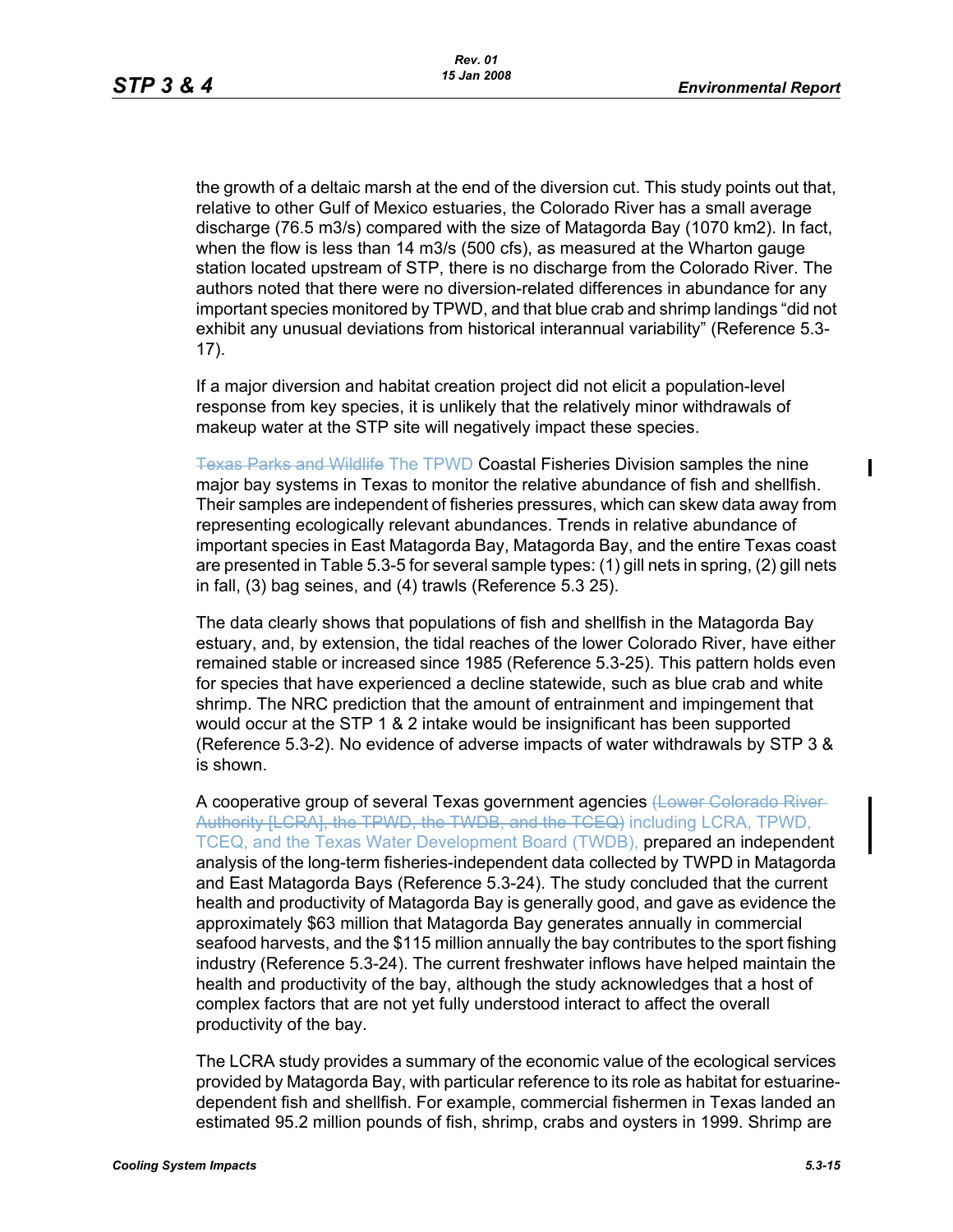the most valuable resource along the Texas coast, accounting for 81% of the harvest and 88% of the dockside value in 1999 (Reference 5.3-24). Commercial shrimpers in the Matagorda Bay system landed one-fourth of the total shrimp catch from all Texas bays, representing 27% of the dockside value, on average, from 1995 to 1999 (total dockside value was 219 million in 1999 dollars). As reported by LCRA, a Texas A&M University study in 1995 estimated that the Matagorda estuary contributed 1847 jobs and \$71.86 million to commercial fishing (gulf and bay). Since the study was published, both landings and economic impact have increased (Reference 5.3-24).

# **5.3.1.3 Conclusions**

NRC assessed impacts of the STP 1 & 2 cooling water intakes in the Final Environmental Statement Related to the Operation of STP 1 & 2 (Reference 5.3-2). NRC concluded that "entrainment impacts appear insignificant when the entire Gulf of Texas coast populations are considered." With regard to lower Colorado River populations, the NRC observed that "there may be considerable variation in the numbers and kinds of species entrained from year to year" due to annual variation in river flow, salinity, and natural population fluctuations. Having said this, the NRC concluded that "entrainment losses…will not constitute a significant impact to their respective populations" because:

- A relatively small percentage of organisms passing the intake would be potentially affected and an even smaller percentage of the biota of the entire lower Colorado River would be potentially affected
- The lower Colorado River did not appear to be a unique nursery area for estuarinemarine organisms
- **The species primarily affected were ubiquitous and abundant along the Texas and** Gulf coast
- Most makeup water withdrawal would occur during periods of high river flow when densities of important estuarine-marine organisms are low in the area of the STP 3 & 4 intake

With respect to impingement, the NRC determined that operation of the RMPF "will result in only minor impingement effects on biota in the Colorado River in the vicinity of the intake structure." The NRC staff based this on the following facts:

- **The densities of fish and shellfish near the site are low compared to downstream** areas
- **The lower Colorado River was not a unique nursery area for estuarine-marine** organisms
- **Species expected to be most affected (e.g., Gulf menhaden, croaker, bay anchovy,** striped mullet) were ubiquitous and abundant along the Texas and Gulf coasts

As discussed previously in this section, the only major change that will be required to the RMPF to support STP 3 & 4 will be the installation of pumps in existing but currently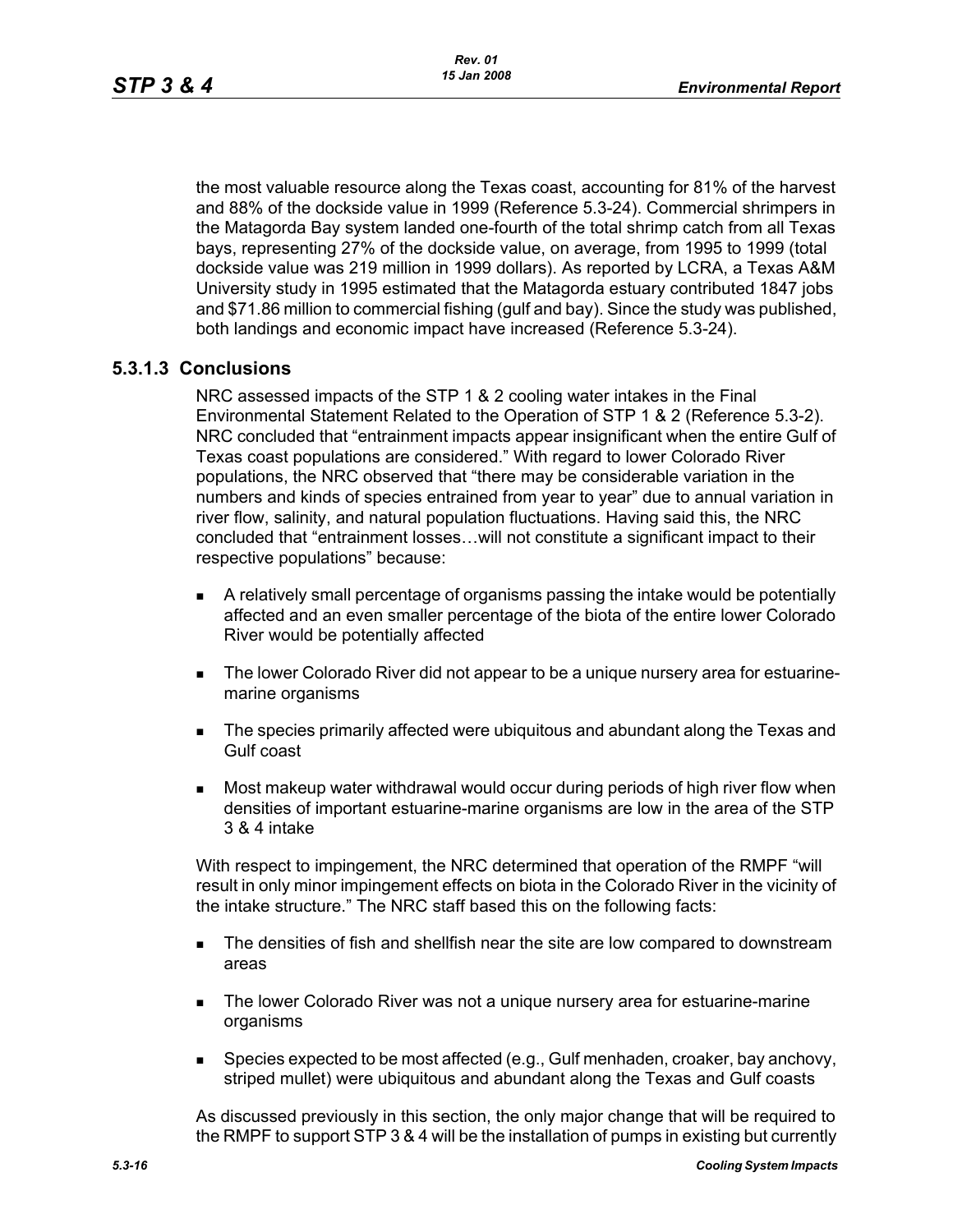unused pump bays. Because there will be no change in the configuration of the RMPF (other than installing pumps and traveling screens) and there will be no significant change in intake velocity, the major difference with respect to entrainment and impingement will be the total volume of water pumped annually. The NRC's assessment of impacts in 1986 for STP 1 & 2 operations assumed that 83,900 acrefeet would be withdrawn ("diverted") per annum (Reference 5.3-2). With two additional units online, the volume of water pumped annually could approach (but not exceed) 102,000 acre-feet, the permit limit. Although entrainment and impingement losses are likely to be somewhat higher than projected by the NRC in its FES for operation, the NRC's conclusions relative to SMALL impacts of entrainment and impingement appear to remain valid. These conclusions have been substantiated by long-term monitoring studies conducted by the state of Texas that suggest that important populations in Matagorda Bay and the lower Colorado River are stable, if not expanding.

These long-term studies indicate that operation of the RMPF at STP 3 & 4 has had no measurable impact on any important species in the area. The addition of pumps for STP 3 & 4 is not expected to significantly affect the distribution or abundance of populations of important species in the area, or to cause any measurable communitylevel perturbations. Effects on important aquatic resources will be SMALL.

# **5.3.2 Discharge Systems**

The Final Plant Discharge, which is the existing blowdown facility on the Colorado River, is described in Subsection 3.4.2.1. Designed to reduce total dissolved concentrations in the MCR, it has been used (tested) only once, in 1997. Acceptable water quality has been maintained by selective diversion from the Colorado River during periods of high flow (Reference 5.3-26).

# **5.3.2.1 Thermal and Physical Impacts**

Effluent is discharged from the MCR through Outfall 001 to Segment No. 1401 ("Colorado River Tidal") of the lower Colorado River; the designated uses in Segment No. 1401 are contact recreation and high aquatic life use (Reference 5.3-27). Water quality in high aquatic life use waters is expected to be adequate to support high biotic diversity, high species richness, and a high degree of habitat diversity (Reference 5.3- 27).

The current TPDES permit (No. WQ0001908000, issued July 21, 2005) limits the average daily discharge to the Colorado River to 144,000,000 gallons per day. Outfall 001, the only outfall that discharges to the Colorado River, is equipped with a diffuser to enhance dilution at the point of discharge. Potential thermal, physical, and chemical effects of the discharge on aquatic resources are discussed in the sections that follow.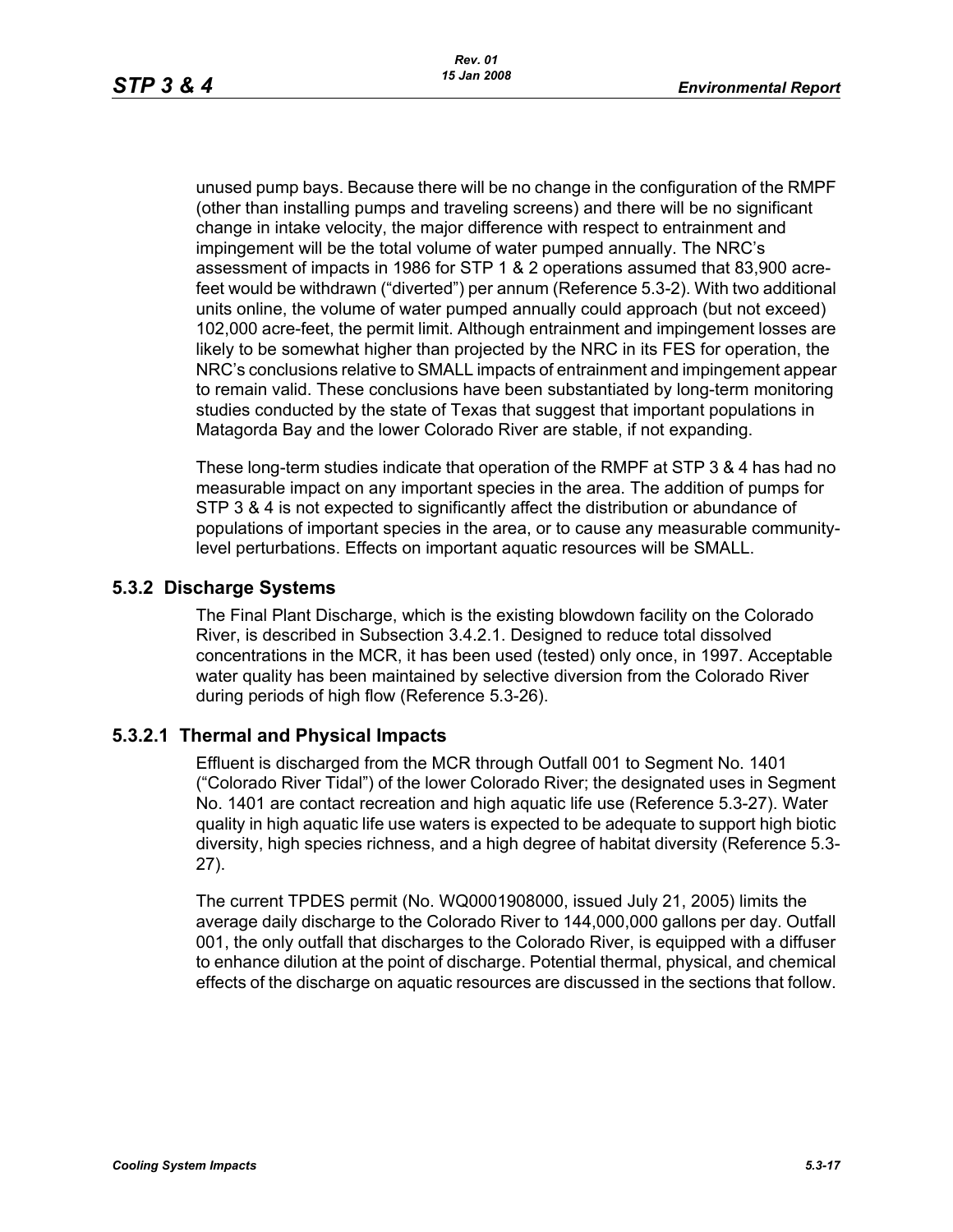# **5.3.2.2 Aquatic Ecosystems**

# **5.3.2.2.1 Thermal Effects**

Section 3.4 describes the cooling system proposed for STP 3 & 4. As discussed in Section 3.4, blowdown will be directed to the Colorado River via the existing blowdown structure, which includes a 1.1-mile-long discharge line that extends downstream along the west bank of the river and is equipped with seven discharge ports. One or more of the ports may be "valved" open, depending on river flows, to promote rapid mixing of the effluent (Reference 5.3-2).

The original NPDES permit (No. TX0064947) for STP 1 & 2, issued by the EPA in 1985, contained requirements on the number of discharge ports that must be opened, given a range of blowdown flow rates, but these port control requirements were removed from the permit when the state of Texas assumed responsibility for the NPDES program. However, STPNOC procedures direct operators to open two to seven blowdown valves, depending on blowdown rate. STPNOC also prescribes a range (80 to 308 cfs) of allowable blowdown rates.

Based on cooling system design and STP 1 & 2 operating experience, it is anticipated that it will be necessary to discharge from the MCR periodically to reduce levels of dissolved solids in the MCR. Blowdown flows will range from 80 to 308 cfs, depending on flows in the Colorado River. The current TPDES permit for STP 1 & 2 contains limits on daily average (95°F) and daily maximum (97°F) discharge temperatures, limits that are anticipated to be extended to the new units as they are based on state water quality standards. The current TPDES permit also stipulates that the discharge from Outfall 001 shall not exceed 12.5% of the flow of the Colorado River at the discharge point and prohibits discharges from Outfall 001 when flow in the Colorado River adjacent to the plant is less than 800 cfs. Because the blowdown flow will be no more than 12.5% of the Colorado River flow (and under normal circumstances will be an even smaller percentage) the effect on temperature downstream in the Colorado River will be negligible, and limited to an area in the immediate vicinity of the blowdown line. No recirculation of heated effluent is expected.

In 1975 and again in 1986, the NRC concluded that potential thermal impacts to aquatic organisms in the Colorado River from operation of STP 1 & 2 would be limited to the area immediately adjacent to the blowdown diffuser ports (References 5.3-2 and 5.3-4). Assuming STP 3 & 4 are held to the same TPDES permit limits and conditions with regard to blowdown (i.e., blowdown flow no greater than 12.5% of Colorado River flow; two to seven discharge port valves open, depending on blowdown rate), thermal impacts to aquatic biota will continue to be SMALL and will not warrant mitigation (beyond the measures already in place).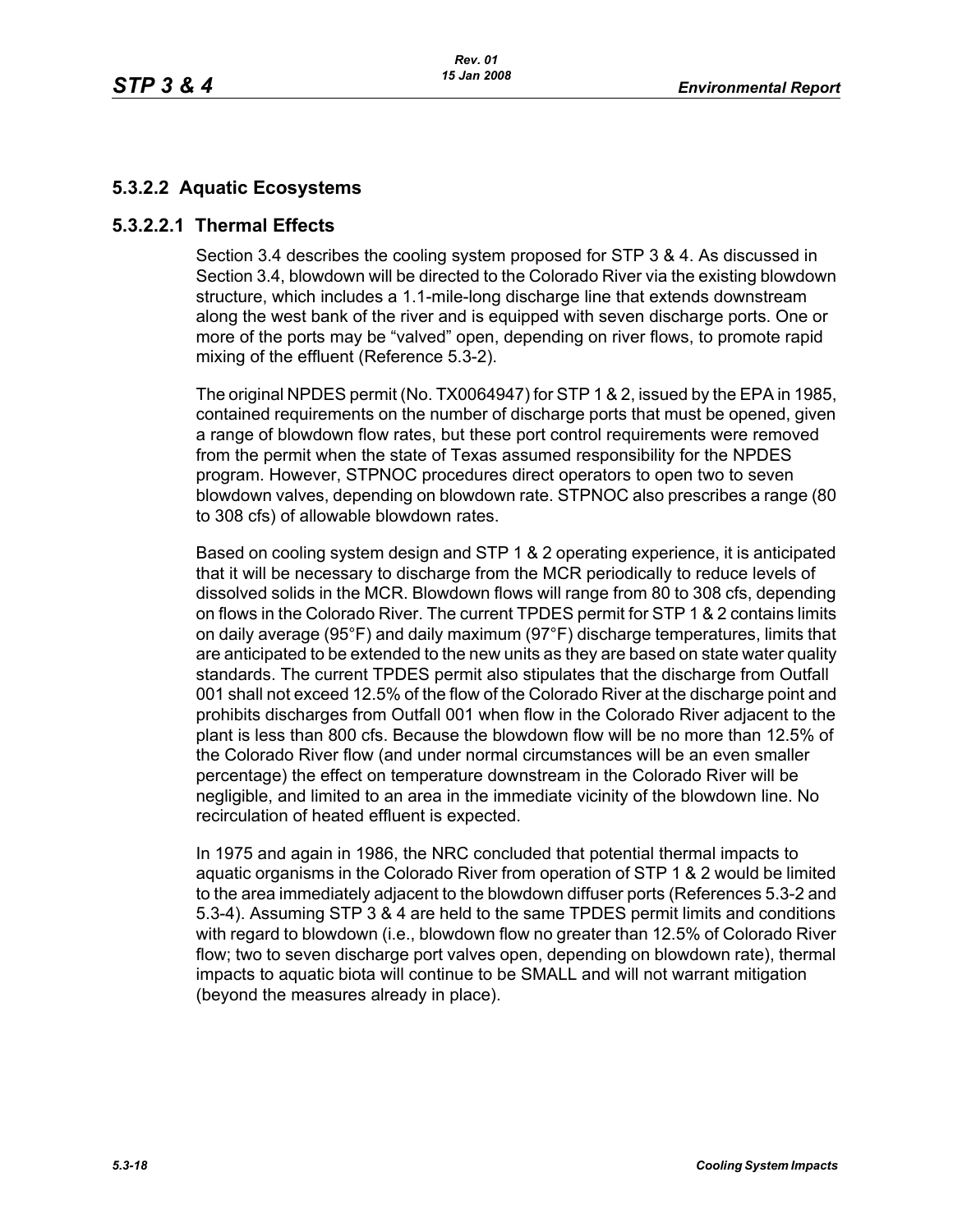# **5.3.2.2.2 Chemical Effects**

TPDES Permit No. WQ0001908000 allows a daily average pH of 6.0, and a daily maximum of 9.0. The permit also allows a daily chlorine limit of up to 0.05 mg/L.

Discharges to the Colorado River will occur only from the MCR. Inputs to the MCR include precipitation, makeup water from the Colorado River, and TPDES permitted discharges from other operations on site (including a mixture of low flow previously monitored effluent, treated sanitary sewage, storm water, and UHS cooling tower blowdown) (Reference 5.3-28). Additional details on the effluent are in Section 3.3.

Dissolved solids make up the majority of the waste discharged into the MCR. Both the construction and operation Environmental Reports for STP 1 & 2 and the NRC construction and operation FESs predicted it would be necessary to periodically blow down the STP 1 & 2 MCR to reduce the buildup of salts and solids (References 5.3-2, 5.3-3, 5.3-5, and 5.3-4). However, it has not been necessary to routinely discharge from the MCR. Acceptable water quality has been maintained by selective diversion from the Colorado River during periods of high flow (Reference 5.3-9). STP 1 & 2 has discharged to the Colorado River from the MCR only once in nearly 20 years of operation, in 1997.

The existing MCR will serve both STP 1 & 2 and STP 3 & 4. The addition of STP 3 & 4 is expected to increase the frequency of blowdown from the MCR to the Colorado River. The FES for operation of STP 1 & 2 assessed impacts of dissolved inorganic chemical substances (measurable as dissolved solids) from the MCR on the water quality of the Colorado River and concluded that the overall effects of reservoir blowdown would not be significant due to dilution by the Colorado River flow (Reference 5.3-2).

This would hold true for STP 3 & 4 as well, because the TPDES requirement that the blowdown flow not exceed 12.5% of the river flow implies a minimum dilution factor of 8 which would continue to be true for operation of four units. Any discharge of dissolved solids will mix quickly with the larger freshwater flow of the Colorado River. Therefore, impacts of dissolved chemical discharges to aquatic communities will be SMALL and will not warrant mitigation.

# **5.3.2.2.3 Physical Effects**

As discussed in the previous sections, TPDES Permit No. WQ0001908000 stipulates that blowdown flow cannot exceed 12.5% of the post-diversion flow of the Colorado River. Once the acceptable blowdown rate has been calculated by subtracting the amount diverted at the RMPF from the flow at Bay City USGS gauging station, an appropriate number of blowdown valves are opened and the blowdown is released. The maximum amount of blowdown that can be released is 308 cfs, which corresponds to a river flow of 2464 cfs.

The FES for construction of STP 1 & 2 assessed blowdown-induced scouring of the seven-port diffuser at blowdown rates of 0 to 308 cfs, and concluded that scouring would be limited to a few feet downstream of each port and would have no significant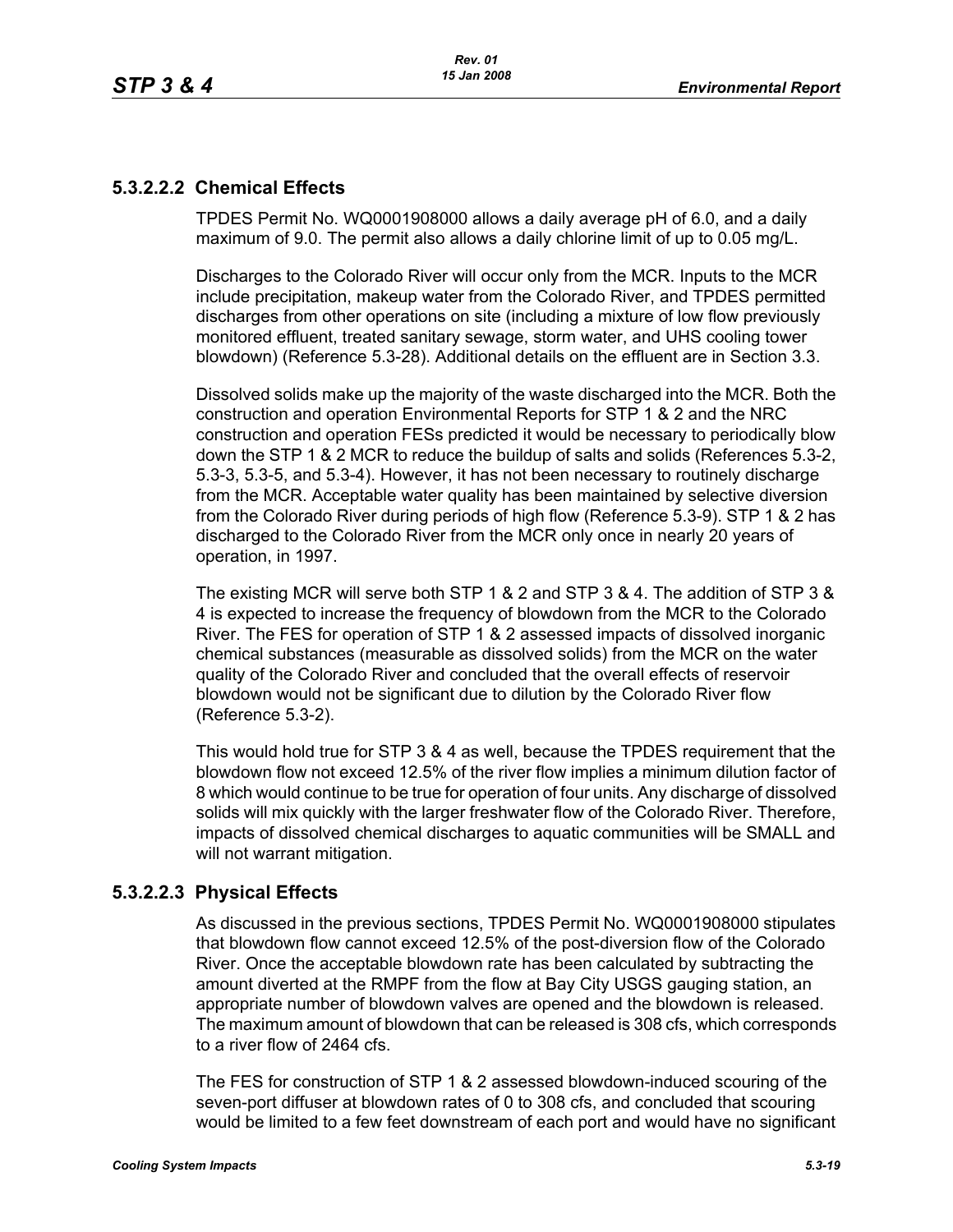adverse impacts on lower Colorado River biota (Reference 5.3-4). Assuming STP 3 & 4 are held to the same TPDES permit limits relative to blowdown and adhere to the same guidelines, blowdown-induced scouring should be SMALL and impacts to biota limited to some scouring in the immediate vicinity of the blowdown line (Reference 5.3- 4). Physical impacts to aquatic communities will therefore be SMALL and will not warrant mitigation.

# **5.3.3 Heat Dissipation Systems**

This section describes the impacts of the heat dissipation system during operation of STP 3 & 4, including the impacts of heat dissipation on the atmosphere and on terrestrial ecosystems. Consideration is given to potential atmospheric phenomena resulting from operation of this heat-dissipation system and the significance of the potential environmental impacts on terrestrial ecosystems and human activities in the STP site vicinity.

# **5.3.3.1 Heat Dissipation to the Atmosphere**

As described in Section 3.4, a closed-cycle cooling system will be used for STP 3 & 4, using the existing MCR. Additionally, mechanical draft cooling towers will be constructed to assist in heat load dissipation and serve as the UHS. Thermal discharges resulting from these systems will be to the MCR and to the atmosphere. During normal operating conditions, most of the heat load will be to the MCR, and each of the towers would operate at one-half capacity. The cooling towers would operate at full capacity during emergency reactor shutdown.

## **Main Cooling Reservoir**

NUREG-1555 notes that the plume from a cooling pond like the MCR would either exist as a ground level fog over the pond that will evaporate within 300 meters from the pond, or lift to become stratus for winds less than or equal to 2.2 meters per second (Reference 5.3-16). Elevated plumes and the associated shadowing would not be expected from the operation of the MCR. NUREG-1555 also concludes that drift from a cooling pond or lake would not need to be considered. Therefore, only fogging and the associated icing impacts are considered for the operation of the MCR.

## **Mechanical Draft Cooling Towers**

Cooling towers evaporate water to dissipate heat to the atmosphere. The evaporation is followed by partial recondensation which creates a visible mist or plume. The plume creates the potential for shadowing, fogging, icing, localized increases in humidity, and possibly water deposition. In addition to evaporation, small water droplets are blown out of the tops of the cooling towers. The water droplets are referred to as drift and can deposit water and dissolved salts on vegetation and surfaces.

For STP 3 & 4, STPNOC modeled the impacts from fogging, icing, shadowing, and drift deposition using the Electric Power Research Institute's Seasonal/Annual Cooling Tower Impact (SACTI) prediction code. This code incorporates the modeling concepts presented by Policastro et al., which were endorsed by the NRC in NUREG-1555 (References 5.3-29 and 5.3-16). The model provides predictions of seasonal and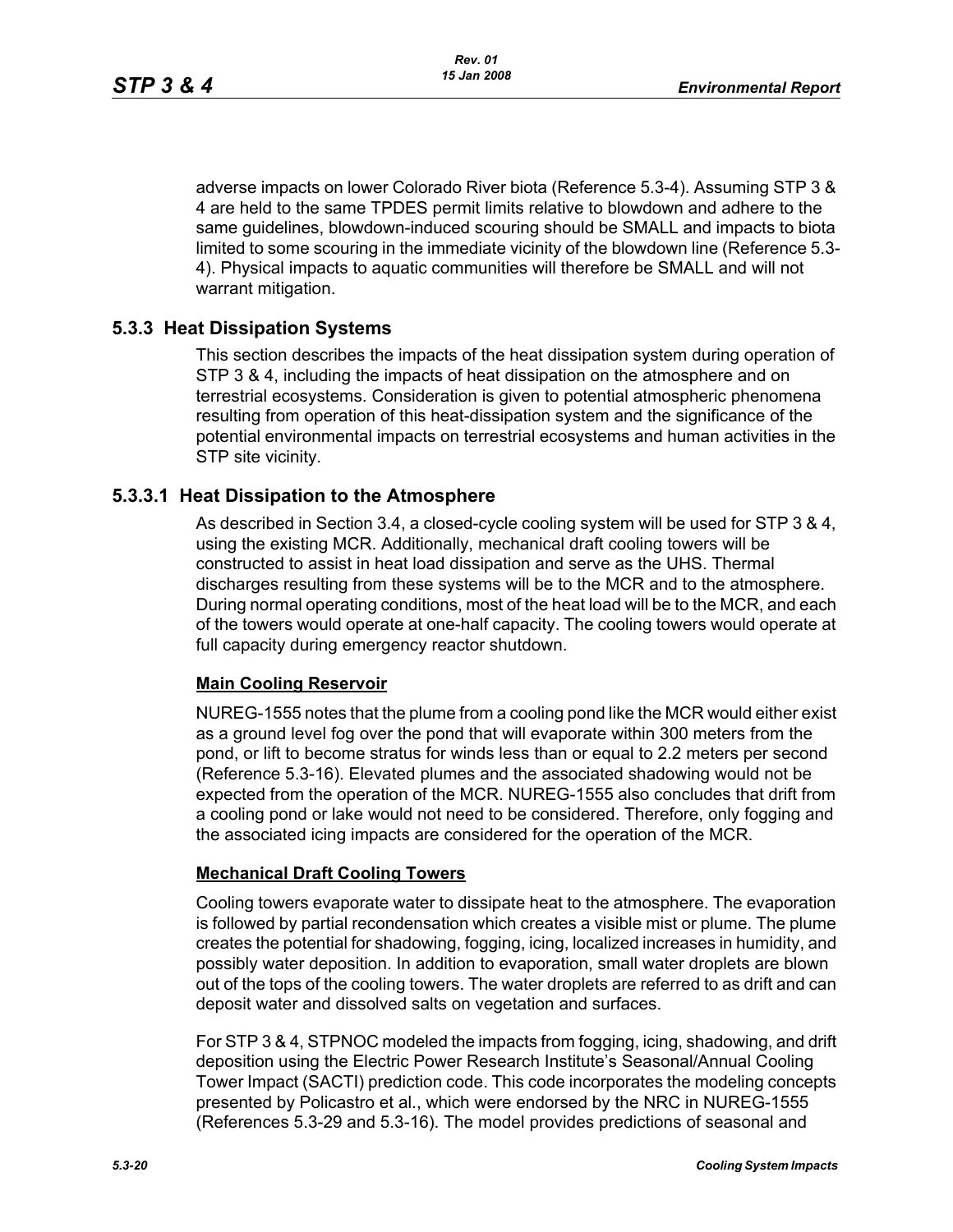annual cooling tower impacts from mechanical or natural draft cooling towers. It predicts average plume length, rise, drift deposition, fogging, icing, and shadowing, providing results that have been validated with experimental data (Reference 5.3-29).

The mechanical draft cooling towers are designed to provide sufficient cooling during accident or emergency conditions as well as assist with the heat dissipation during normal conditions. These accident or emergency conditions, if they were to occur, would typically be limited to several hours or days. The SACTI model provides seasonal and annual impacts from operation of the mechanical draft cooling towers assuming continuous operation on at least a monthly basis. Analysis of the mechanical draft cooling towers during the short time of accident or emergency conditions would greatly overestimate the impacts. Therefore, only the normal operation of the mechanical draft cooling towers was analyzed.

Engineering data for the ABWR was used to develop input to the SACTI model for normal operations. As described in Section 3.4, the SACTI model simulated two identical cooling towers, each with a maximum heat rejection rate of 1.2  $\times$  10<sup>8</sup> Btus per hour and a maximum circulating water flow of 42,800 gallons per minute. The cooling towers are located adjacent to the UHS water storage basin at an elevation of 6 feet MSL. The cooling tower height is 77 feet above the surface elevation of 30 feet, making the top of the tower 107 feet. As described in Section 3.4, three cycles of concentration were assumed for the analysis. The meteorological data was from the STP 1 & 2 meteorological tower for the years 1997, 1999, and 2000, and from the National Climatic Data Center for the same years from the Palacios Municipal Airport (Reference 5.3-30). Additional physical and performance characteristics of the mechanical draft cooling towers would be as follows:

| Parameter                                                         | Value                               |  |
|-------------------------------------------------------------------|-------------------------------------|--|
| Number of cooling towers                                          | 2                                   |  |
| Diameter overall                                                  | 360 feet                            |  |
| Diameter of individual fan outlet                                 | 28 feet                             |  |
| Number of fans per cooling tower                                  | 6                                   |  |
| Cooling tower height (above surface elevation)                    | 77 feet                             |  |
| Surface elevation (above MSL)                                     | 30 feet                             |  |
| Design duty                                                       | 1.2 $\times$ 10 <sup>8</sup> Btu/hr |  |
| Maximum drift rate (percentage of circulating water flow<br>rate) | 0.01%                               |  |
| Circulating water flow rate                                       | 42,800 gpm                          |  |
| Cooling range                                                     | $6.7^{\circ}F$                      |  |
| Approach                                                          | 14F                                 |  |
| Dry bulb temperature                                              | $115^{\circ}$ F                     |  |
| Wet bulb temperature                                              | $81^\circ$ F                        |  |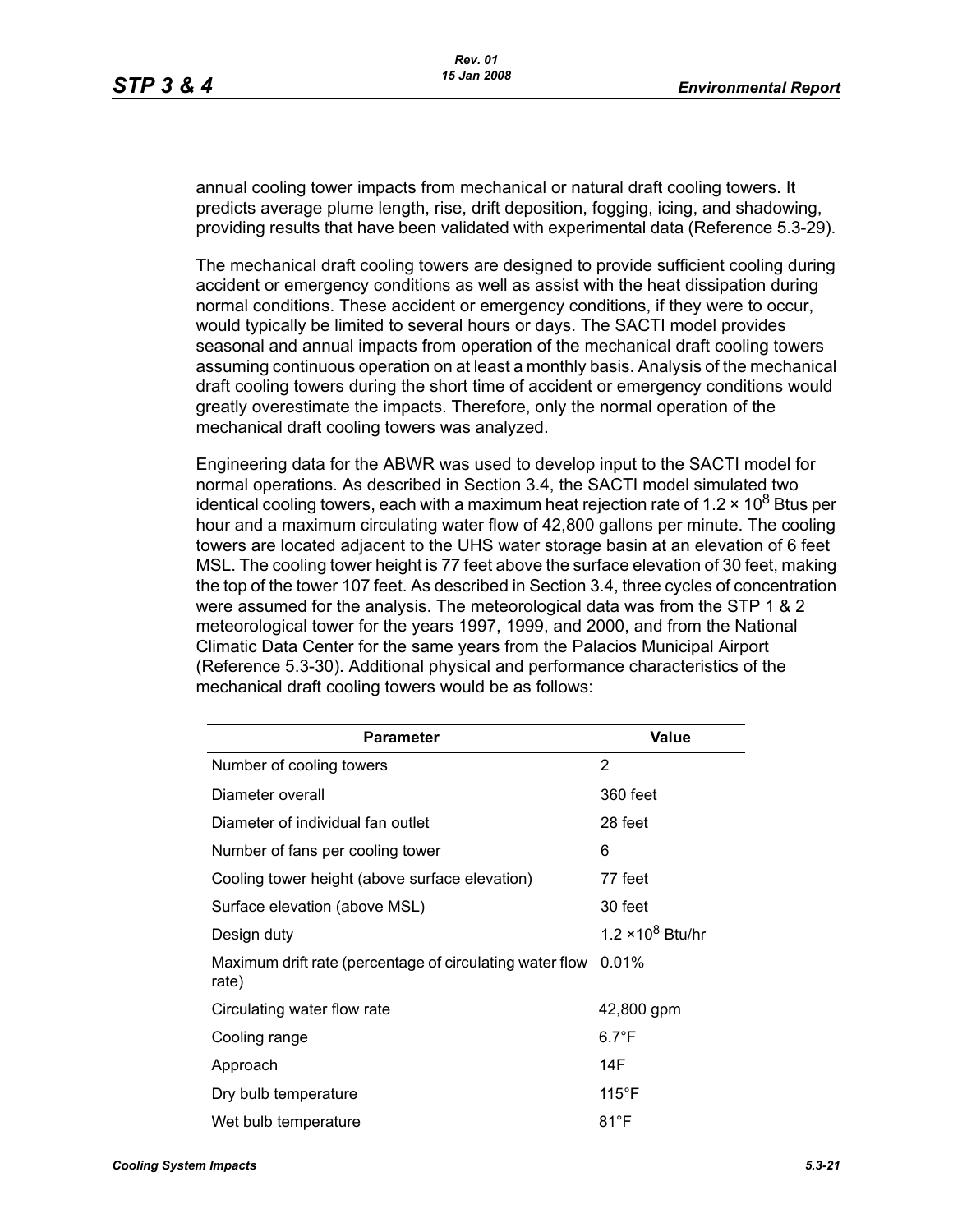| <b>Parameter</b>          | Value                            |
|---------------------------|----------------------------------|
| Air flow rate per fan     | 716,980 cubic feet<br>per minute |
| Cycles of concentration   | 3                                |
| Salt (NaCl) concentration | 800 mg/L                         |

# **5.3.3.1.1 Length and Frequency of Elevated Plumes for Mechanical Draft Cooling Towers**

The SACTI code calculated the expected plume lengths by direction for each season for the combined effect of the two mechanical draft cooling towers. The plumes would occur in all compass directions. The average plume length and height was calculated from the frequency of occurrence for each plume based on the distance from the tower. The median plume length and height is the distance where half of all the plumes would be expected to be shorter than that distance.

The average plume length would range from 0.4 miles in the summer season to 1.7 miles in the winter season. The annual prediction for the average plume length is 1.2 miles from the cooling towers. The median plume length would be a little more than a tenth of a mile for each season and annually. The average plume height ranges from 160 feet in the summer season to 850 feet in the winter season. The annual prediction for the average plume height is 530 feet. The median plume height would be 66 feet in every season. The annual prediction for the median plume height would also be 66 feet.

The plumes from the cooling towers would occur in each direction of the compass and would be spread over a wide area, reducing the time that the plume would be visible from any particular location. The average plume lengths would be short and would not be long enough to reach the site boundary in most directions. Due to the varying directions and short average plume height and length, impacts from elevated plumes would be SMALL and not warrant mitigation.

|                              | Winter       | <b>Spring</b>       | <b>Summer</b> | Fall          | Annual       |
|------------------------------|--------------|---------------------|---------------|---------------|--------------|
| Predominant direction        | <b>North</b> | North-<br>northwest | <b>North</b>  | South         | <b>North</b> |
| Average plume length (miles) | 1.7          | 1.1                 | 0.4           | $1.5^{\circ}$ | 1.2          |
| Median plume length (miles)  | 0.12         | 0.12                | 0.12          | 0.12          | 0.12         |
| Average plume height (feet)  | 850          | 510                 | 160           | 630           | 530          |
| Median plume height (feet)   | 66           | 66                  | 66            | 66            | 66           |

As modeled, plumes from the mechanical draft cooling towers would be as follows: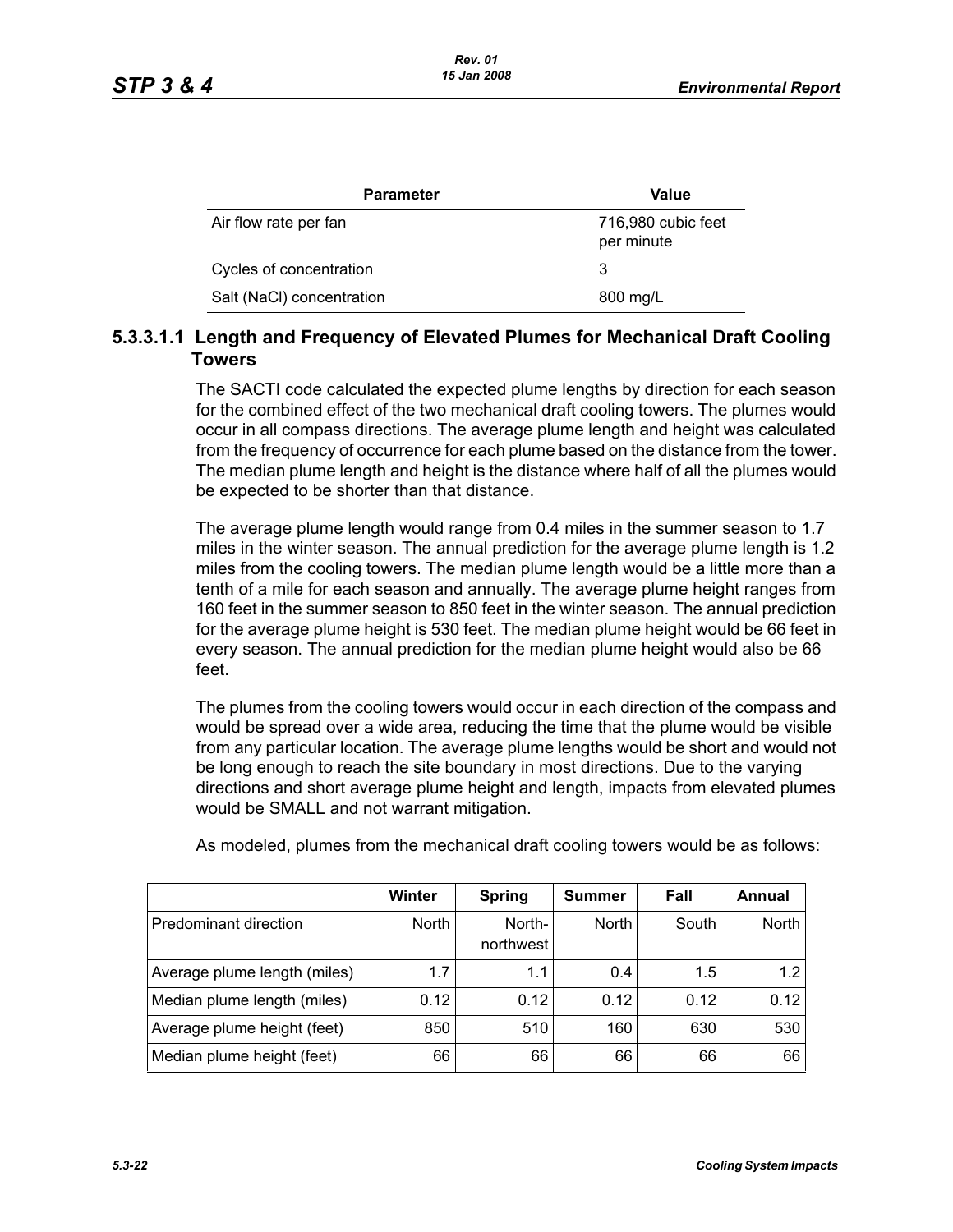# **5.3.3.1.2 Ground-Level Fogging and Icing**

# **Main Cooling Reservoir**

A fog monitoring program was initiated before the operation of STP 1 & 2 to assess the impact of operation of the MCR on local meteorology. The monitoring program was conducted in two phases. Phase I (preoperation) began in May 1987 and continued for one year collecting data before the August 1988 commercial operation of STP Unit 1. Phase II (post-operation) began in June 1989 after commercial operation of STP Unit 2 and continued for one year until June 1990. Fog monitoring was accomplished by operation of two visibility meters. One visibility meter was located on FM 521 approximately one mile northwest of STP 1 & 2. The second visibility meter was located approximately 11 miles west-southwest of STP 1 & 2 to serve as a control site. The pre-operational monitoring results totaled 229 hours per year for the FM 521 monitoring station and 163 hours per year for the control monitoring station. The increase in actual hours of fogging was 33 hours for the FM 521 monitoring station and 56 hours per year at the control monitoring station. The control monitoring station resulted in a greater increase in fogging events, indicating an overall increase in natural fog occurrence in the area during the period of the monitoring program. The results of the fog monitoring program do not indicate that the presence of the MCR significantly increases the fog occurrence over the naturally occurring fog (Reference 5.3-31).

Because fogging from the operation of the MCR did not increase over naturally occurring fog and it is not likely to increase as a result of the addition of STP 3 & 4, impacts from fogging from the operation of the MCR would be SMALL and not warrant mitigation. Since the climate of the region is typically too warm for frequent and persistent freezing temperatures, impacts from icing would be SMALL and not warrant mitigation.

## **Mechanical Draft Cooling Tower**

Fogging from the mechanical draft cooling towers occurs when the visible plume intersects with the ground, appearing like fog to an observer. Analysis of results from the SACTI code did not predict fogging to occur from the operation of the cooling towers.

Icing from the mechanical draft cooling towers would be the result of ground-level fogging when ambient temperatures are below freezing. Icing is also not predicted to occur from the operation of the cooling towers since minimal fogging from the operation of the mechanical draft cooling towers is predicted to occur and since the climate of the region is typically too warm for frequent freezing temperatures to occur.

# **5.3.3.1.3 Salt Deposition**

Water droplets blown from the mechanical draft cooling towers would have the same concentration of salts as the water in the cooling tower basin. Groundwater wells would be used for normal makeup water for the cooling towers. This would be supplemented by the MCR during periods where groundwater use was restricted by permit limitations.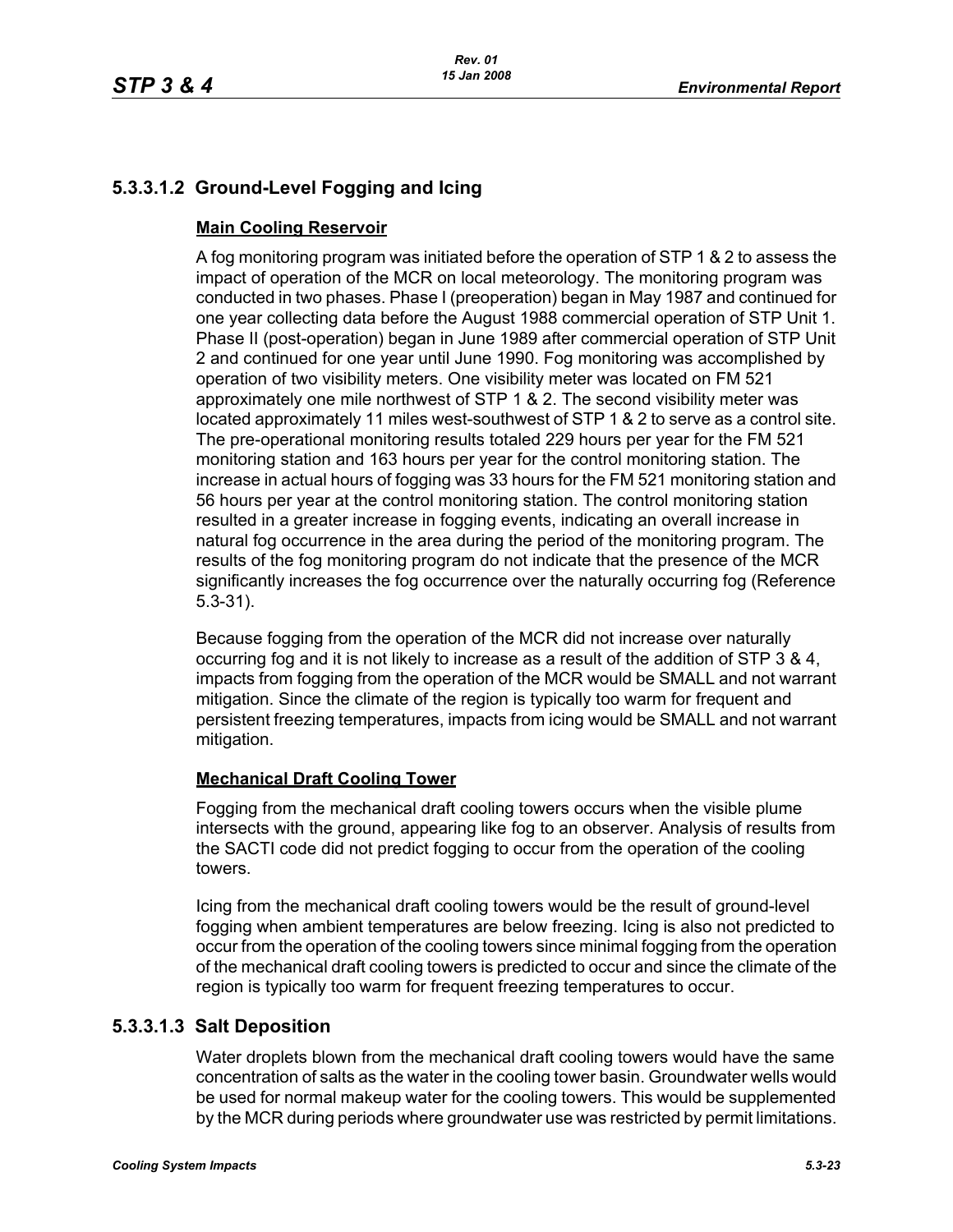Hydrogeochemical data for wells in the vicinity of STP 3 & 4 is provided in Table 2.3.1- 21, and includes sodium and chloride concentrations in the groundwater. The maximum concentration of sodium from any of the wells was conservatively used to determine the corresponding maximum concentration of sodium chloride that could potentially be in the makeup water. As the water droplets blown from the towers evaporate, either in the air or on vegetation or equipment, salts are deposited.

The maximum predicted salt deposition is to the north of the cooling towers, less than or equal to 660 feet from the centerline of both of the cooling towers combined. The maximum deposition is 130 pounds per acre per month and occurs during the summer season. The maximum predicted salt deposition during the winter and spring seasons would also be to the north direction, within 660 feet from the cooling towers. The winter and spring maximum salt deposition would be 55 and 82 pounds per acre per month, respectively. The fall maximum would be 51 pounds per acre per month to the south of the cooling towers, also located within 660 feet from the cooling towers. Annually, the maximum salt deposition is 75 pounds per acre per month, also in the north direction and less than or equal to 660 feet from the cooling towers. This is greater than the NUREG-1555 significance level for possible visible effects to vegetation of 8.9 pounds per acre per month. Further discussion of the potential impacts of salt deposition on vegetation is provided in Subsection 5.3.3.2.

The summer season has the maximum deposition rates and the greatest extent of salt deposition. Each of the other seasons and annual salt deposition rates would be bounded by the summer season. As shown in Figure 5.3-1, the rate of salt deposition from the operation of the mechanical draft cooling towers rapidly decreases as the distance from the towers increases. The salt deposition rate falls below the NRC significance limit of 8.9 pounds per acre per month for all locations greater than 1640 feet from the towers. The salt deposition rates are greater than 1 pound per acre per month for some locations as far away from the towers as 2300 feet. The salt deposition rate for all distances greater than 2300 feet would be below 1 pound per acre per month. Salt deposition is only predicted to occur for locations up to two and a half miles from the towers.

The NRC reports that visible damage from salt deposition to terrestrial vegetation at operating nuclear power plants with mechanical draft cooling towers has not been observed (Reference 5.3-32). Therefore, the impacts from the two mechanical draft cooling towers are not expected to be different from the impacts of the currently operating nuclear power plants.

The electrical switchyard for STP 3 & 4 is located approximately 1100 feet to the northeast of the proposed location of the cooling towers. A maximum predicted salt deposition of 0.90 pound per acre per month would be expected at this location during the summer season and 0.19 pound per acre per month annually. The electrical switchyard for STP 1 & 2 is located approximately 2300 feet to the east of the proposed location of the cooling towers. The salt deposition at this location is 0.12 pound per acre per month in the summer season and 0.073 pound per acre per month annually.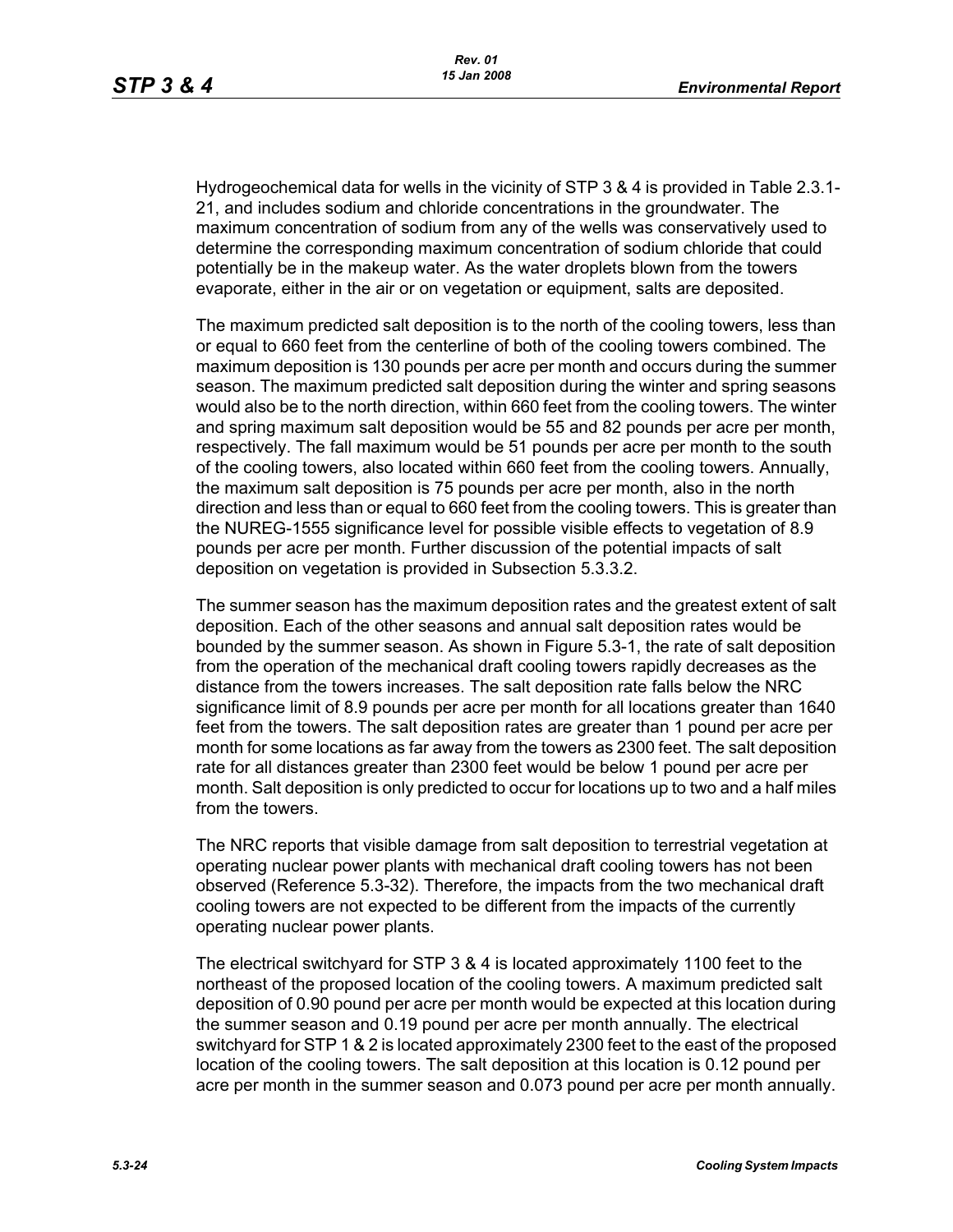The predicted salt deposition from the operation of the cooling towers at locations away from the immediate vicinity of the mechanical draft cooling towers would be less than the NUREG-1555 significance level where visible effects to vegetation may be observed. Impacts to vegetation from salt deposition are described in Subsection 5.3.3.2. Salt deposition in other potentially sensitive areas, including at the STP 1 & 2 switchyard and STP 3 & 4 switchyard are not expected to impact these facilities. Therefore, the impact from salt deposition from the cooling towers would be SMALL and would not require mitigation.

# **5.3.3.1.4 Cloud Formation, Cloud Shadowing, and Additional Precipitation**

Vapor from cooling towers can create clouds or contribute to existing clouds. The SACTI code predicted the precipitation expected from the two mechanical draft cooling towers. The maximum precipitation would occur during the summer season, with a seasonal total of less than an inch of precipitation within 660 feet north of the towers. The precipitation during each of the other seasons would be less than the summer season maximum. Annually, 1.6 inches of rain is predicted to occur, also 660 feet to the north of the cooling towers. This value is very small compared to the average annual rainfall for the South Texas region of 48 inches for the period 1971–2000 (Reference 5.3-33). Impacts from precipitation would be SMALL and would not require mitigation.

The formation of clouds could also prevent sunlight from reaching the ground, or cloud shadowing. This is especially important for agricultural fields or other sensitive areas. As shown in Figure 2.2-2, there are many agricultural areas in the vicinity of the STP site. Shadowing in the vicinity of the cooling towers and in these agricultural areas is predicted to occur for less than 46 hours per season and 127 hours annually. This represents a very small percentage of the total hours of each season and per year. Therefore, the impacts from cloud shadowing would be SMALL and would not require mitigation.

## **5.3.3.1.5 Interaction with Existing Pollution Sources**

No other sources of pollution occur within two kilometers of the STP site. Therefore, there would be no interaction with existing pollution sources.

## **5.3.3.1.6 Ground-Level Humidity Increase**

Increases in the absolute and relative humidity could result from the operation of the two mechanical draft cooling towers. The majority of the water evaporated in the cooling tower is buoyant and dissipates into the atmosphere. A small fraction of this evaporated water may not be as buoyant and could increase the ground level humidity. Specific meteorological conditions could also limit the dissipation into the atmosphere, but would be infrequent. The humidity in the region is typically high, and increases in the humidity would not be noticeable. In addition, the ground level increases in humidity would occur in the immediate vicinity of the cooling towers. The impacts from increases in absolute and relative humidity would be SMALL and mitigation would not be warranted.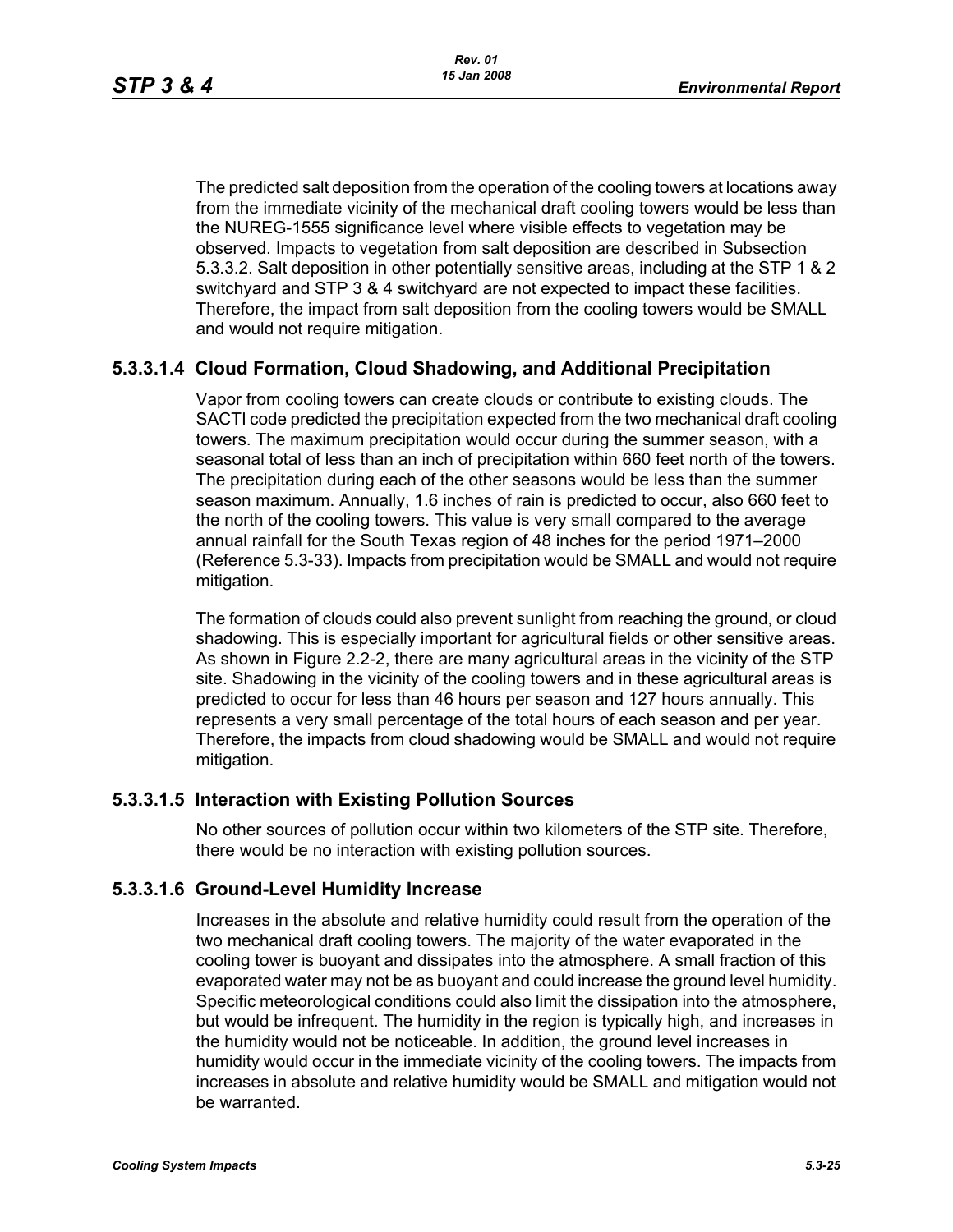# **5.3.3.2 Terrestrial Ecosystems**

As discussed in Section 3.4, STP 3 & 4 would use the existing MCR for condenser cooling. Two mechanical draft cooling towers, extending approximately 77 feet above grade, would be constructed to serve as the UHS for STP 3 & 4. As planned during MCR construction, inclusion of STP 3 & 4 in the existing cooling reservoir system will lead to an increase in operating water level, potentially impacting existing shoreline vegetation and terrestrial biota using the reservoir. The only important terrestrial species as defined in NUREG-1555 that use the MCR other than the federally listed brown pelican, which is listed as threatened, are the bald eagle and common game species such as ducks (see Subsection 2.4.1) (Reference 5.3-16). The brown pelican nests in other locations of Matagorda County, but currently uses the MCR only for resting, a source of freshwater, and possibly foraging.

Impacts from cooling tower operation on terrestrial biota can result from salt drift, vapor plumes, icing, precipitation modifications, noise, and avian collisions with structures (e.g., cooling towers). Each of these topics is discussed in Subsection 5.3.3.2.2. There are no important terrestrial species in the area encompassed by construction of the two mechanical draft cooling towers other than common game species such as deer, rabbits, squirrels, and upland game birds (see Subsections 2.4.1 and 4.3.1) (Reference 5.3-16). A single non-jurisdictional wetland 0.165 acre in size is located in the footprint of the cooling towers and will have to be filled, pending U.S. Army Corpsof Engineers USACE approval, as discussed in Subsection 4.3.1. Animals within this wetland, presumably common to similar wetlands in the area, would shift to nearby habitats. Some animal mortality might be expected with filling, but given the small size of the wetland and the lack of rare species, any losses associated with wetland filling should not impact STP 3 & 4 or regional populations. Overall, there are no important terrestrial habitats as defined in NUREG-1555 in the area encompassed by construction of the two mechanical draft cooling towers.

# **5.3.3.2.1 Main Cooling Reservoir**

The addition of STP 3 & 4 will result in an increase in the normal operating water level of the MCR from 47 feet MSL to 49 feet MSL, which could impact terrestrial biota associated with this impoundment. However, the reservoir side of the berm outlining the MCR is lined with "soil-cement" to prevent erosion and has largely prevented establishment of vegetation on this side (Reference 5.3-34). Recent reconnaissance indicates that shoreline vegetation is extremely sparse and thus the water level increase would have a negligible impact on terrestrial biota.

As stated in Subsection 2.4.1, several species of water birds have nested on the terminal ends of the "Y-dike" in the MCR since the mid-1980s (Figure 2.4-1, Table 2.4- 1). These birds tend to nest on the road bed positioned on the crown of the dike and areas immediately adjacent to this road. An increase in water level of 2 feet will not encroach on these nests. Also, most of the 7-mile-long dike system is not being used by these nesting birds and is available as nesting habitat.

Wintering waterfowl and other water birds (recent reconnaissance) use this reservoir for foraging and resting (see Subsection 2.4.1) (Reference 5.3-35). Baker and Greene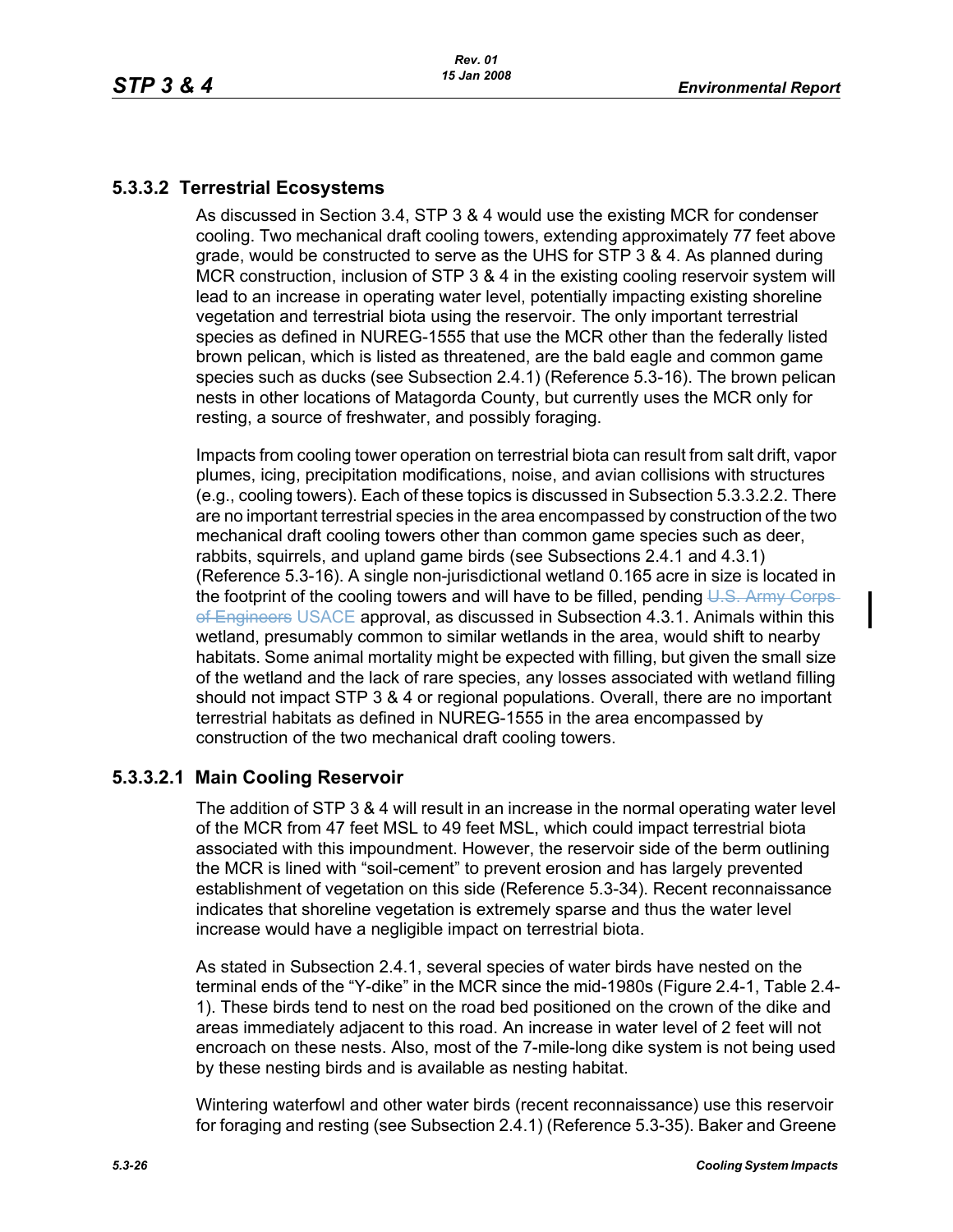noted a shift from dabbling to diving ducks as the reservoir was initially filled (Reference 5.3-35). Diving ducks typically feed in waters less than 10 feet (3 meters) deep (References 5.3-36 and 5.3-37). Depending on the depth, some species that forage on benthos may lose a portion of the reservoir floor as foraging habitat due to the increased reservoir depth, but some of this loss should eventually be replaced as mollusks and other invertebrates colonize the newly flooded portions of the reservoir shoreline. Most piscivorous birds, such as eagles, ospreys, pelicans, herons, and gulls, forage on or near the surface of the reservoir and along its banks and will not be affected by a water level increase. These conclusions are based on the assumption that the fish populations are not affected (see Subsection 5.3.2).

# **5.3.3.2.2 Cooling Towers**

#### **Salt Drift**

The 14-acre site of the two mechanical draft cooling towers is surrounded by relatively open habitats: mowed areas and other areas dominated by bluestem grasses, dewberry, and sea myrtle, all plants common to disturbed or abandoned agricultural land in this region (Reference 5.3-34). Vegetation near the cooling towers could be subjected to salt deposition attributable to drift from the towers. Salt deposition could potentially cause vegetation stress, either directly by deposition of salts onto foliage or indirectly from accumulation of salts in the soil.

To evaluate salt deposition on plants, an order-of-magnitude approach was used since some plant species are more sensitive to salt deposition than others, and tolerance levels of most species are not well known. Deposition of sodium chloride at rates of approximately 1 to 2 pounds per acre per month is typically not damaging to plants, while deposition rates approaching or exceeding 9 pounds per acre per month in any month during the growing season could cause leaf damage in many species (Reference 5.3-16). An alternate approach for evaluating salt deposition is to use 9 to 18 pounds per acre per month of sodium chloride deposited on leaves during the growing season as a general threshold for visible leaf damage (Reference 5.3-16).

As presented in Subsection 5.3.3.1.3, the maximum expected salt deposition rate from the combination of both towers would be 130 pounds per acre per month during the summer. This maximum rate is approximately 15 times greater than the approximately 9 pounds per acre per month rate that is considered a threshold value for leaf damage in many species. However, the distance to the maximum deposition is only 0.12 mile (660 feet) from the center of the towers (Figure 5.3-1). No deposition greater than 8.9 pounds per acre per month would occur beyond 1640 feet (0.3 mile), thus all deposition above 8.9 pounds will occur within the site boundary. As previously discussed, the vegetative cover in the vicinity of the cooling towers is either mowed areas or bluestem/sea myrtle habitat found on previously disturbed agricultural lands, both marginal habitat for most wildlife. Any impacts from salt drift on the local terrestrial ecosystems would therefore be SMALL and would not warrant mitigation. Cumulative impacts are discussed in Section 10.5.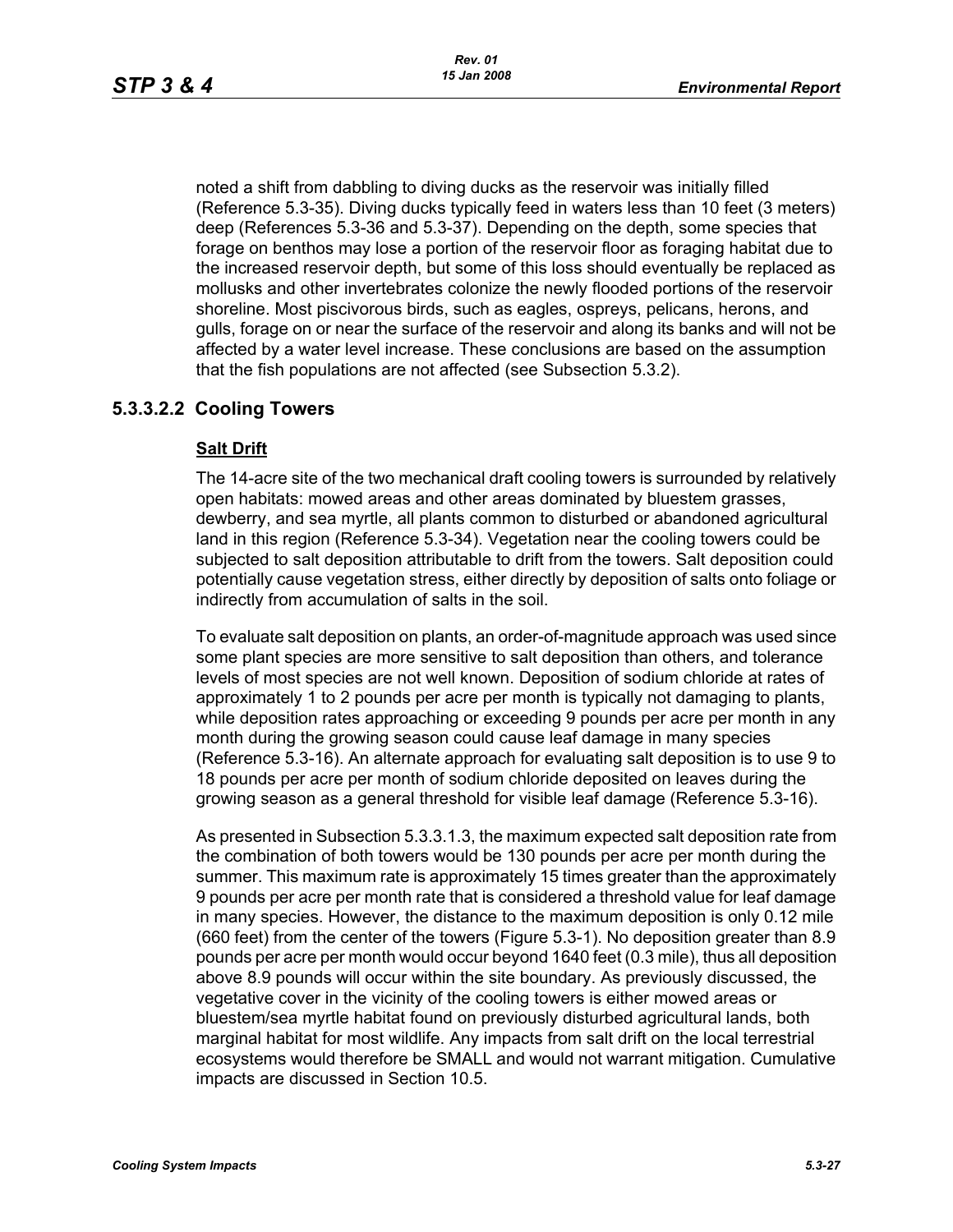# **Vapor Plumes and Icing**

As discussed in Subsection 5.3.3.1.1, the expected average plume length would range from 0.4 to 1.7 miles and the expected median plume length would be 0.1 miles (all seasons). As discussed in Subsection 5.3.3.1.2, ground level fogging as a result of cooling tower operation is not predicted to occur. Similarly, icing resulting from the cooling towers is not predicted to occur. Therefore the impacts of fogging and icing on terrestrial ecosystems would be SMALL and would not warrant mitigation.

## **Precipitation Modifications**

As discussed in Subsection 5.3.3.1.4, the predicted maximum precipitation from the cooling towers would be approximately 1.6 inches of rain per year at 660 feet north of the towers. This amount is very small compared to the average annual precipitation of approximately 48 inches for the South Texas region over the 1971 to 2000 period (Reference 5.3-33). Thus, additional precipitation resulting from operation of the proposed units on local terrestrial ecosystems would be SMALL and would not warrant mitigation.

# **Noise**

Noise from the operation of each cooling tower would be approximately 57 dBA at 200 feet from the tower. This noise level is below 80 to 85 dBA, the sound level at which some birds and small mammals are startled or frightened (Reference 5.3-38). Thus, it is unlikely that noise from each tower would disturb wildlife at distances greater than 200 feet from the tower. Although both cooling towers are housed in the same unit, the incremental increase in noise resulting from simultaneous operation of the two cooling towers would be insignificant. Given that estimated noise level (57 dBA) associated with the new cooling towers is below the 60-65 dBA the NRC considers of small significance (Reference 5.3-32), noise impacts to terrestrial ecosystems would be SMALL and would not warrant mitigation.

## **Avian Collisions**

As discussed in Subsection 5.3.3.1, the two mechanical draft cooling towers associated with STP 3 & 4 will be 77 feet high. While tall natural draft cooling towers have been associated with bird kills, there have been no reported bird kills on the existing STP 1 & 2 buildings and the relatively lower height of mechanical draft cooling towers pose little risk to migrating birds and cause negligible mortality (Reference 5.3- 32). Therefore, impacts to birds from collisions with the cooling towers would be SMALL and would not warrant mitigation.

In summary, there are SMALL impacts to terrestrial ecosystems or biota as a result of operation of the heat dissipation systems.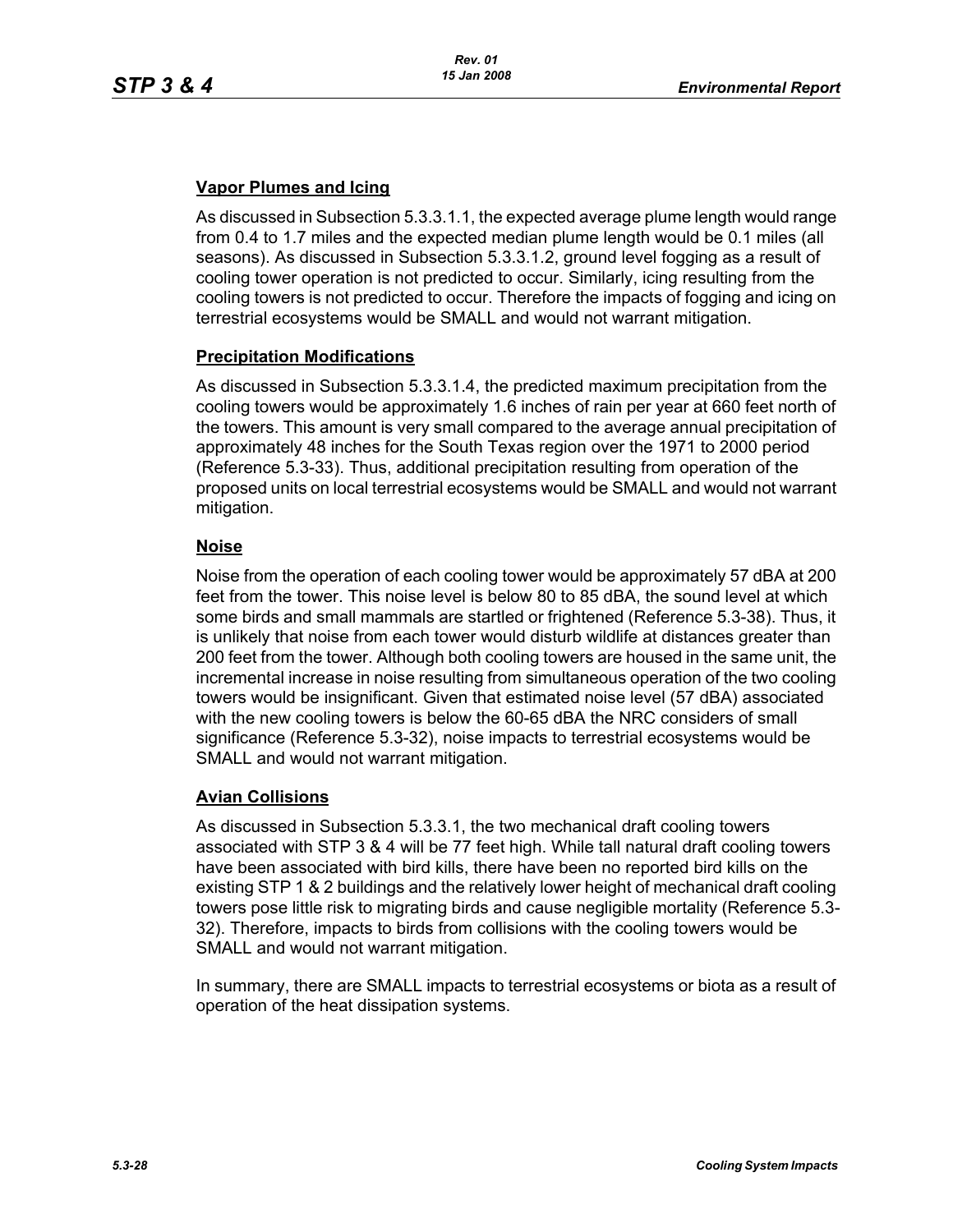# **5.3.4 Impacts to Members of the Public**

This section describes the potential health impacts associated with the cooling system for the new units. Specifically, impacts to human health from thermophilic microorganisms and from noise resulting from operation of the cooling system are addressed.

As described in Section 3.4, the existing MCR will be used as a closed-cycle cooling system for STP 3 & 4. Mechanical draft cooling towers will be constructed to assist in heat load dissipation and serve as the UHS. Thermal discharges will result from the following systems:

- Circulating Water System discharge to the MCR
- **Turbine Service Water discharge to the MCR**
- **Mechanical draft cooling tower blowdown to the MCR**

## **5.3.4.1 Thermophilic Microorganism Impacts**

Consideration of the impacts of microorganisms on public health are important for facilities using cooling ponds, lakes, canals, or small rivers, because use of such water bodies may significantly increase the presence and numbers of microorganisms. "Microorganisms that are associated with cooling towers and thermal discharges can have negative impacts on human health. The presence and numbers of these organisms can be increased by the addition of heat; thus they are called thermophilic organisms. These microorganisms include the enteric pathogens *Salmonella sp*. and *Shigella sp.* as well as *Pseudomonas aeruginosa* and thermophilic fungi. They also include the bacteria *Legionella sp*., which causes Legionnaires' disease, and freeliving amebae of the genera *Naegleria* and *Acanthamoeba*. Exposure to these microorganisms, or in some cases the endotoxins or exotoxins produced by the organisms, can cause illness or death" (Reference 5.3-39).

These microorganisms are the causative agents of potentially serious human infections, the most serious of which is attributed to *Naegleria fowleri*. *Naegleria fowleri* is a free-living ameba that occurs worldwide. It is present in soil and virtually all natural surface waters such as lakes, ponds, and rivers. *Naegleria fowleri* grows and reproduces well at high temperatures (104º to 113ºF) and has been isolated from waters with temperatures as low as 79.7ºF (Reference 5.3-16). *Naegleria fowleri* thrives in warm, fresh water, particularly if the water is stagnant or slow moving. These protozoa are found in a variety of water bodies, including lakes, ponds, and poorly maintained swimming pools and hot tubs. Since a primary food source for the amebae is coliform bacteria, the presence of significant numbers of coliform bacteria will promote growth of this ameba. Although exposure to this organism is very common, the chance is less than 1 in 100 million that a person exposed to water inhabited by *Naegleria* will become infected. The route of infection is through the nasal passages, then on to the brain and spinal cord. The few cases reported in Texas have occurred in the months of May through September. Symptoms include changes in the ability to taste or smell, rapidly followed by headache, fever, nausea, and vomiting. While the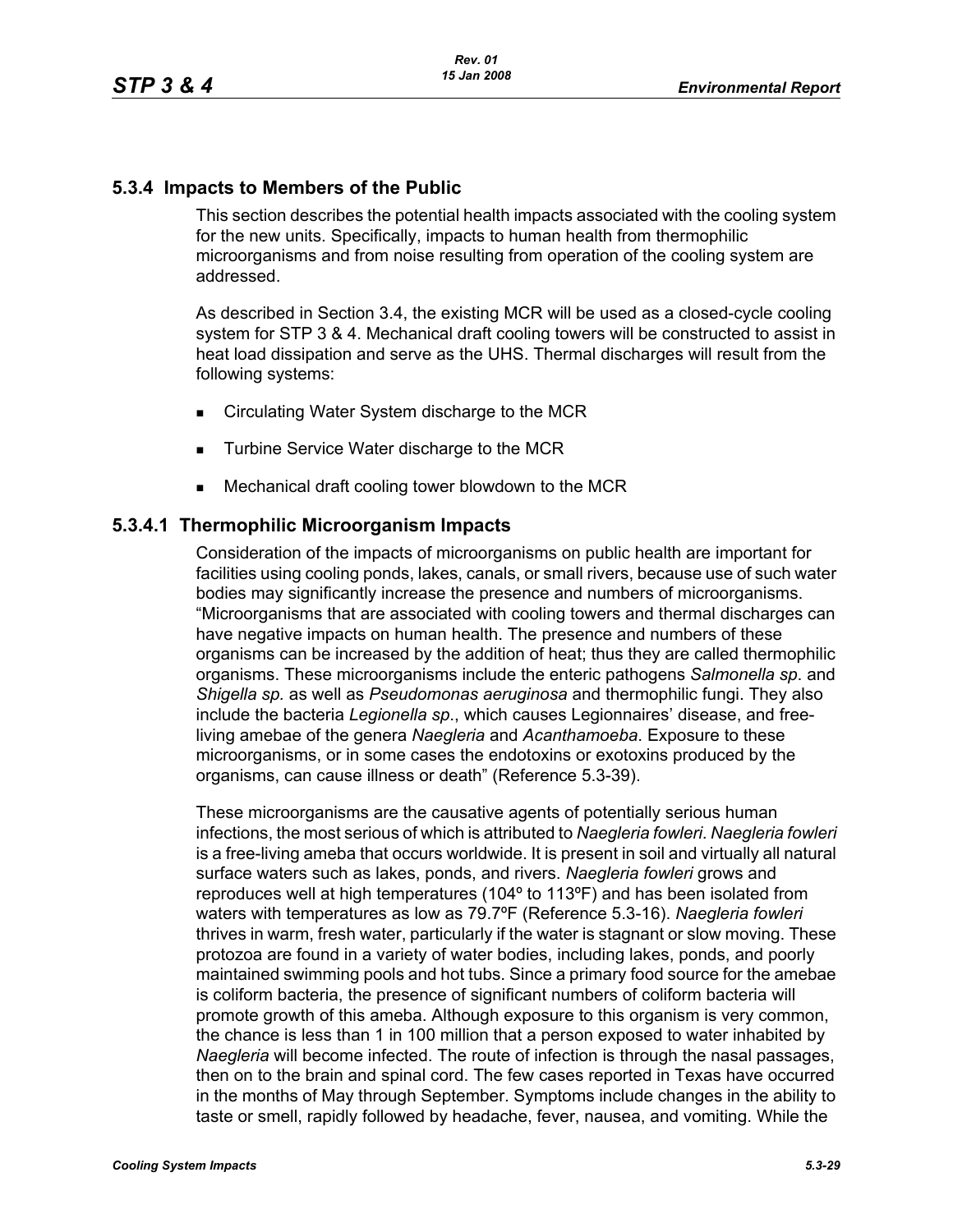disease is not transmissible from person to person, it is usually fatal (Reference 5.3-40).

On a routine frequency, the Center for Disease Control (CDC) compiles statistical data regarding waterborne disease and outbreaks in the United States. A review of reported data from 1997 through the most recent reporting cycle (2004) indicates that there have been seven reported cases of primary amebic meningoencephalitis associated with recreational waters (References 5.3-40, 5.3-41, 5.3-42, and 5.3-43). In addition, one case was reported by Texas Department of State Health Services (TDSHS) in 2005 (Reference 5.3-44). All cases were from water bodies in the central and northwestern portions of the state. None of the reported cases were in the vicinity of STP 3 & 4.

There are no regulations that could be tied to microorganisms that are associated with cooling towers or thermal discharges. No Occupational Safety and Health Administration (OSHA) or other legal standards for exposure to microorganisms exist at the present time.

Personnel access to the MCR is strictly controlled per administrative controls and security patrols. The MCR is located within the fenced site boundary, precluding access by members of the public. The anticipated usage frequency of the blowdown system has not been experienced during the years of operating STP 1 & 2. A single blowdown system test was performed in 1997. The capability for blowdown is to be retained, as the addition of the heat load from STP 3 & 4 may require this operation (see Subsection 3.4.2.4). All blowdowns will be within limits set in the TPDES wastewater discharge permit. TPDES discharge temperature limits would result in effluent temperatures between 95º–97ºF. Blowdowns would occur during high river flow periods (winter and spring) when river temperatures are significantly lower than the discharge temperature and not conducive to *Naegleria* blooms.

The risk to public health from thermophilic microorganisms associated with the potential discharge of MCR water via blowdown system operation would be SMALL and would not warrant mitigation.

## **5.3.4.2 Noise Impacts**

The principal sources of noise related to cooling system operations are the mechanical draft cooling towers and pumps to supply cooling water. As described in Subsection 4.4.1, there are no applicable state or local noise regulations for unincorporated areas of Matagorda County, where STP is located. As discussed in Subsection 2.2.1.2, the nearest full-time residence is approximately one and a half miles west-southwest from the exclusion area boundary (EAB) or approximately two and a third miles westsouthwest from the site of the new units (Figure 2.1-1), and distance and vegetation will attenuate any noise. Relative to the location of the nearest full-time residence, STP 3 & 4 cooling towers would be located approximately 0.6 mile from the site boundary. STPNOC has not received complaints about the noise of the existing units.

The overall cooling tower noise emissions are predicted to be 71 dBA 1 meter from the inlet and 57 dBA 200 feet from the inlet. Although there is no data available on RMPF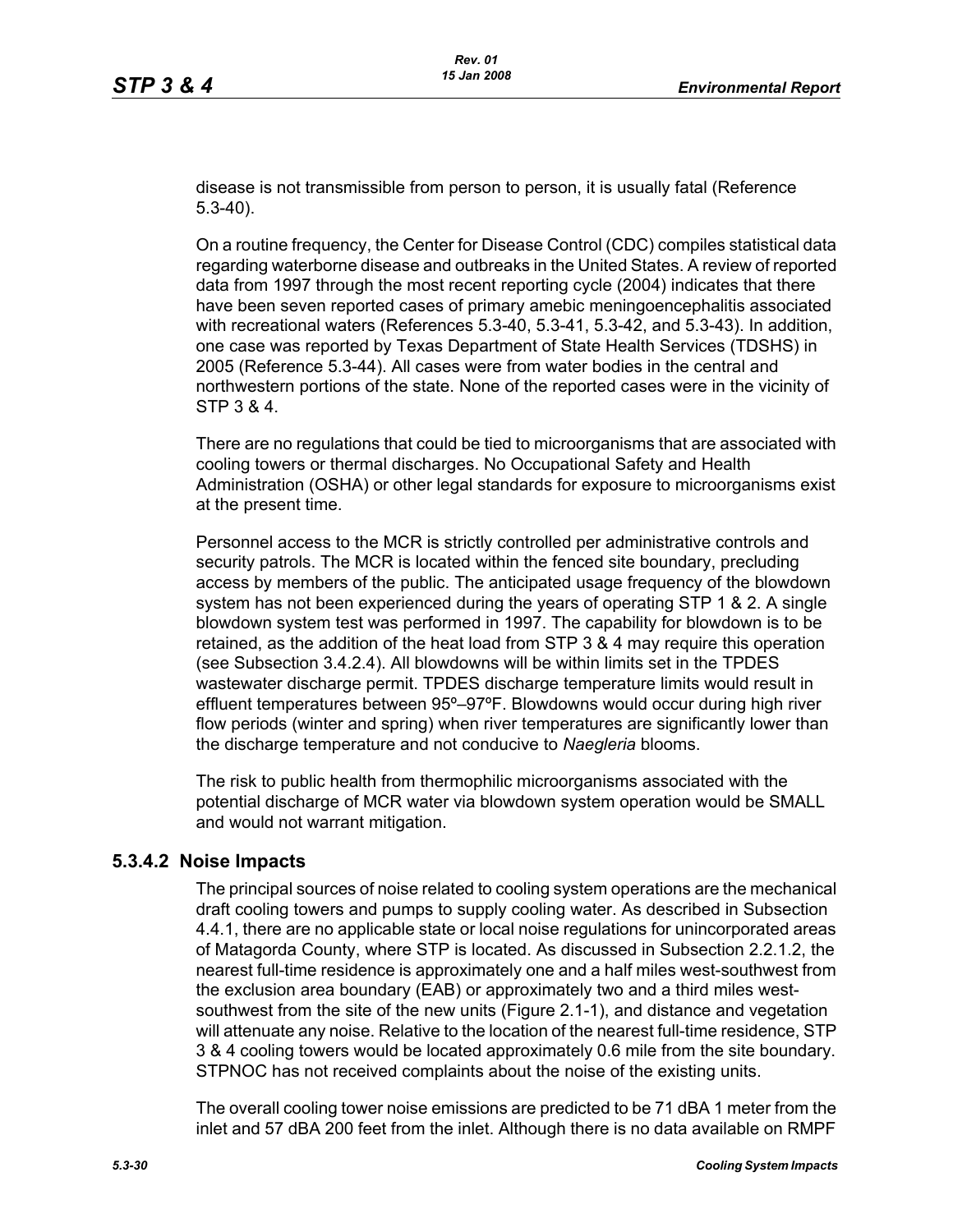noise levels, it is anticipated that these levels will not increase above existing STP 1 & 2 levels, which have not presented noise issues. Additionally, the RMPF is oriented to the east, away from the nearest full-time residence. As reported in the Generic Environmental Statement for License Renewal of Nuclear Power Plants (NUREG-1437) and referenced in NUREG-1555, noise levels below 65 dBA are considered of small significance (References 5.3-32 and 5.3-16). The day-night noise levels that are anticipated from the plant's cooling towers and cooling systems are less than 65 dBA at the site boundary, which is considered to be of small significance to the public. Thus, the impacts due to noise would be SMALL and would not warrant mitigation.

# **5.3.4.3 References**

- 5.3-1 What Is the "Texas Pollutant Discharge Elimination System (TPDES)"? TCEQ 2007. Available at http://www.tceq.state.tx.us/permitting/water\_quality/wastewater/pretreatm ent/tpdes\_definition.html.
- 5.3-2 "Final Environmental Statement Related to the Operation of STP 1 & 2," NRC (U.S. Nuclear Regulatory Commission), Office of Nuclear Reactor Regulation, Washington, D.C., August 1986.
- 5.3-3 HL&P (Houston Lighting & Power Company). Environmental Report Construction Phase, STP 1 & 2, 1974.
- 5.3-4 "Final Environmental Statement Related to the Proposed STP 1 & 2," NRC, Office of Nuclear Reactor Regulation, Washington, D.C., March 1975.
- 5.3-5 HL&P (Houston Lighting & Power Company), Environmental Report Operating License Stage, 1978.
- 5.3-6 "Annual Water Use Reports 2001," Reliant Energy, submitted to Texas Natural Resource Conservation Commission by Reliant Energy, Houston, February 22, 2002.
- 5.3-7 "Annual Water Use Reports 2002," Reliant Energy, 2003, submitted to TCEQ by Reliant Energy, Houston, February 14, 2002.
- 5.3-8 "Annual Water Use Reports 2003," STPNOC, submitted to TCEQ by STPNOC, Wadsworth, Texas, February 24, 2004.
- 5.3-9 "Annual Water Use Reports 2004," STPNOC, submitted to TCEQ by STPNOC, Wadsworth, Texas, February 23, 2005.
- 5.3-10 "Annual Water Use Reports 2005," STPNOC, submitted to TCEQ by STPNOC, Wadsworth, Texas, February 22, 2006.
- 5.3-11 "Annual Water Use Reports 2006, STPNOC, submitted to TCEQ by STPNOC, Wadsworth, Texas, February 22, 2007.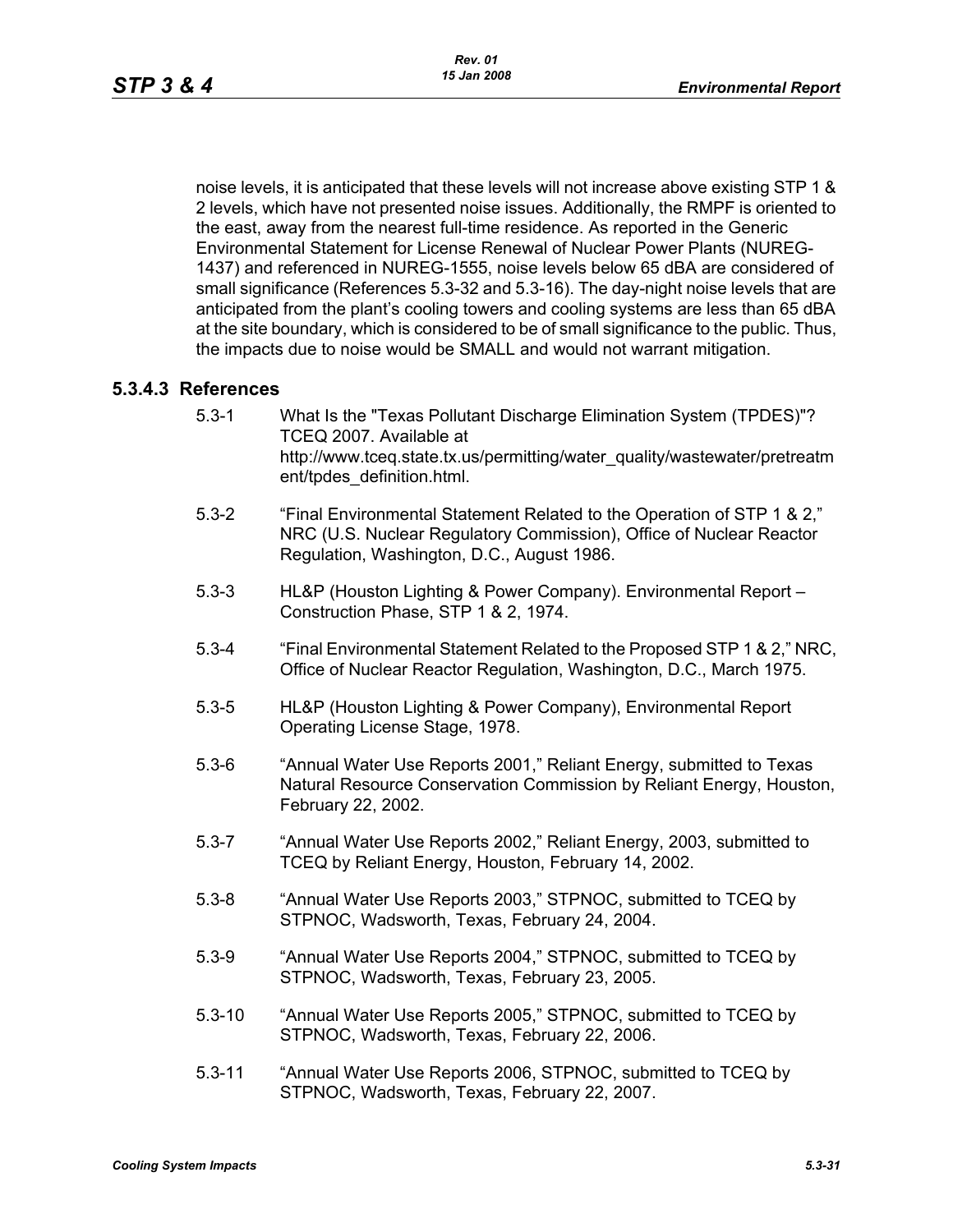- 5.3-12 USGS (U.S. Geological Survey), Water Resources Data Texas, Water Year 2006, Volume 4: Colorado River Basin, Lavaca River Basin, and Intervening Coastal Basins, 2007.
- 5.3-13 Nelson, D.M. and M.E. Monaco. National Overview of Evolution of NOAA's ELMR Program, NOAA Technical Memorandum NOS NCCOS CCMA 144, Silver Spring, Maryland, 2000.
- 5.3-14 Nelson, D. M.. Distribution and Abundance of Fish and Invertebrates in Gulf of Mexico Estuaries, Volume I: Data Summaries, ELMR Rep. No. 10. NOAA/NOS Strategic Environmental Assessments Division, Rockville, Maryland, 1992.
- 5.3-15 Patillo, M.E., T. E. Czapla, D.M. Nelson, and M.E. Monaco. Distribution and Abundance of Fish and Invertebrates in Gulf of Mexico Estuaries, Volume II: Species Life History Summaries, ELMR Rep. No. 11, NOAA/NOS Strategic Environmental Assessments Division, Rockville, Maryland, 1997.
- 5.3-16 "Standard Review Plans for Environmental Reviews of Nuclear Power Plants," NRC, NUREG-1555. Office of Nuclear Reactor Regulation, October 1999.
- 5.3-17 Wilbur, D. H. and R. Bass. "Effect of the Colorado River Diversion on Matagorda Bay Epifauna, Estuarine, Coastal, and Shelf Science," 47(3), 1998.
- 5.3-18 "Trends in Finfish Landings of Sport-Boat anglers in Texas Marine Waters," Green, L. M. and R. P. Campbell, May 1974–May 2003, Texas Parks and Wildlife Management Data Series No. 234, 2005.
- 5.3-19 "Colorado River Entrainment and Impingement Monitoring Program, Phase Two Studies," McAden, D.C., G. N. Greene, and W. B. Baker, July 1983– June 1984 (Report #1), Prepared for South Texas Project by Ecology Division, Environmental Protection Department, HL&P, October 1984.
- 5.3-20 NUS Corporation, Colorado River Entrainment Monitoring Program, Phase One Studies—April, 1975–March, 1976. South Texas Project, December 1976.
- 5.3-21 "Entrainment and Impingement Monitoring Program, Phase Two Studies," McAden, D. C., G. N. Greene, and W. B. Baker, Colorado River July-December 1984 (Report #2), Prepared for South Texas Project by Ecology Division, Environmental Protection Department, HL&P, April 1985.
- 5.3-22 "Fish of the Gulf of Mexico: Texas, Louisiana, and Adjacent Waters," Hoese, H. D. and R. H. Moore, 2nd. Edition, Texas A&M University Press, 1998.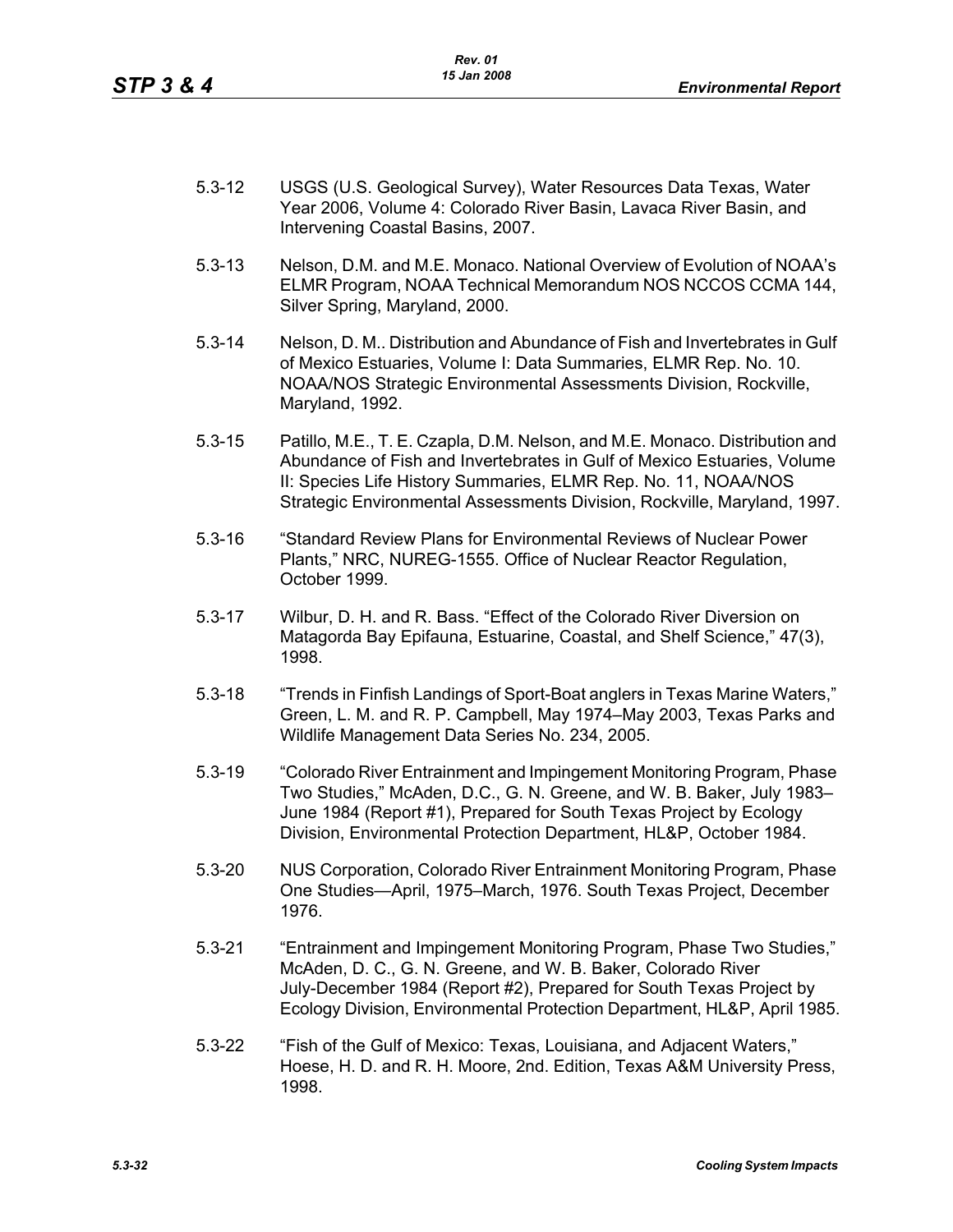- 5.3-23 Grumbles, B., Memorandum to Regional Administrators regarding Implementation of the Decision in Riverkeeper, Inc. v. EPA, Remanding the Cooling Water Intake Structures Phase II Regulation, U.S. Environmental Protection Agency Office of Water, Washington, D.C., March 20, 2007.
- 5.3-24 "Matagorda Bay Freshwater Inflow Needs Study (FINS)," LCRA 2006. TCEQ, Texas Parks and Wildlife, and TWDB, August 2006.
- 5.3-25 "Trends in Relative Abundance and Size of Selected Finfish and Shellfish Along the Texas Coast: November 1975–December 2003," Martinez-Andrate, F., P. Campbell, and B. Fuls. Texas Parks and Wildlife Management Data Series No. 232, 2005.
- 5.3-26 "Water Conservation Plan," STPNOC, STP Electric Generating Station, Revision 1, July 1, 2005.
- 5.3-27 "Texas Surface Water Quality Standards," TCEQ, adopted July 26, 2000. Available at http://www.tceq.state.tx.us/nav/eq/eq\_swqs.html.
- 5.3-28 "Fact Sheet and Executive Director's Preliminary Decision for proposed TPDES Permit No. WQ0001908000 to discharge to Water in the State," TCEQ 2005, prepared by J. O. Onyenobi, Wastewater Permitting Section, Water Quality Division, April 8, 2005.
- 5.3-29 "A Model for Seasonal and Annual Cooling Tower Impacts," Policastro, A. J., W. E. Dunn, and R. A. Carhart 1994, Atmospheric Environment Vol. 28, No. 3, Elsevier Science Ltd, Great Britain.
- 5.3-30 "Hourly Surface Meteorological Observations from the Palacios Municipal Airport," NCDC (National Climactic Data Center). Available at http://www.ncdc.noaa.gov/oa/ncdc.html, accessed on April 16, 2007.
- 5.3-31 HL&P, South Texas Project Electric Generating Station Fog Monitoring Program, October 1990.
- 5.3-32 "Generic Environmental Statement for License Renewal of Nuclear Power Plants," NRC, NUREG 1437, May 1996.
- 5.3-33 NWS (National Weather Service) 2007. Houston Extremes, Normals and Annual Summaries. Available at http://www.srh.noaa.gov/hgx/climate/iah/ normals/iah\_summary.htm, accessed April 25, 2007.
- 5.3-34 HL&PC, 1974. South Texas Project, Units 1 and 2, Environmental Report, Docket Nos. 50-498 and 50-499, July 1, 1974, and subsequent amendments.
- 5.3-35 "1987–1988 Special ecological studies for the South Texas Project, Matagorda County, Texas," Baker, W. B. Jr. and G. N. Greene, HL&P, Environmental Department, Houston, Texas, 1989.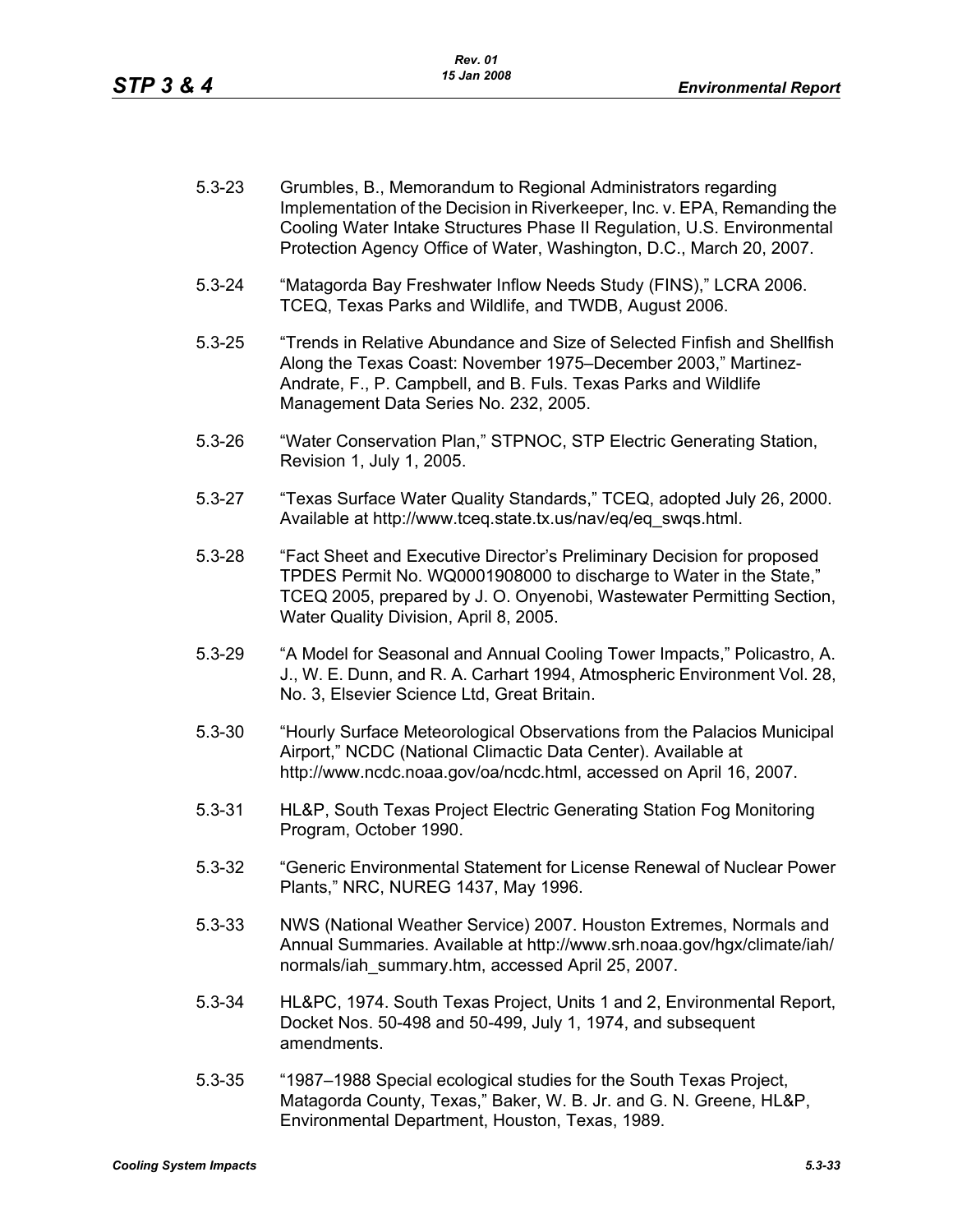| $5.3 - 36$ | "Ring-necked duck (Aythya collaris) In The Birds of North America,"<br>Hohman, W.L., and R.T. Eberhardt, No. 329 (A. Poole and F. Gill, eds.).<br>The Birds of North America, Inc., Philadelphia, Pennsylvania, 1998.                                                                                                                                                                 |
|------------|---------------------------------------------------------------------------------------------------------------------------------------------------------------------------------------------------------------------------------------------------------------------------------------------------------------------------------------------------------------------------------------|
| $5.3 - 37$ | "Habitat suitability index models: Lesser scaup (wintering)," Mulholland, R.,<br>U.S. Fish and Wildlife Service Biological Report 82, 1985.                                                                                                                                                                                                                                           |
| $5.3 - 38$ | "Chapter 8: Noise In Environmental Impact Data Book." Golden,<br>J., Ouellette, R. P, Saari, S., and Cheremisinoff, P. N., Second Printing. Ann<br>Arbor Science Publishers, Inc., Ann Arbor, Michigan, 1980.                                                                                                                                                                         |
| $5.3 - 39$ | GBRA Emphasizes Importance of Water Quality in Water Recreation,"<br>GBRA (Guadalupe-Blanco River Authority). Guadalupe-Blanco River<br>Authority News Release, Seguin, Texas May 17, 2002.                                                                                                                                                                                           |
| $5.3 - 40$ | "Morbidity and Mortality Weekly Review, Surveillance for Waterborne-<br>Disease Outbreaks-United States, 1997-1998," CDC, Vol. 49/No. SS-4,<br>Atlanta, Georgia, May 26, 2000.                                                                                                                                                                                                        |
| $5.3 - 41$ | "Morbidity and Mortality Weekly Review, Surveillance for Waterborne-<br>Disease Outbreaks-United States, 1999-2000," CDC, Vol. 51/No. SS-8,<br>Atlanta, Georgia, November 22, 2002.                                                                                                                                                                                                   |
| $5.3 - 42$ | "Morbidity and Mortality Weekly Review, Surveillance for Waterborne-<br>Disease Outbreaks Associated with Recreational Water-United States,<br>2001-2002 and Surveillance for Waterborne-Disease Outbreaks<br>Associated with Drinking Water-United States, 2001-2002," CDC, Vol.<br>53/No. SS-8, Atlanta, Georgia, October 22, 2004.                                                 |
| $5.3 - 43$ | "Morbidity and Mortality Weekly Review, Surveillance for Waterborne<br>Disease and Outbreaks Associated with Recreational Water-United<br>States, 2003-2004 and Surveillance for Waterborne Disease and<br>Outbreaks Associated with Drinking Water and Water not Intended for<br>Drinking-United States, 2003-2004," CDC, Vol. 55/No. SS-12, Atlanta,<br>Georgia, December 22, 2006. |
| $5.3 - 44$ | "Rare Amebic Illness Confirmed," <del>DSHS</del> TDSHS (Texas Department of<br>State Health Services), News Release, September 14, 2005.                                                                                                                                                                                                                                              |
| $5.3 - 45$ | TCEQ, Letter from Kelly Holligan (TCEQ) to R. A. Gangluff (STPNOC) Re:<br>Cooling Water Intake Structures Phase II Rules; South Texas Project                                                                                                                                                                                                                                         |

Electric Generating Station, TPDES Permit No. WQ0001908000, June 27,

 $\mathbf{I}$ 

2007.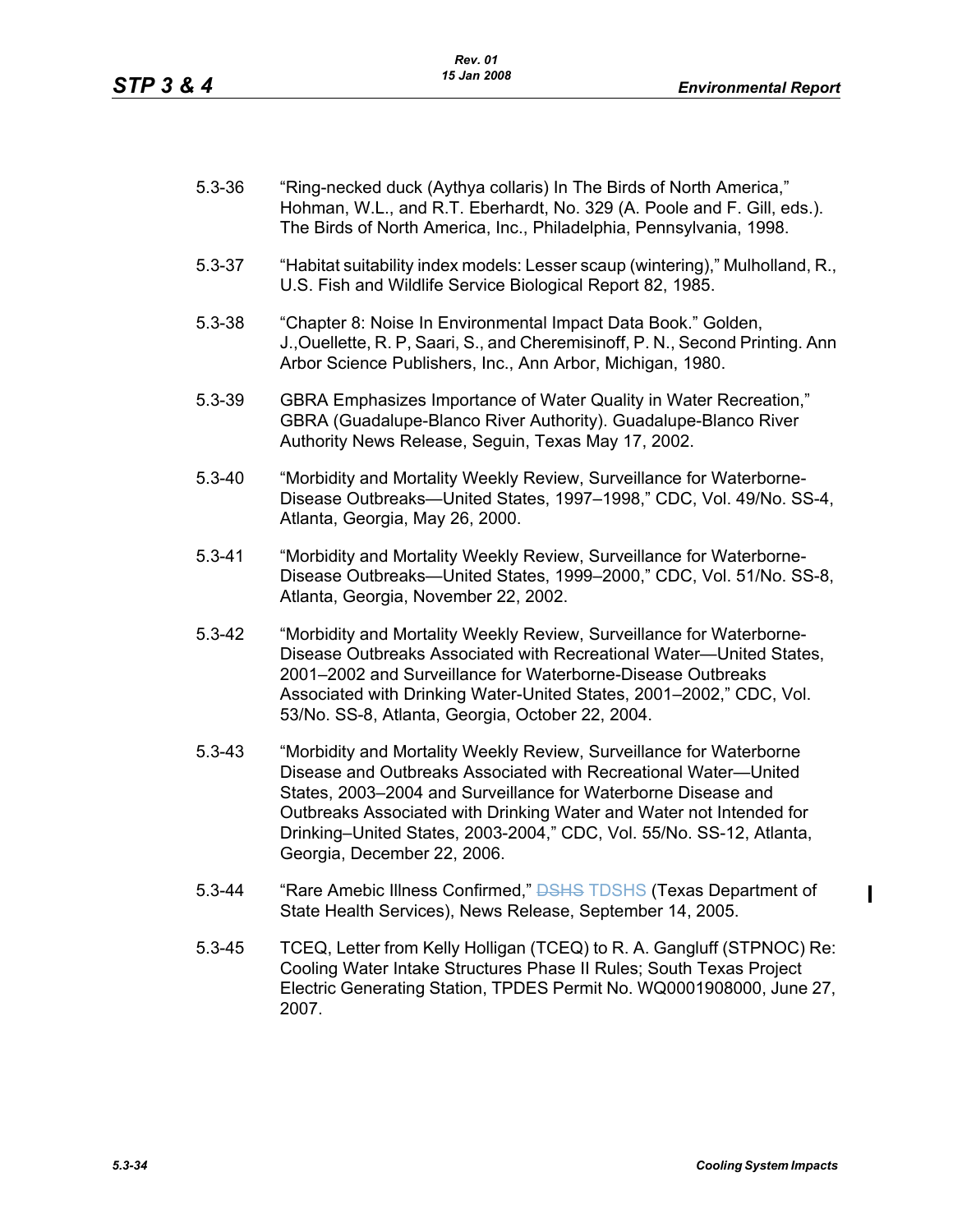| <b>Species</b>       | <b>NOAA ELMR [1]</b> | <b>TPWD</b><br>"principal<br>fisheries" [2] | <b>TPWD</b><br>"recreationally<br>important" [3] | <b>NRC [4]</b> | <b>LCRA [5]</b> |
|----------------------|----------------------|---------------------------------------------|--------------------------------------------------|----------------|-----------------|
| American oyster      | $\checkmark$         | $\checkmark$                                |                                                  |                | ✓               |
| Brown shrimp         | $\checkmark$         |                                             |                                                  | $\checkmark$   | $\checkmark$    |
| White shrimp         | $\checkmark$         | $\checkmark$                                |                                                  | $\checkmark$   | $\checkmark$    |
| Blue crab            |                      |                                             |                                                  |                |                 |
| Gulf menhaden        | $\checkmark$         |                                             |                                                  | $\checkmark$   | $\checkmark$    |
| Bay anchovy          | $\checkmark$         |                                             |                                                  | $\checkmark$   |                 |
| Sheepshead           | $\checkmark$         | $\checkmark$                                |                                                  |                |                 |
| Sand sea trout       | $\checkmark$         |                                             | $\checkmark$                                     | $\checkmark$   |                 |
| Spotted sea<br>trout | $\checkmark$         |                                             | $\checkmark$                                     | $\checkmark$   | $\checkmark$    |
| Atlantic croaker     | $\checkmark$         |                                             |                                                  | $\checkmark$   | $\checkmark$    |
| Black drum           | $\checkmark$         | $\checkmark$                                |                                                  | $\checkmark$   | ✓               |
| Red drum             | $\checkmark$         |                                             | $\checkmark$                                     | $\checkmark$   | $\checkmark$    |
| Striped mullet       | $\checkmark$         | $\checkmark$                                |                                                  |                | $\checkmark$    |
| Southern<br>flounder | $\checkmark$         | $\checkmark$                                |                                                  | $\checkmark$   | $\checkmark$    |

## **Table 5.3-1 General Concurrence on "Important Species" in Lower Colorado River/Matagorda Bay Estuarine System**

 $\checkmark$  These species are not among the important finfish species listed in Table B.7 of NRC (1975), but receive considerable attention in the impact assessments of both NRC documents.

[1] References 5.3-14 and 5.3-15.

[2] Reference 5.3-17.

[3] Reference 5.3-18.

[4] References 5.3-2 and 5.3-9.

[5] Reference 5.3-24.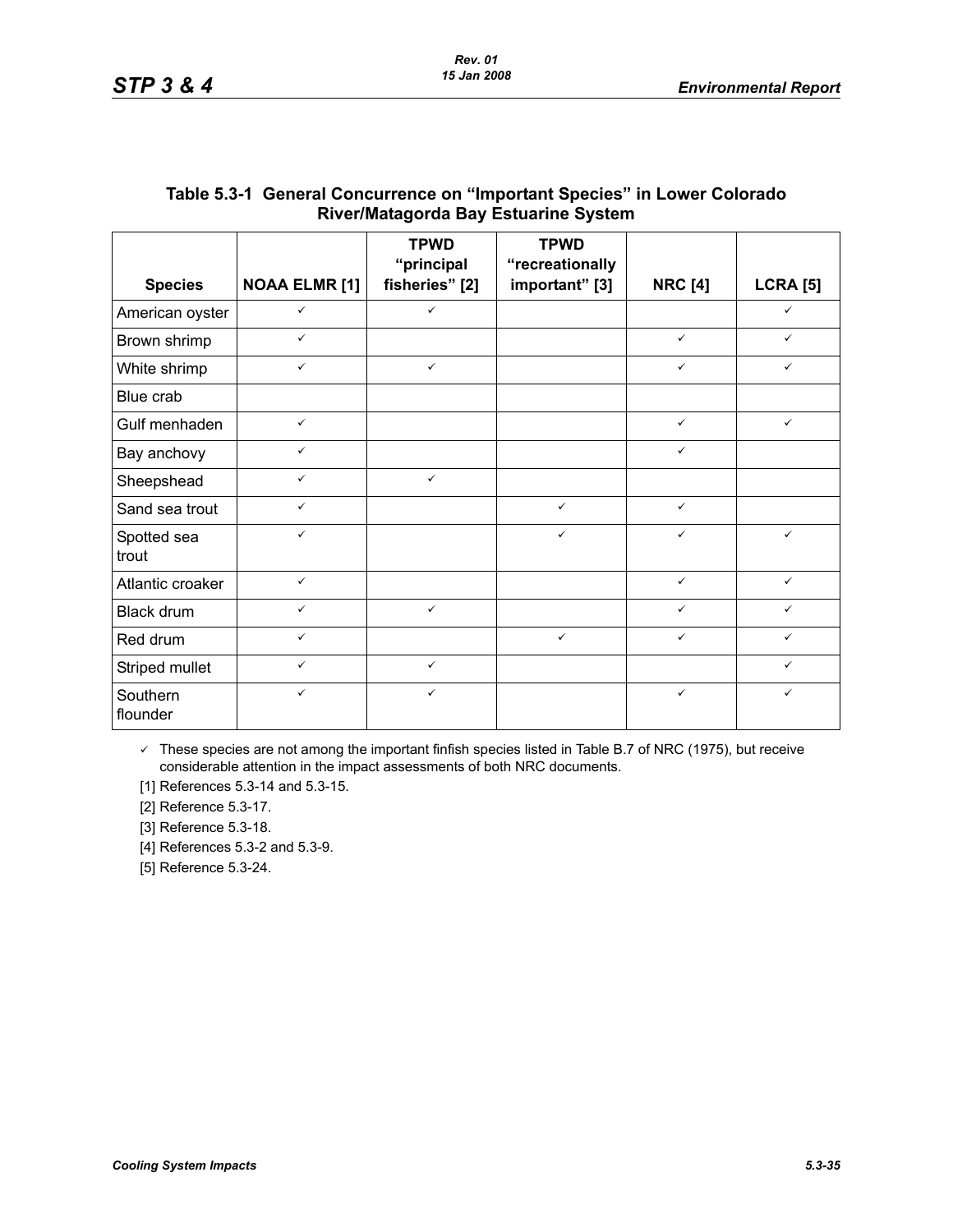|                            |                   | <b>Relative Abundance in Salinity Zones</b> |                                   |                               |  |  |
|----------------------------|-------------------|---------------------------------------------|-----------------------------------|-------------------------------|--|--|
| <b>Species</b>             | <b>Life Stage</b> | <b>Tidal Fresh</b><br>$( <0.5$ ppt $)$      | <b>Mixing</b><br>$(0.5 - 25$ ppt) | <b>Seawater</b><br>$(25$ ppt) |  |  |
| American oyster            | Adult             | Rare                                        | Common                            | Rare                          |  |  |
| Crassostrea<br>virginica   | Spawning adults   |                                             | Common                            |                               |  |  |
|                            | <b>Juveniles</b>  | Rare                                        | Common                            | Rare                          |  |  |
|                            | Larvae            | Rare                                        | Common                            | Rare                          |  |  |
|                            | Eggs              |                                             | Common                            |                               |  |  |
| Brown shrimp               | Adult             |                                             | Common                            | <b>Highly Abundant</b>        |  |  |
| Farfantepenaeus<br>aztecus | Spawning adults   |                                             |                                   |                               |  |  |
|                            | <b>Juveniles</b>  | Common                                      | <b>Highly Abundant</b>            | Common                        |  |  |
|                            | Larvae            | Common                                      | <b>Highly Abundant</b>            | <b>Highly Abundant</b>        |  |  |
|                            | Eggs              |                                             |                                   |                               |  |  |
| White shrimp               | Adult             | Rare                                        | Abundant                          | Common                        |  |  |
| Penaeus setiferus          | Spawning adults   |                                             |                                   |                               |  |  |
|                            | <b>Juveniles</b>  | <b>Highly Abundant</b>                      | Abundant                          | Common                        |  |  |
|                            | Larvae            | <b>Highly Abundant</b>                      | <b>Highly Abundant</b>            | <b>Highly Abundant</b>        |  |  |
|                            | Eggs              |                                             |                                   |                               |  |  |
| Blue crab                  | Adult             | Common                                      | Abundant                          | Common                        |  |  |
| Callinectes sapidus        | Spawning adults   | Common                                      | Rare                              |                               |  |  |
|                            | <b>Juveniles</b>  | Common                                      | Abundant                          | Common                        |  |  |
|                            | Larvae            | <b>Highly Abundant</b>                      | Abundant                          | Common                        |  |  |
|                            | Eggs              |                                             | Rare                              | Common                        |  |  |
| Gulf menhaden              | Adult             |                                             | Abundant                          | <b>Highly Abundant</b>        |  |  |
| Brevoortia patronus        | Spawning adults   |                                             |                                   |                               |  |  |
|                            | Juveniles         | <b>Highly Abundant</b>                      | <b>Highly Abundant</b>            | <b>Highly Abundant</b>        |  |  |
|                            | Larvae            |                                             |                                   |                               |  |  |
|                            | Eggs              |                                             |                                   |                               |  |  |
| Bay anchovy                | Adult             | Abundant                                    | <b>Highly Abundant</b>            | Common                        |  |  |
| Anchoa mitchelli           | Spawning adults   | Common                                      | <b>Highly Abundant</b>            | Common                        |  |  |
|                            | Juveniles         | Abundant                                    | Abundant                          | Common                        |  |  |
|                            | Larvae            | Abundant                                    | Common                            | Common                        |  |  |
|                            | Eggs              | Common                                      | Common                            | Common                        |  |  |

# **Table 5.3-2 Relative Abundance of Important Estuarine Organisms in Matagorda Bay**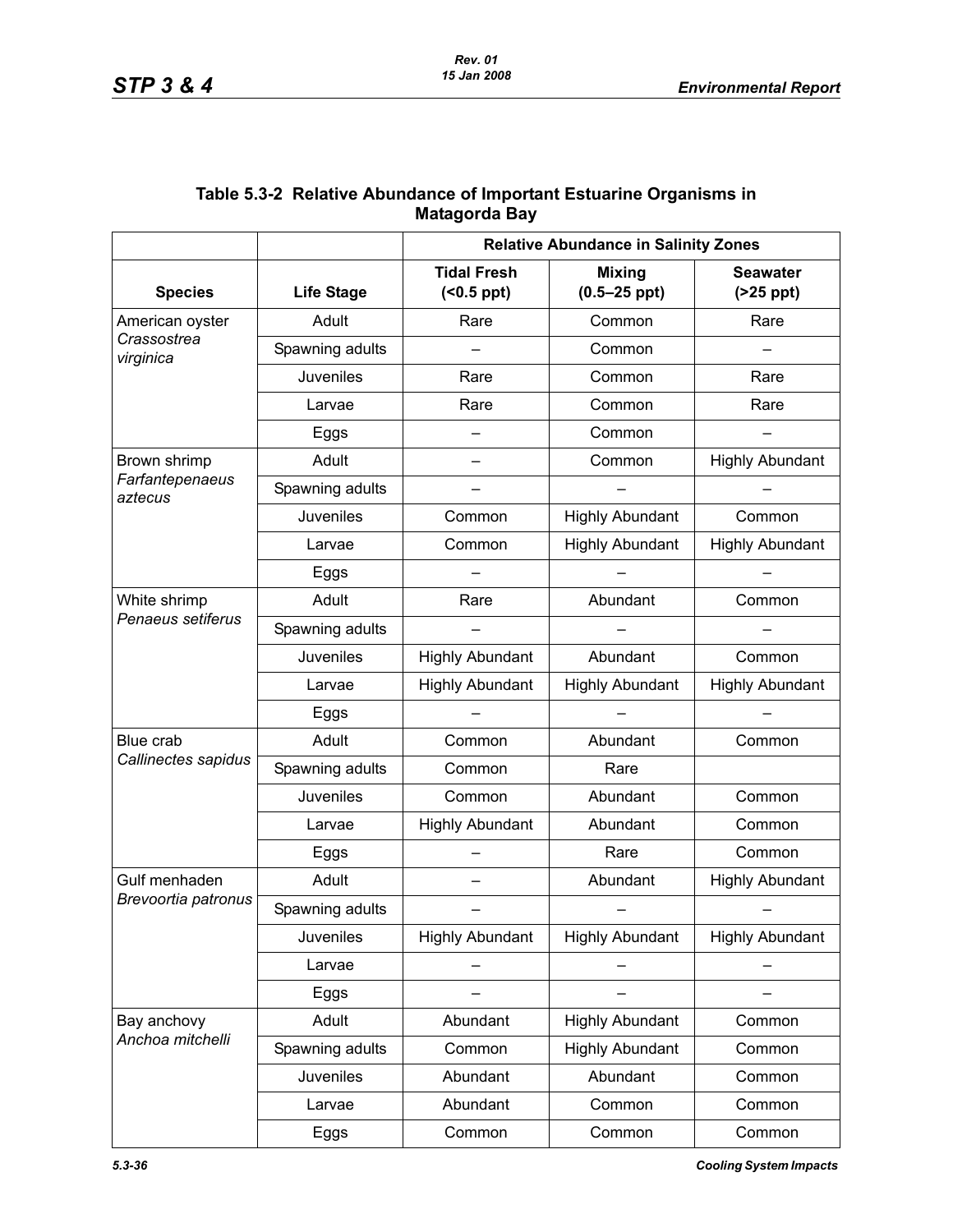|                                             |                   | <b>Relative Abundance in Salinity Zones</b> |                                   |                               |  |  |  |
|---------------------------------------------|-------------------|---------------------------------------------|-----------------------------------|-------------------------------|--|--|--|
| <b>Species</b>                              | <b>Life Stage</b> | <b>Tidal Fresh</b><br>$( < 0.5$ ppt $)$     | <b>Mixing</b><br>$(0.5 - 25$ ppt) | <b>Seawater</b><br>$(25$ ppt) |  |  |  |
| Sheepshead                                  | Adult             | Common                                      | Abundant                          | Abundant                      |  |  |  |
| Archosargus<br>probatocephalus              | Spawning adults   |                                             |                                   |                               |  |  |  |
|                                             | <b>Juveniles</b>  | Common                                      | Abundant                          | Common                        |  |  |  |
|                                             | Larvae            |                                             |                                   |                               |  |  |  |
|                                             | Eggs              |                                             |                                   |                               |  |  |  |
| Sand sea trout                              | Adult             |                                             | Common                            | Common                        |  |  |  |
| Cynoscion<br>arenarius                      | Spawning adults   |                                             |                                   |                               |  |  |  |
|                                             | Juveniles         | Common                                      | Common                            | Common                        |  |  |  |
|                                             | Larvae            |                                             |                                   |                               |  |  |  |
|                                             | Eggs              |                                             |                                   |                               |  |  |  |
| Spotted sea trout<br>Cynoscion<br>nebulosus | Adult             | Rare                                        | Common                            | Common                        |  |  |  |
|                                             | Spawning adults   |                                             | Common                            | Common                        |  |  |  |
|                                             | <b>Juveniles</b>  | Rare                                        | Common                            | Common                        |  |  |  |
|                                             | Larvae            |                                             | Common                            | Common                        |  |  |  |
|                                             | Eggs              |                                             | Common                            | Common                        |  |  |  |
| Atlantic croaker                            | Adult             | Abundant                                    | Abundant                          | Abundant                      |  |  |  |
| Micropogonias<br>undulatus                  | Spawning adults   |                                             |                                   |                               |  |  |  |
|                                             | <b>Juveniles</b>  | Abundant                                    | <b>Highly Abundant</b>            | Abundant                      |  |  |  |
|                                             | Larvae            |                                             |                                   |                               |  |  |  |
|                                             | Eggs              |                                             |                                   |                               |  |  |  |
| <b>Black drum</b>                           | Adult             |                                             | Common                            | Common                        |  |  |  |
| Pogonias cromis                             | Spawning adults   |                                             |                                   | Common                        |  |  |  |
|                                             | Juveniles         | Common                                      | Common                            | Common                        |  |  |  |
|                                             | Larvae            |                                             |                                   | Common                        |  |  |  |
|                                             | Eggs              |                                             |                                   | Common                        |  |  |  |
| Red drum                                    | Adult             | Rare                                        | Rare                              | Common                        |  |  |  |
| Sciaenops<br>ocellatus                      | Spawning adults   |                                             |                                   | Common                        |  |  |  |
|                                             | Juveniles         | Common                                      | Common                            | Common                        |  |  |  |
|                                             | Larvae            |                                             |                                   | Common                        |  |  |  |
|                                             | Eggs              |                                             |                                   | Common                        |  |  |  |

| Table 5.3-2 Relative Abundance of Important Estuarine Organisms in |
|--------------------------------------------------------------------|
| <b>Matagorda Bay (Continued)</b>                                   |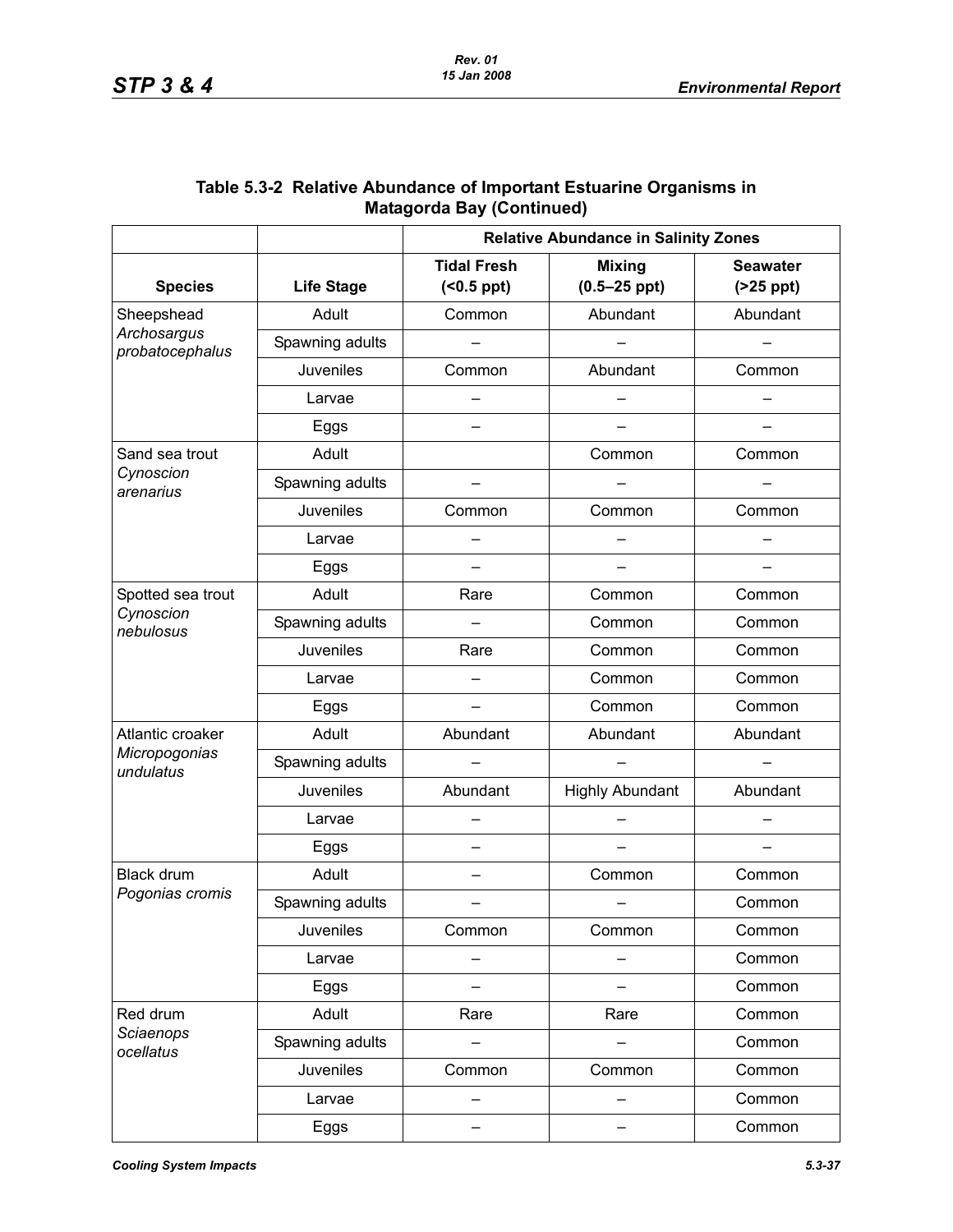|                                  |                   | <b>Relative Abundance in Salinity Zones</b> |                                   |                               |  |  |
|----------------------------------|-------------------|---------------------------------------------|-----------------------------------|-------------------------------|--|--|
| <b>Species</b>                   | <b>Life Stage</b> | <b>Tidal Fresh</b><br>$(50.5$ ppt)          | <b>Mixing</b><br>$(0.5 - 25$ ppt) | <b>Seawater</b><br>$(25$ ppt) |  |  |
| Striped mullet<br>Mugil cephalus | Adult             | Common                                      | Abundant                          | Abundant                      |  |  |
|                                  | Spawning adults   |                                             |                                   | Abundant                      |  |  |
|                                  | Juveniles         | Abundant<br>Abundant                        |                                   | Abundant                      |  |  |
|                                  | Larvae            |                                             |                                   | Abundant                      |  |  |
|                                  | Eggs              |                                             |                                   | Abundant                      |  |  |
| Southern flounder                | Adult             | Common                                      | Abundant                          | Common                        |  |  |
| Paralichthys<br>lethostigma      | Spawning adults   |                                             |                                   |                               |  |  |
|                                  | Juveniles         | Common                                      | Common                            | Common                        |  |  |
|                                  | Larvae            |                                             |                                   |                               |  |  |
|                                  | Eggs              |                                             |                                   |                               |  |  |

### **Table 5.3-2 Relative Abundance of Important Estuarine Organisms in Matagorda Bay (Continued)**

Source: Reference 5.3-14.

Note:

Rare = Present but not frequently encountered.

Common = Frequently encountered but not in large numbers: does not imply a uniform distribution throughout the salinity zone.

Abundant = Often encountered in substantial numbers relative to other species.

Highly Abundant = Numerically dominant relative to other species.

Blank Cell = Absent.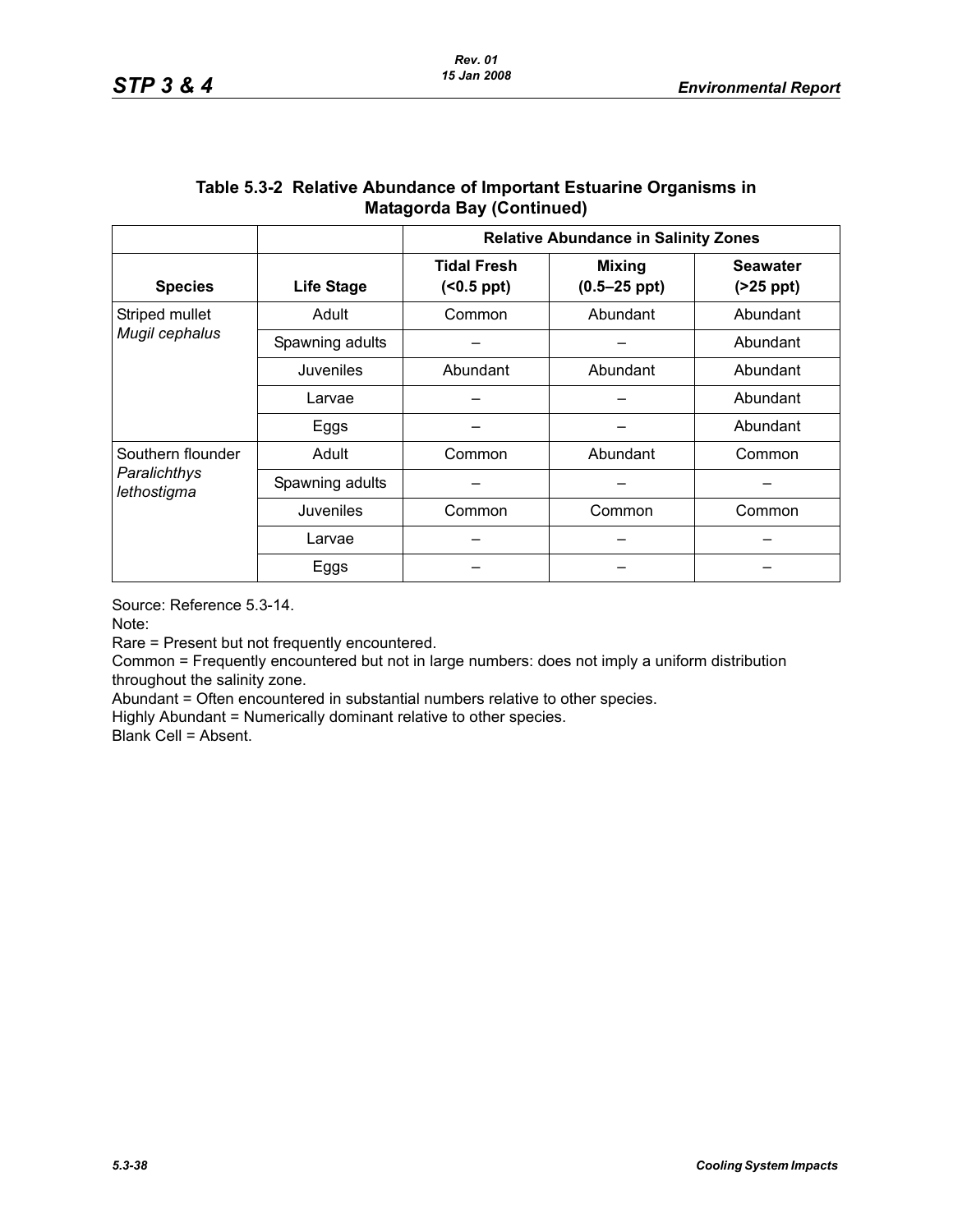|                                                                                                            |           | <b>Start Date (sampling occurred overnight)</b> |            |            |            |
|------------------------------------------------------------------------------------------------------------|-----------|-------------------------------------------------|------------|------------|------------|
|                                                                                                            | 14-Jul-83 | 27-Jul-83                                       | 9-Aug-83   | 15-Sep-83  | 5-Sep-84   |
| Mean Number of Macroplankton per<br>100 m <sup>3</sup> water in Colorado River (mid-<br>$depth)$ [1]       | 388.15    | 316.05                                          | 2,835.2    | 8,446.47   | 726.83     |
| Mean Number of Ichthyoplankton per<br>100 m <sup>3</sup> water in Colorado River (mid-<br>depth) $m^3$ [1] | 7.4       | 148.35                                          | 6.17       | 19.42      | 3.4        |
| Volume of water pumped through the<br>RMPF $(m^3)$ (daily average of 2<br>sampling days)                   | 358,227   | 373,393                                         | 592,240    | 644,269    | 389,887.00 |
| Number of Macroplankton entrained<br>per 24 hours                                                          | 1,390,458 | 1,180,109                                       | 16,791,188 | 54,417,988 | 2,833,816  |
| Number of Ichthyoplankton entrained<br>per 24 hours                                                        | 26,509    | 553,929                                         | 36,541     | 125,117    | 13,256     |
| <b>Other Parameters</b>                                                                                    |           |                                                 |            |            |            |
| Maximum salinity at screens: surface<br>(ppt)                                                              | 1.7       | 0.3                                             | 3.4        | 1.2        | 4.2        |
| Maximum salinity at screens: bottom<br>(ppt)                                                               | 2.1       | 0.3                                             | 8          | 3.3        | 15.7       |
| Average of 2-day river flow (cfs)                                                                          | 2,086     | 769                                             | 1,356.5    | 824        | 692        |

# **Table 5.3-3 Entrainment of Macroplankton and Ichthyoplankton (1983–1984)**

Sources: Reference 5.3-19.

Data collected in 1984 are from McAden et al (Reference 5.3-21).

[1] Sum of all taxa, averaged over four sampling events during a 24-hour period.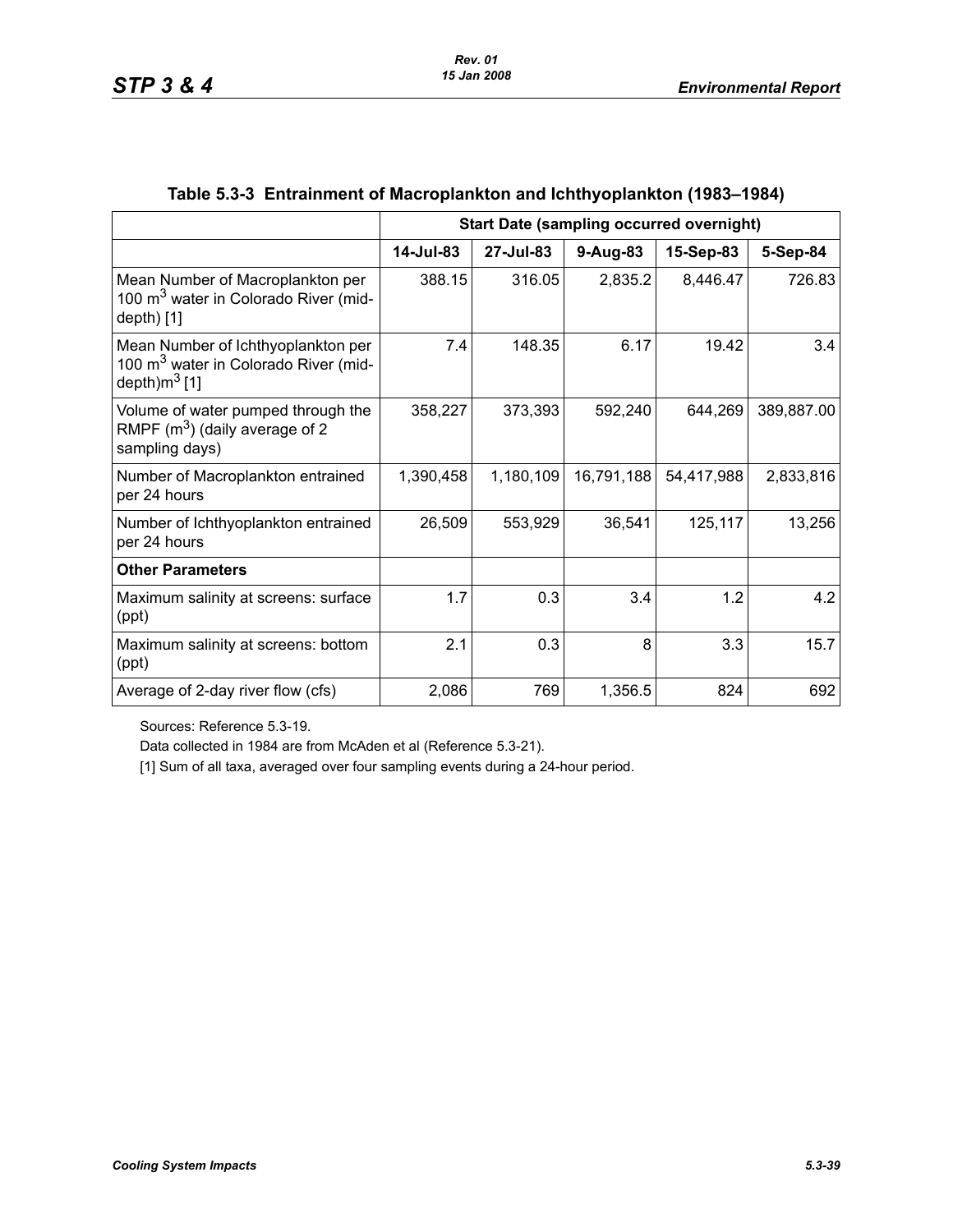|                                                                                         | <b>Start Date (sampling occurred overnight)</b> |                |                |          |                |             |
|-----------------------------------------------------------------------------------------|-------------------------------------------------|----------------|----------------|----------|----------------|-------------|
| <b>Species</b>                                                                          | 13-Jul-83                                       | 21-Jul-83      | 27-Jul-83      | 9-Aug-83 | 15-Sep-83      | 5-Sep-84    |
| Palaemonetes paludosus                                                                  |                                                 | 14             | $\overline{2}$ |          | 0              | 0           |
| Palaemonetes<br>kadiakensis                                                             | $\Omega$                                        | $\mathbf 0$    | 1              | 1        | $\overline{0}$ | $\Omega$    |
| Palaemonidae sp.                                                                        | 0                                               | $\overline{0}$ | $\overline{2}$ | 0        | $\mathbf 0$    | $\mathbf 0$ |
| Macrobrachium ohione                                                                    | 21                                              | 4              | 3              | 4        | 1              | 4           |
| Penaeus setiferus                                                                       | $\Omega$                                        | 0              | $\overline{0}$ | 3        | 13             | 4           |
| Penaeus duorarum                                                                        | $\mathbf 0$                                     | $\mathbf 0$    | $\mathbf 0$    | 0        | 0              | 1           |
| Callinectes sapidus                                                                     | 55                                              | 6              | 10             | 44       | $\overline{4}$ | 6           |
| Caranx hippos                                                                           | 1                                               | 0              | 0              | 0        | $\mathbf 0$    | $\mathbf 0$ |
| Menidia beryllina                                                                       | 0                                               | 1              | $\mathbf 0$    | 0        | $\overline{0}$ | $\mathbf 0$ |
| Lepomis cyanellus                                                                       | 0                                               | 1              | 0              | 0        | 0              | $\mathbf 0$ |
| Total number of<br>individuals impinged [1]                                             | 78                                              | 26             | 18             | 53       | 18             | 15          |
| Total number of<br>individuals impinged on<br>all screens for 24 hours =<br>(n)(12)(16) | 14976                                           | 4992           | 3456           | 10176    | 3456           | 2880        |
| <b>Other Parameters</b>                                                                 |                                                 |                |                |          |                |             |
| Maximum salinity at<br>screens: surface (ppt)                                           | 2.7                                             | 0.2            | 0.3            | 3.4      | 1.2            | 4.2         |
| Maximum salinity at<br>screens: bottom (ppt)                                            | 3.3                                             | 0.2            | 0.4            | 8        | 2.8            | 15.7        |
| Average of 2-day river<br>flow (cfs)                                                    | 757                                             | 1907.5         | 769            | 1356.5   | 824.5          | 692         |
| Average of 2 day<br>pumpage (m <sup>3</sup> )                                           | 210,219                                         | 1,048,919      | 373,392        | 592,240  | 644,269        | 398,887     |

# **Table 5.3-4 Impingement on RMPF Screens (1983–1984)**

Sources: Reference 5.3-19.

Reference 5.3-21.

[1] Values in cells = Number impinged on 2 screens for 90 minutes. To get total impingement, multiply by 12 for total screens and by 16 for full day.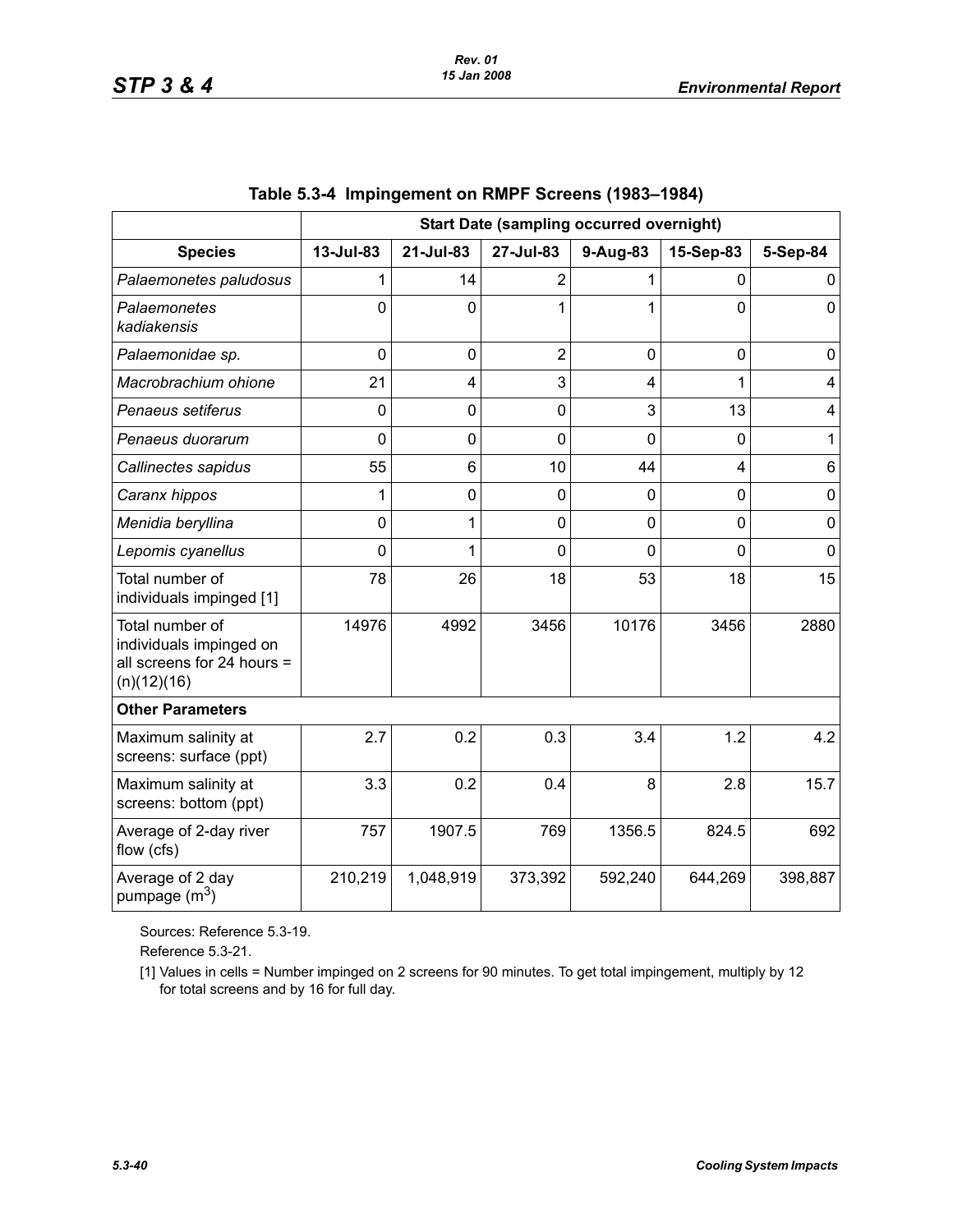|                     |                                 | COUST-WIDE 1900-ZUUS     |                      |                          |
|---------------------|---------------------------------|--------------------------|----------------------|--------------------------|
|                     |                                 | East Matagorda           | <b>Matagorda Bay</b> |                          |
|                     | <b>Gear Type</b>                | <b>Bay</b> [2]           | [1]                  | Coast-wide [3]           |
| Brown shrimp        | Gill net - spring               | <b>ND</b>                | <b>ND</b>            | <b>ND</b>                |
| Farfantepenaeus     | Gill net - fall                 | <b>ND</b>                | <b>ND</b>            | <b>ND</b>                |
| aztecus             | Bag seine                       | $\ddot{}$                | $=$                  | $\ddot{}$                |
|                     | Trawl                           | $=$                      | $=$                  | $\ddot{}$                |
| White shrimp        | Gill net - spring               | <b>ND</b>                | <b>ND</b>            | <b>ND</b>                |
| Penaeus setiferus   | Gill net - fall                 | <b>ND</b>                | <b>ND</b>            | <b>ND</b>                |
|                     | Bag seine                       | $=$                      | $=$                  |                          |
|                     | Trawl                           | $\ddot{}$                | $=$                  |                          |
| Blue crab           | Gill net - spring               | $=$                      | $=$                  |                          |
| Callinectes sapidus | Gill net - fall                 | $=$                      | $=$                  |                          |
|                     | Bag seine                       | $=$                      |                      |                          |
|                     | Trawl                           | $\overline{\phantom{0}}$ | $=$                  |                          |
| Gulf menhaden       | Gill net - spring               | $=$                      | $=$                  | <b>ND</b>                |
| Brevoortia patronus | Gill net - fall                 | $=$                      | $=$                  | <b>ND</b>                |
|                     | Bag seine                       | $=$                      | $=$                  | <b>ND</b>                |
|                     | Trawl                           | $=$                      | $=$                  | <b>ND</b>                |
| Bay anchovy         | Gill net - spring               | <b>ND</b>                | <b>ND</b>            | <b>ND</b>                |
| Anchoa mitchelli    | Gill net - fall                 | <b>ND</b>                | <b>ND</b>            | <b>ND</b>                |
|                     | Bag seine                       | <b>ND</b>                | <b>ND</b>            | <b>ND</b>                |
|                     | Trawl                           | <b>ND</b>                | <b>ND</b>            | <b>ND</b>                |
| Sheepshead          | Gill net - spring               | $=$                      | $\ddot{}$            |                          |
| Archosargus         | Gill net - fall                 | $=$                      | $=$                  | $\overline{\phantom{0}}$ |
| probatocephalus     | Bag seine                       | $=$                      | $=$                  | <b>ND</b>                |
|                     | Trawl                           | $=$                      | $=$                  | <b>ND</b>                |
| Sand sea trout      | Gill net - spring               | <b>ND</b>                | <b>ND</b>            | <b>ND</b>                |
| Cynoscion arenarius | Gill net - fall                 | <b>ND</b>                | <b>ND</b>            | <b>ND</b>                |
|                     | Bag seine                       | =                        | $=$                  | <b>ND</b>                |
|                     | Trawl                           | =                        | =                    | $\overline{ND}$          |
| Spotted sea trout   | Gill net - spring               | =                        | $\ddot{}$            | $\ddot{}$                |
| Cynoscion nebulosus | Gill net - fall                 | $=$                      | $\equiv$             | $\ddot{}$                |
|                     | Bag seine                       | $=$                      | $=$                  |                          |
|                     | Trawl                           | $=$                      | $=$                  | <b>ND</b>                |
| Atlantic croaker    | $\overline{G}$ ill net - spring | $=$                      | $=$                  |                          |
| Micropogonias       | Gill net - fall                 | $=$                      | $=$                  | $\pm$                    |
| undulatus           | Bag seine                       | $=$                      |                      |                          |
|                     | Trawl                           | $\ddot{}$                | $=$                  | $\pm$                    |

#### **Table 5.3-5 Trends in Abundance of Important Estuarine Organisms in Matagorda Bay and Coast-wide 1985–2003**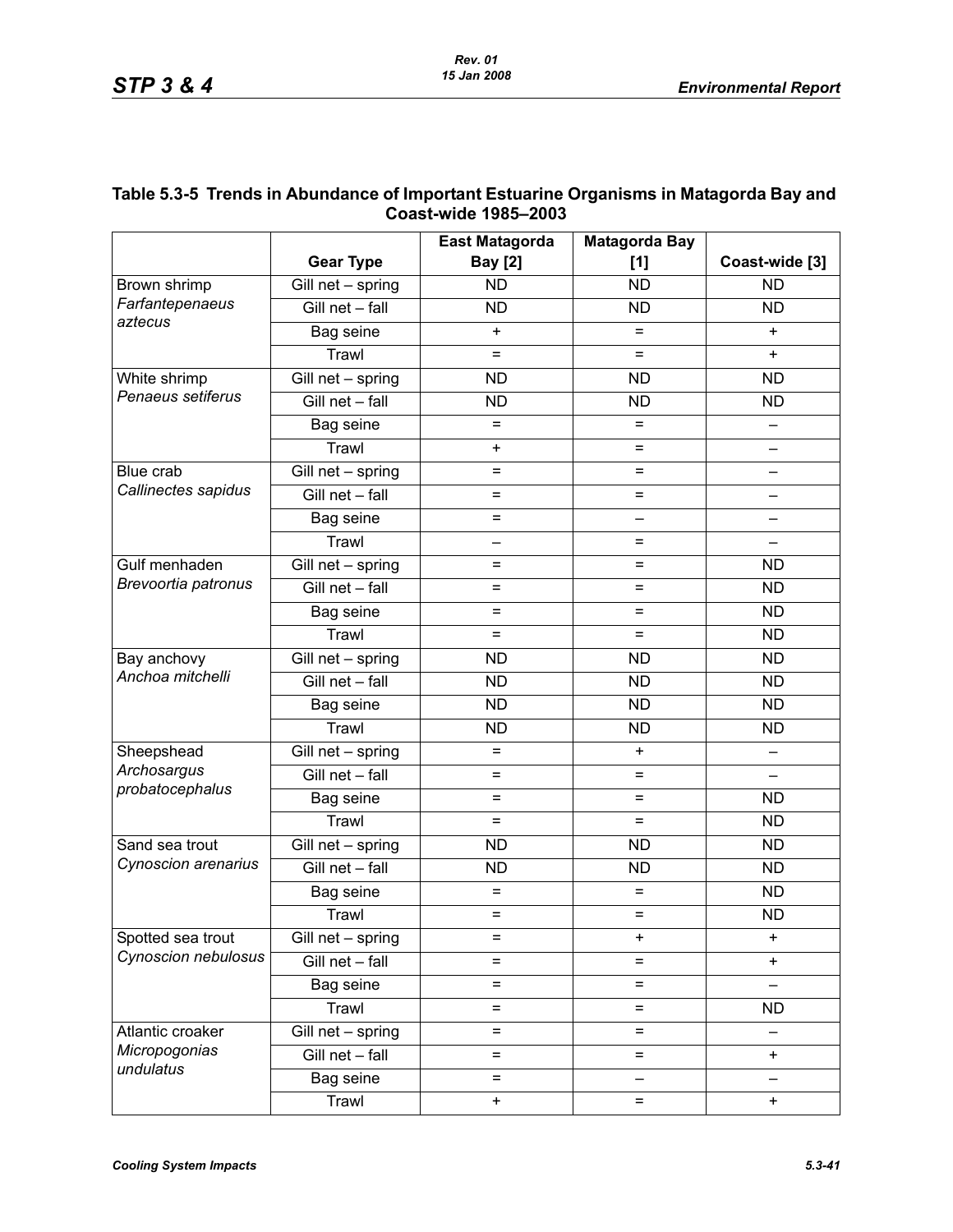|                                                  |                   | East Matagorda | <b>Matagorda Bay</b> |                          |
|--------------------------------------------------|-------------------|----------------|----------------------|--------------------------|
|                                                  | <b>Gear Type</b>  | <b>Bay</b> [2] | [1]                  | Coast-wide [3]           |
| <b>Black drum</b><br>Pogonias cromis             | Gill net - spring | $\ddot{}$      | $+$                  | $\ddot{}$                |
|                                                  | Gill net - fall   | $=$            | $+$                  | $\ddot{}$                |
|                                                  | Bag seine         | $=$            | $=$                  | $+$                      |
|                                                  | Trawl             | $+$            | $=$                  | <b>ND</b>                |
| Red drum<br>Sciaenops ocellatus                  | Gill net - spring | $\ddot{}$      | $\ddot{}$            | $+$                      |
|                                                  | Gill net - fall   | $=$            | $=$                  | $\ddot{}$                |
|                                                  | Bag seine         | $=$            | $=$                  | $\overline{\phantom{0}}$ |
|                                                  | Trawl             | $=$            | Ξ.                   | <b>ND</b>                |
| Striped mullet<br>Mugil cephalus                 | Gill net - spring | $=$            | $=$                  | <b>ND</b>                |
|                                                  | Gill net - fall   | $=$            | =                    | <b>ND</b>                |
|                                                  | Bag seine         | $=$            | $=$                  | <b>ND</b>                |
|                                                  | Trawl             | $=$            | Ξ.                   | <b>ND</b>                |
| Southern flounder<br>Paralichthys<br>lethostigma | Gill net - spring | $=$            | $=$                  |                          |
|                                                  | Gill net - fall   | $=$            | $=$                  |                          |
|                                                  | Bag seine         | $=$            | L,                   | <b>ND</b>                |
|                                                  | Trawl             | $=$            | Ξ.                   | <b>ND</b>                |
| Total Finfish [3]                                | Gill net - spring | $+$            | $+$                  | $+$                      |
|                                                  | Gill net - fall   |                | —                    |                          |
|                                                  | Bag seine         | $=$            | =                    | <b>ND</b>                |
|                                                  | Trawl             | $=$            | $=$                  | <b>ND</b>                |
| American oyster [4]                              | Spat              | $=$            | $=$                  | $+$                      |
| Crassostrea virginica                            | Small             | $+$            | $+$                  | $+$                      |
|                                                  | Market size       | $\ddot{}$      | $\ddot{}$            | $\ddot{}$                |

#### **Table 5.3-5 Trends in Abundance of Important Estuarine Organisms in Matagorda Bay and Coast-wide 1985–2003 (Continued)**

Source: Martinez-Andrate, Campbell and Fuls (Reference 5.3-25). Trends in Relative Abundance and Size of Selected Finfish and Shellfish along the Texas Coast: November 1975 – December 2003. Texas Parks and Wildlife Management Data Series No. 232.

[1] Trends for East Matagorda Bay and Matagorda Bay were estimated by inspection of annual catch data from 1985 to 2003. No statistical analysis was used or implied.

[2] Coast-wide trends were described in the report based on all data since inception of the study, which varied by gear type and species. The earliest data was collected in 1975.

[3] Total includes some species not represented in this table.

[4] Oyster data was not reported for East Matagorda Bay separately.

Note: Relative Abundance Indicators:

+ Annual catch increased from 1985 to 2003.

– Annual catch decreased from 1985 to 2003.

= Annual catch showed no marked change from 1985 to 2003, either due to relatively steady catches or to large variations with no apparent pattern.

ND = no data.